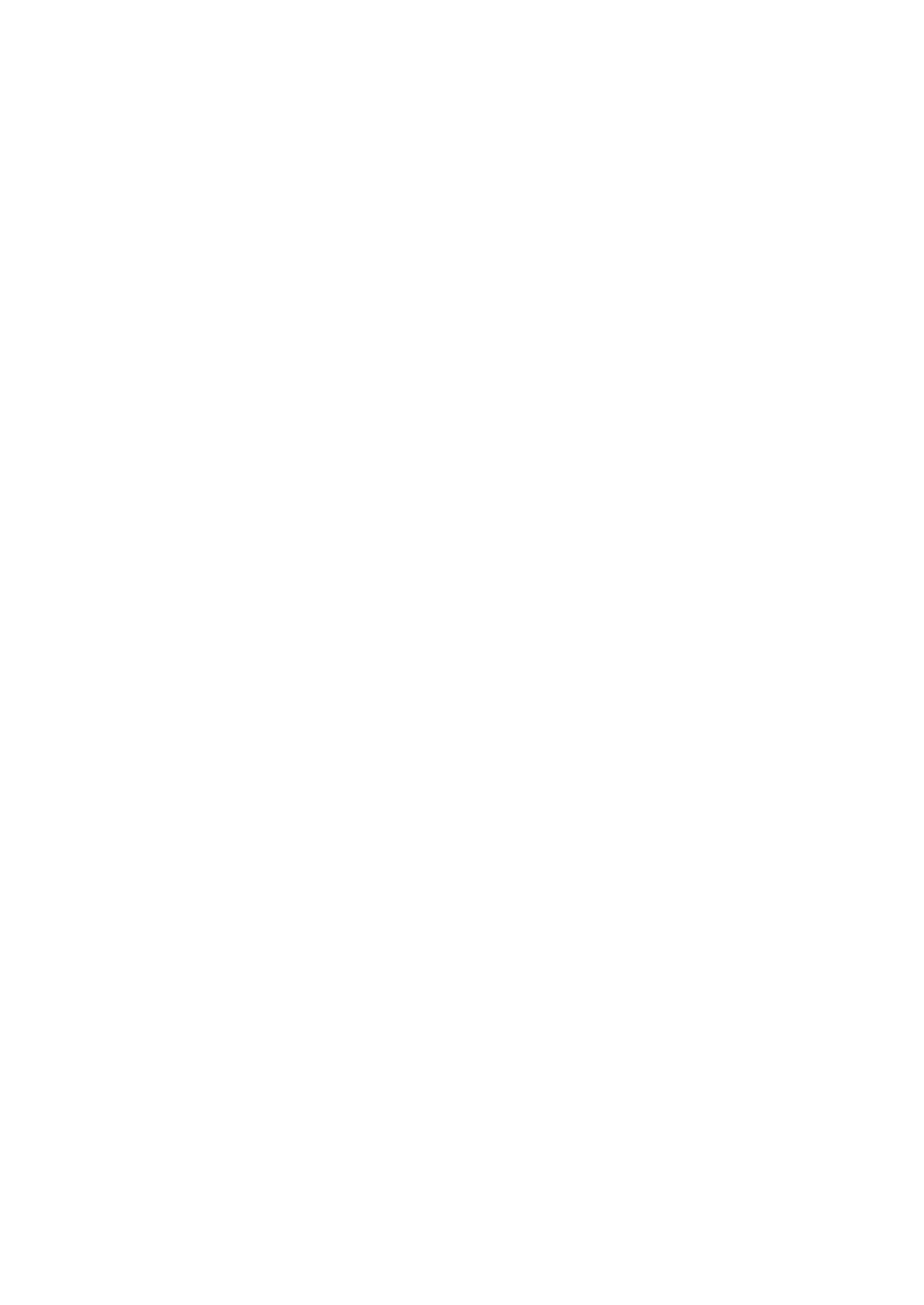## **Contents**

| 1              |     | General Information<br>$1 - 1$                                                                                         |                                    |  |  |
|----------------|-----|------------------------------------------------------------------------------------------------------------------------|------------------------------------|--|--|
| $\overline{2}$ |     |                                                                                                                        |                                    |  |  |
|                | 2.1 |                                                                                                                        | $2 - 1$                            |  |  |
|                | 2.2 | Receiving and inspection                                                                                               | $2 - 2$                            |  |  |
|                | 2.3 |                                                                                                                        | $2 - 3$                            |  |  |
| 3              |     |                                                                                                                        | 3-1                                |  |  |
|                | 3.1 | 3.1.1<br>3.1.2<br>3.1.3                                                                                                | $3 - 1$<br>$3-1$<br>$3-2$<br>$3-3$ |  |  |
| 4              |     | $Input / Output \dots \dots \dots \dots \dots \dots \dots \dots \dots \dots \dots \dots \dots \dots$                   | $4 - 1$                            |  |  |
|                | 4 1 | 4.1.1                                                                                                                  | $4-1$<br>$4 - 2$                   |  |  |
|                | 4.2 | Operation using combined drive and logic supply<br>4.2.1<br>4.2.2<br>Operation using separate drive and logic supplies | $4 - 3$<br>$4 - 3$<br>$4 - 4$      |  |  |
|                | 4.3 | 4.3.1<br>4.3.2                                                                                                         | $4 - 5$<br>$4 - 5$<br>$4 - 8$      |  |  |
|                | 4.4 | 4.4.1<br>4.4.2                                                                                                         | $4 - 9$<br>$4 - 9$<br>$4 - 10$     |  |  |
|                | 4.5 | $4 - 11$<br>4.5.1<br>4.5.2<br>4.5.3                                                                                    | $4 - 11$<br>$4 - 13$<br>$4 - 14$   |  |  |
|                | 4.6 | $4 - 15$<br>Other I/O<br>4.6.1<br>4.6.2<br>4.6.3                                                                       | $4 - 15$<br>$4 - 16$<br>$4 - 17$   |  |  |
|                | 4.7 | Connection summary - minimum system wiring<br>$4 - 19$                                                                 |                                    |  |  |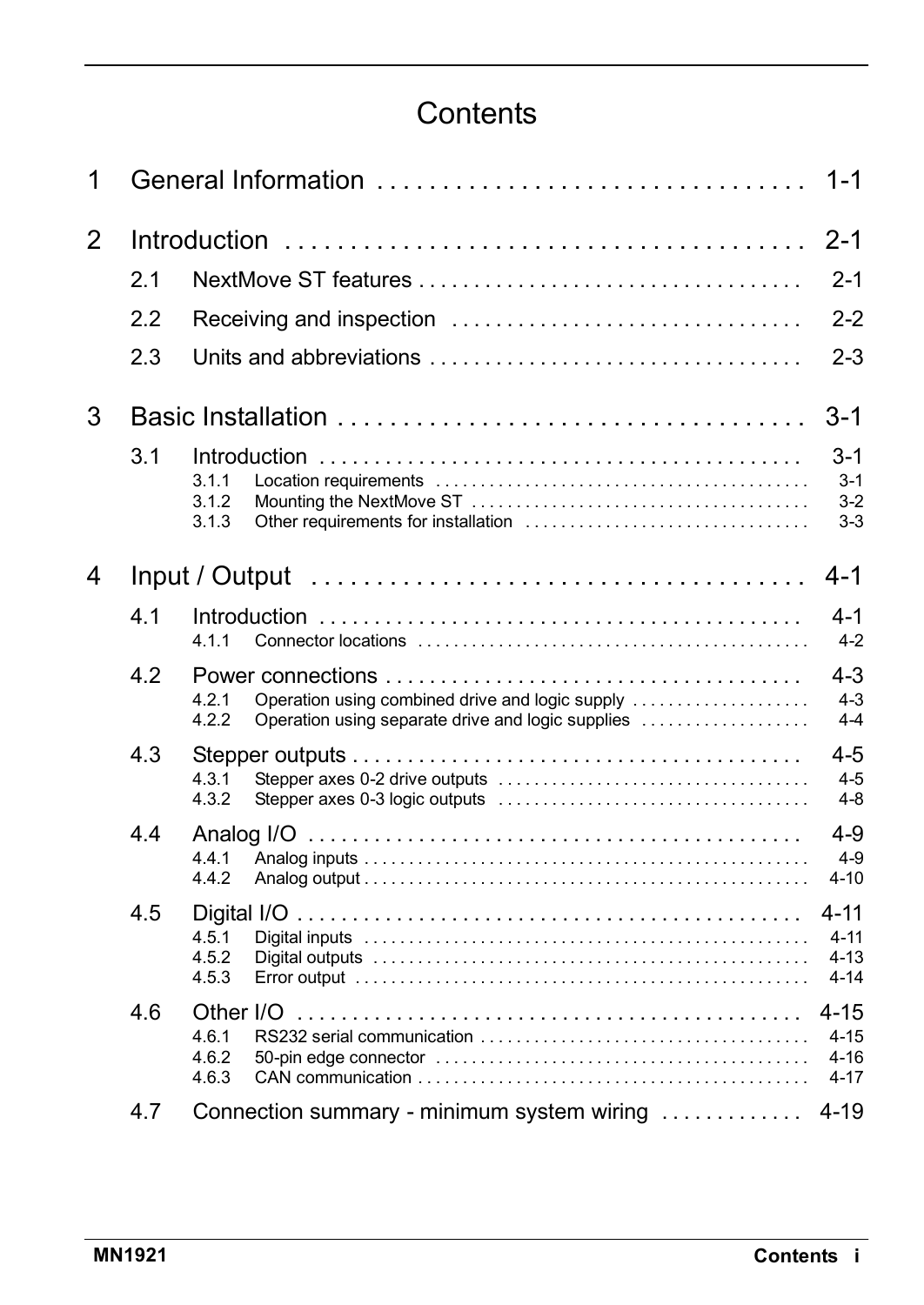| 5 |                       |                                                                                                                                         | $5-1$                                                                                                          |  |  |
|---|-----------------------|-----------------------------------------------------------------------------------------------------------------------------------------|----------------------------------------------------------------------------------------------------------------|--|--|
|   | 5.1                   | Connecting the NextMove ST to the PC<br>5.1.1<br>5.1.2<br>5.1.3<br>5.1.4<br>5.1.5                                                       | 5-1<br>$5-1$<br>$5-1$<br>$5-1$<br>$5 - 1$<br>$5 - 2$                                                           |  |  |
|   | 5.2                   | 5.2.1<br>5.2.2                                                                                                                          | $5-3$<br>$5-3$<br>$5 - 4$                                                                                      |  |  |
|   | 5.3                   | 5.3.1                                                                                                                                   | $5-6$<br>$5-6$                                                                                                 |  |  |
|   | 5.4                   | 5.4.1                                                                                                                                   | $5-8$<br>$5-8$                                                                                                 |  |  |
|   | 5.5                   | 5.5.1<br>5.5.2                                                                                                                          | $5-9$<br>$5-9$<br>$5-10$                                                                                       |  |  |
|   | 5.6                   | 5.6.1                                                                                                                                   | $5 - 11$<br>$5-12$                                                                                             |  |  |
| 6 |                       |                                                                                                                                         | $6 - 1$                                                                                                        |  |  |
|   | 6.1                   | 6.1.1<br>6.1.2                                                                                                                          | 6-1<br>$6 - 1$<br>$6 - 1$                                                                                      |  |  |
|   | 6.2                   | NextMove ST indicators<br>6.2.1<br>6.2.2<br>Surface mount LEDs D3, D4 and D16<br>6.2.3<br>6.2.4                                         | 6-2<br>$6 - 2$<br>$6 - 3$<br>$6 - 4$<br>$6 - 4$                                                                |  |  |
| 7 | <b>Specifications</b> |                                                                                                                                         |                                                                                                                |  |  |
|   | 7.1                   | 7.1.1<br>7.1.2<br>Output power (Power Out connector)<br>7.1.3<br>7.1.4<br>7.1.5<br>7.1.6<br>7.1.7<br>7.1.8<br>7.1.9<br>7.1.10<br>7.1.11 | 7-1<br>$7-1$<br>$7 - 1$<br>$7-2$<br>$7-2$<br>$7-2$<br>$7-3$<br>$7-3$<br>$7-3$<br>$7 - 4$<br>$7 - 4$<br>$7 - 4$ |  |  |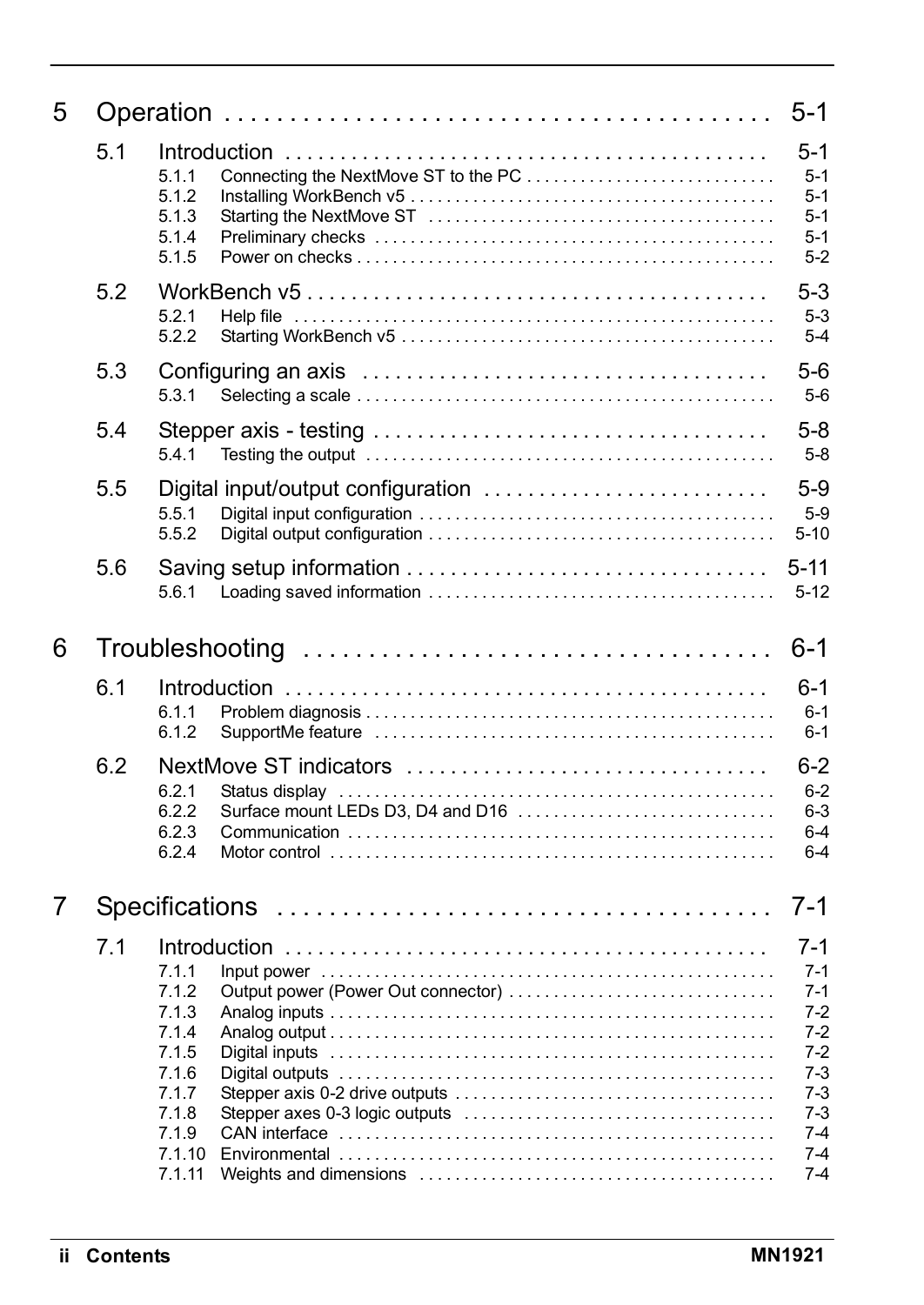LT0184A00 Copyright Baldor (c) 2002. All rights reserved.

This manual is copyrighted and all rights are reserved. This document or attached software may not, in whole or in part, be copied or reproduced in any form without the prior written consent of BALDOR. BALDOR makes no representations or warranties with respect to the contents hereof and specifically disclaims any implied warranties of fitness for any particular purpose. The information in this document is subject to change without notice.

BALDOR assumes no responsibility for any errors that may appear in this document.

Mint<sup>™</sup> is a registered trademark of Baldor.

Windows 95, Windows 98, Windows ME, Windows NT, Windows 2000 and Windows XP are registered trademarks of the Microsoft Corporation.

#### Limited Warranty:

For a period of two (2) years from the date of original purchase, BALDOR will repair or replace without charge controls and accessories which our examination proves to be defective in material or workmanship. This warranty is valid if the unit has not been tampered with by unauthorized persons, misused, abused, or improperly installed and has been used in accordance with the instructions and/or ratings supplied. This warranty is in lieu of any other warranty or guarantee expressed or implied. BALDOR shall not be held responsible for any expense (including installation and removal), inconvenience, or consequential damage, including injury to any person or property caused by items of our manufacture or sale. (Some countries and U.S. states do not allow exclusion or limitation of incidental or consequential damages, so the above exclusion may not apply.) In any event, BALDOR's total liability, under all circumstances, shall not exceed the full purchase price of the control. Claims for purchase price refunds, repairs, or replacements must be referred to BALDOR with all pertinent data as to the defect, the date purchased, the task performed by the control, and the problem encountered. No liability is assumed for expendable items such as fuses. Goods may be returned only with written notification including a BALDOR Return Authorization Number and any return shipments must be prepaid.

| <b>Baldor UK Ltd</b>                                                                                 |                                | <b>Baldor ASR GmbH</b>                                                                               |                                 |
|------------------------------------------------------------------------------------------------------|--------------------------------|------------------------------------------------------------------------------------------------------|---------------------------------|
| <b>Mint Motion Centre</b>                                                                            |                                |                                                                                                      | Telephone: +49 (0) 89 90508-0   |
| 6 Bristol Distribution Park                                                                          |                                | Fax: F                                                                                               | +49 (0) 89 90508-492            |
| <b>Hawkley Drive</b>                                                                                 |                                |                                                                                                      |                                 |
| Bristol, BS32 0BF                                                                                    |                                | <b>Baldor ASR AG</b>                                                                                 |                                 |
|                                                                                                      | Telephone: +44 (0) 1454 850000 |                                                                                                      | Telephone: +41 (0) 52 647 4700  |
| Fax: www.com                                                                                         | +44 (0) 1454 850001            | Fax: The Fax State State State State State State State State State State State State State State Sta | +41 (0) 52 659 2394             |
| Email: The Senator Senator Senator Senator Senator Senator Senator Senator Senator Senator Senator S | technical.support@baldor.co.uk |                                                                                                      |                                 |
| Web site:                                                                                            | www.baldor.co.uk               | Australian Baldor Pty Ltd                                                                            |                                 |
|                                                                                                      |                                |                                                                                                      | Telephone: +61 2 9674 5455      |
| <b>Baldor Electric Company</b>                                                                       |                                | Fax: Fax:                                                                                            | +61 2 9674 2495                 |
| Telephone:                                                                                           | +1 479 646 4711                |                                                                                                      |                                 |
| Fax: The Fax:                                                                                        | +1 479 648 5792                | Baldor Electric (F.E.) Pte Ltd                                                                       |                                 |
| Email:                                                                                               | sales@baldor.com               | Telephone: +65 744 2572                                                                              |                                 |
| Web site:                                                                                            | www.baldor.com                 | Fax: Fax:                                                                                            | +65 747 1708                    |
|                                                                                                      |                                | Baldor Italia S.R.L                                                                                  |                                 |
|                                                                                                      |                                |                                                                                                      | Telephone: +39 (0) 11 56 24 440 |
|                                                                                                      |                                | Fax:                                                                                                 | +39 (0) 11 56 25 660            |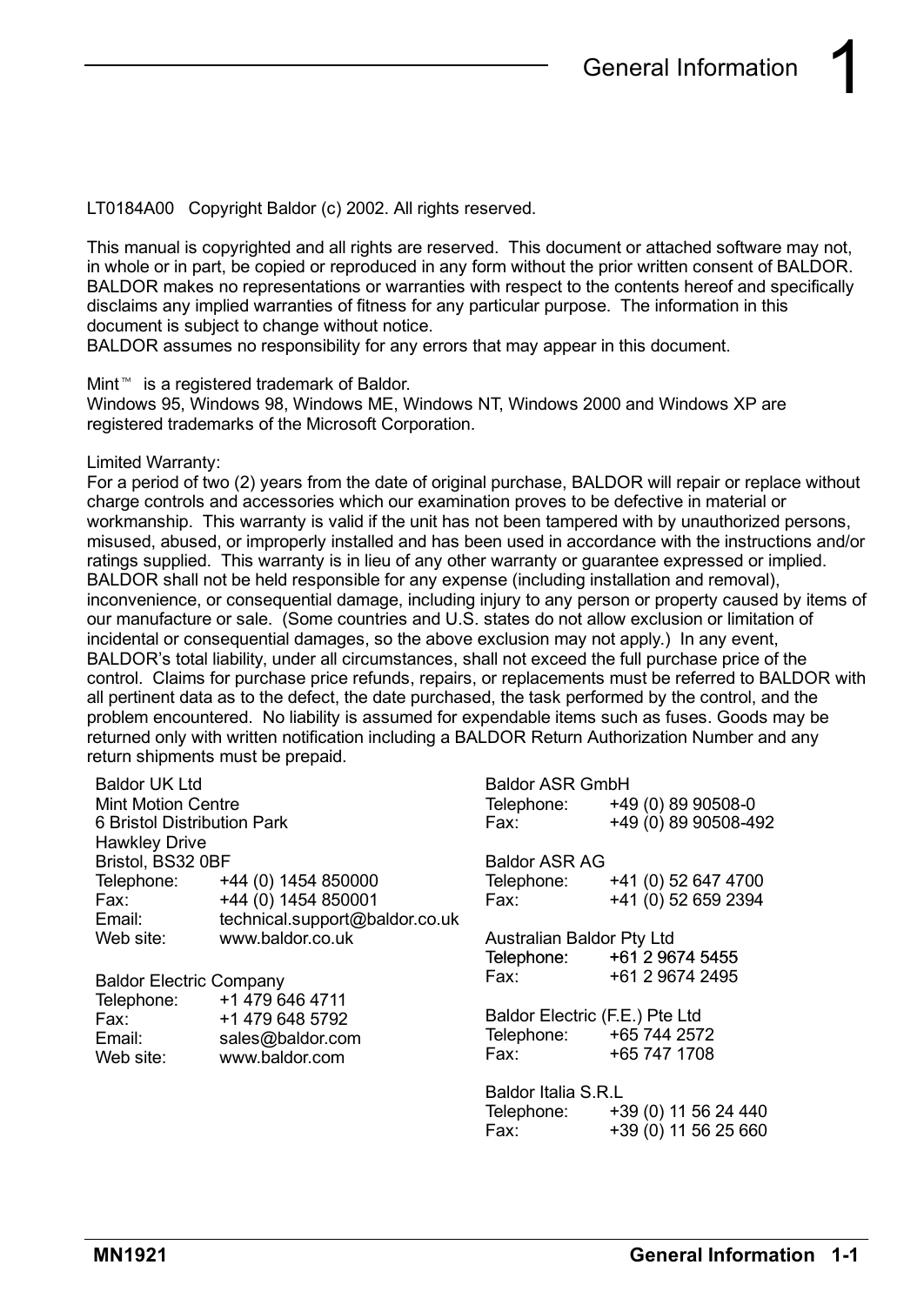## **Safety Notice**

Only qualified personnel should attempt the start-up procedure or troubleshoot this equipment. This equipment may be connected to other machines that have rotating parts or parts that are controlled by this equipment. Improper use can cause serious or fatal injury.

## **Precautions**

**WARNING**: Do not touch any circuit board, power device or electrical connection before you first ensure that no high voltage is present at this equipment or other equipment to which it is connected. Electrical shock can cause serious or fatal injury.



**RNING**: Be sure that you are completely familiar with the safe operation and programming of this equipment. This equipment may be connected to other machines that have rotating parts or parts that are controlled by this equipment. Improper use can cause serious or fatal injury.

**RNING**: The stop input to this equipment should not be used as the single means of achieving a safety critical stop. Drive disable, motor disconnect, motor brake and other means should be used as appropriate.



**WARNING**: Improper operation or programming may cause violent motion of the motor shaft and driven equipment. Be certain that unexpected motor shaft movement will not cause injury to personnel or damage to equipment. Peak torque of several times the rated motor torque can occur during control failure.

**JTION:** The safe integration of this equipment into a machine system is the responsibility of the machine designer. Be sure to comply with the local safety requirements at the place where the machine is to be used. In Europe these are the Machinery Directive, the ElectroMagnetic Compatibility Directive and the Low Voltage Directive. In the United States this is the National Electrical code and local codes.

**CAUTION**: Electrical components can be damaged by static electricity. Use ESD (electrostatic discharge) procedures when handling this drive.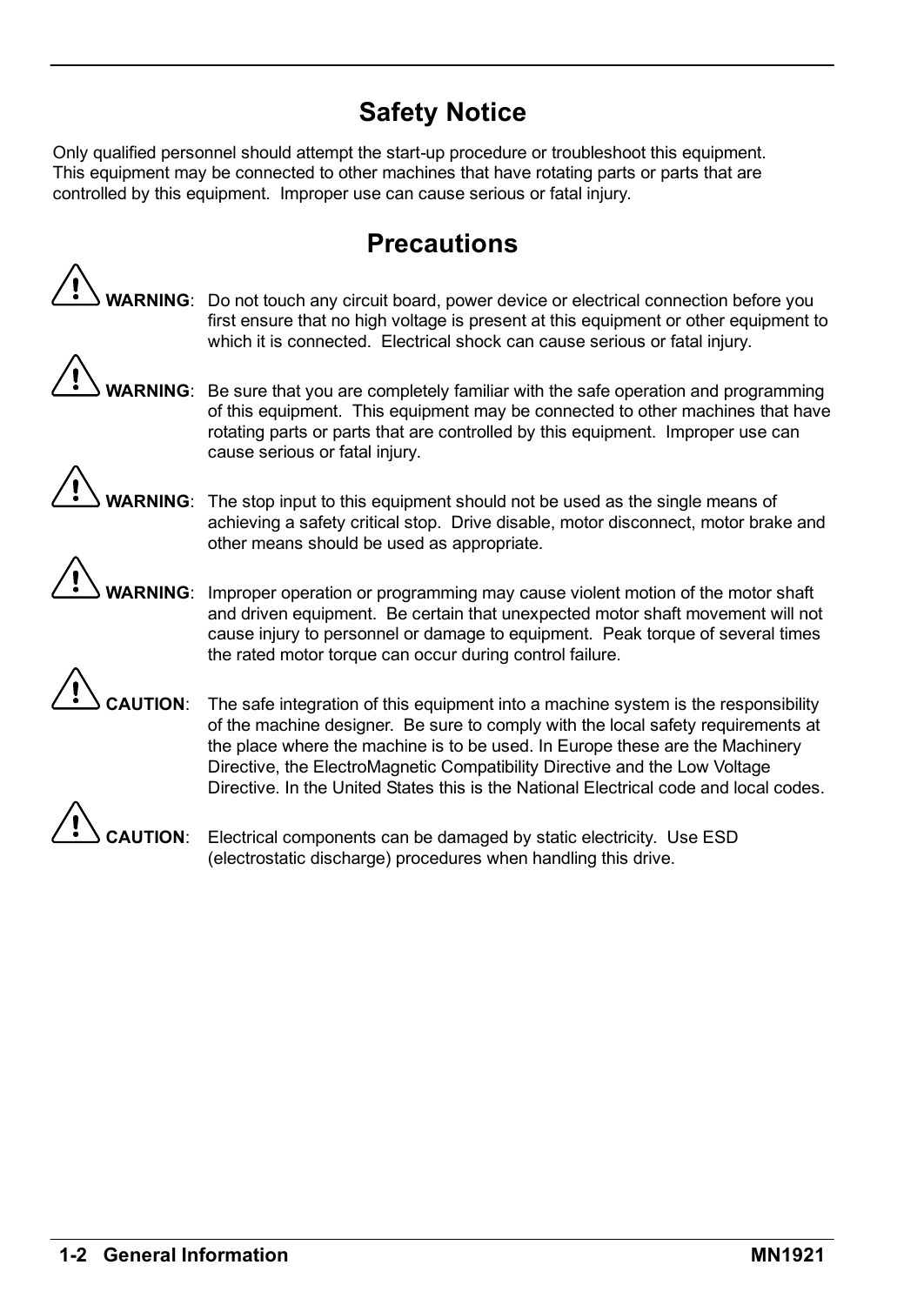## **2.1 NextMove ST features**

NextMove ST is a high performance multi-axis intelligent controller for stepper motors.



NextMove ST features the MintMT motion control language. MintMT is a structured form of Basic, custom designed for stepper or servo motion control applications. It allows you to get started very quickly with simple motion control programs. In addition, MintMT includes a wide range of powerful commands for complex applications.

Standard features include:

- $\blacksquare$  Three stepper drive outputs, with control for a fourth external stepper axis
- $\blacksquare$  Integral AC/DC power supply
- Point to point moves, software cams and gearing
- 24 general purpose 5V digital inputs, software configurable as level or edge triggered
- 16 general purpose digital outputs (open collector Darlington type)
- $\blacksquare$  2 differential  $\pm 10V$  analog inputs with 12-bit resolution
- 1 single-ended 0-11V analog output with 8-bit resolution for control of a fifth axis or other equipment
- **F** Programmable in MintMT.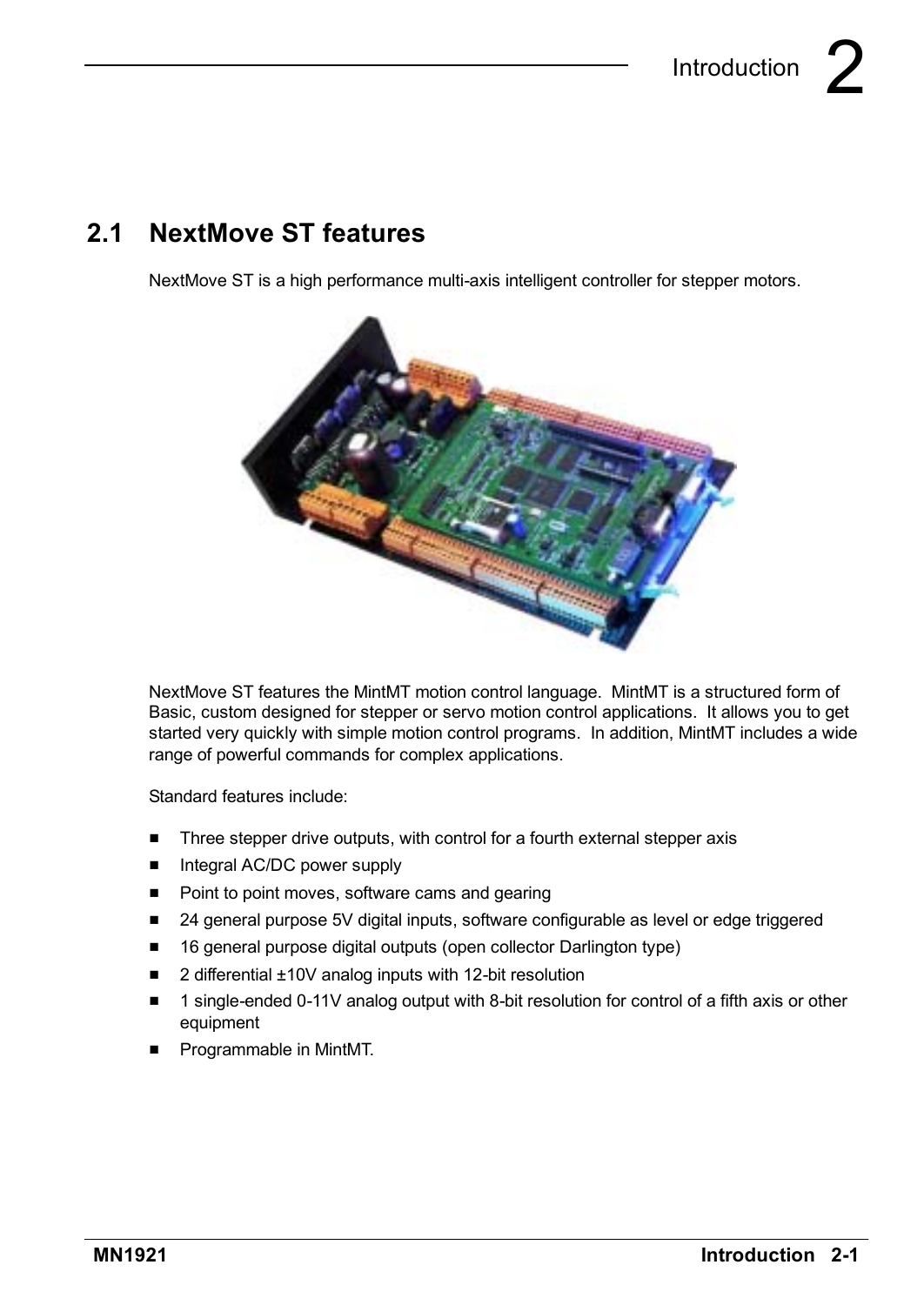Included with NextMove ST is the Baldor Motion Toolkit CD. This contains a number of utilities and useful resources to get the most from you MintMT controller. These include:

- **Mint WorkBench v5** This is the user interface for communicating with the NextMove ST. Installing Mint WorkBench will also install firmware for NextMove ST.
- PC Developer Libraries Installing Mint WorkBench will install ActiveX interfaces that allow PC applications to be written that communicate with the NextMove ST.
- Embedded Developer Libraries Allows embedded C33 applications to be developed using the Texas Instruments TMS320C3x v5.11 compiler.

This manual is intended to guide you through the installation of NextMove ST.

The chapters should be read in sequence.

The *Basic Installation* section describes the mechanical installation of the NextMove ST. The following sections require knowledge of the low level input/output requirements of the installation and an understanding of computer software installation. If you are not qualified in these areas you should seek assistance before proceeding.

**Note:** You can check that you have the latest firmware and WorkBench v5 releases by visiting the website *www.supportme.net*.

## **2.2 Receiving and inspection**

When you receive your NextMove ST, there are several things you should do immediately:

- 1. Check the condition of the packaging and report any damage immediately to the carrier that delivered your NextMove ST.
- 2. Remove the NextMove ST from the shipping container but do not remove it from its anti-static bag until you are ready to install it. The packing materials may be retained for future shipment.
- 3. Verify that the catalog number of the NextMove ST you received is the same as the catalog number listed on your purchase order. The catalog/part number is described in the next section.
- 4. Inspect the NextMove ST for external damage during shipment and report any damage to the carrier that delivered it.
- 5. If the NextMove ST is to be stored for several weeks before use, be sure that it is stored in a location that conforms to the storage humidity and temperature specifications shown in section 3.1.1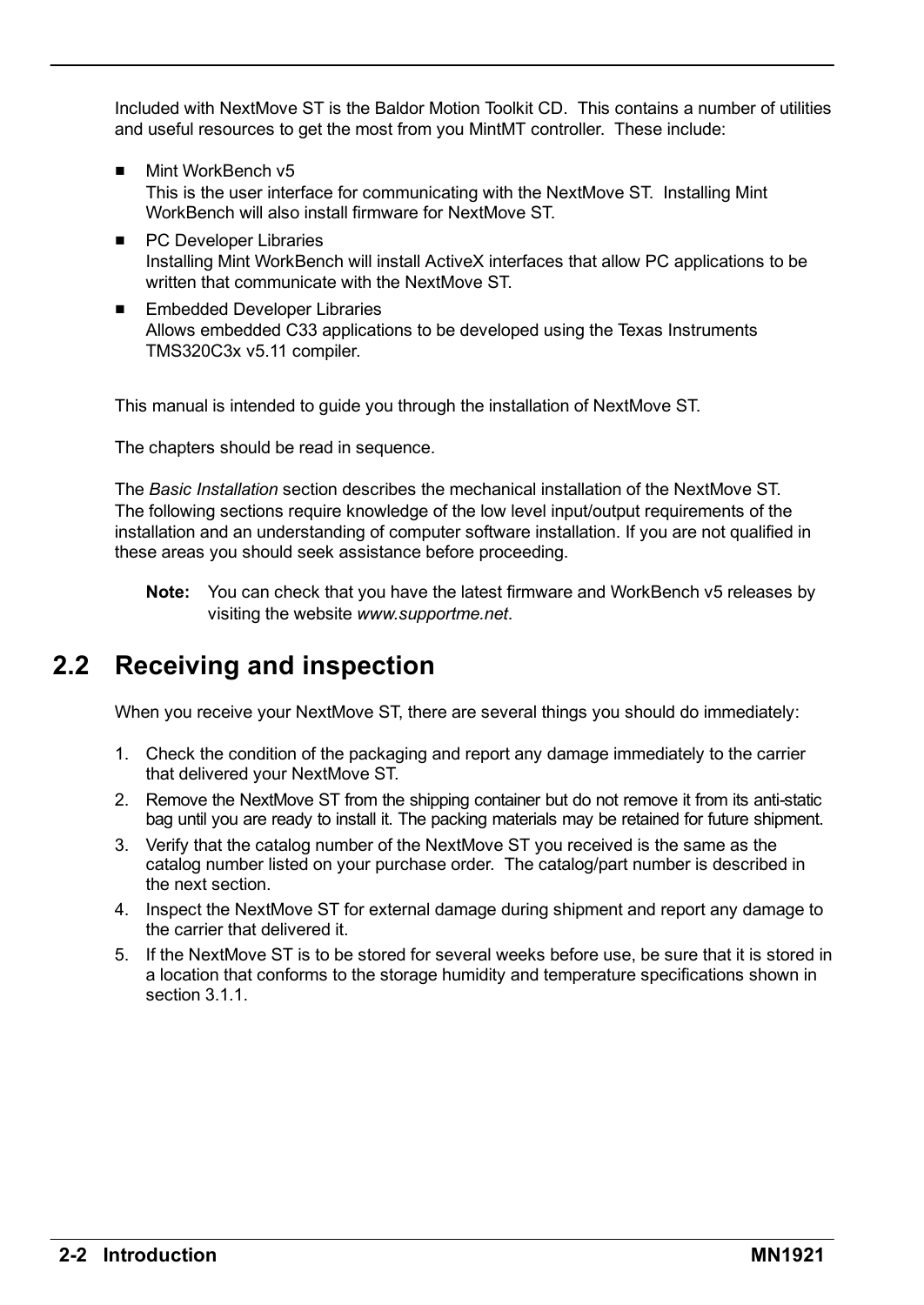## **2.3 Units and abbreviations**

The following units and abbreviations may appear in this manual:

| W Watt<br>A  Ampere<br>$\mu$ F microfarad<br>pF picofarad<br>$mH$ millihenry                      | V  Volt (also VAC and VDC)                                                                                                                                        |
|---------------------------------------------------------------------------------------------------|-------------------------------------------------------------------------------------------------------------------------------------------------------------------|
| $\mu$ s microsecond<br>ns nanosecond                                                              |                                                                                                                                                                   |
| MB  megabytes                                                                                     | Kbaud kilobaud (the same as Kbit/s in most applications)<br>CDROM Compact Disc Read Only Memory<br>CTRL+E on the PC keyboard, press Ctrl then E at the same time. |
| $mm \ldots \ldots \ldots \ldots$ millimeter<br>$in \ldots \ldots \ldots \ldots$ inch<br>$ft$ feet | Ib-in pound-inch (torque)<br>Nm  Newton-meter (torque)                                                                                                            |
| (NC) Not Connected                                                                                | DAC  Digital to Analog Converter<br>ADC  Analog to Digital Converter<br>AWG American Wire Gauge                                                                   |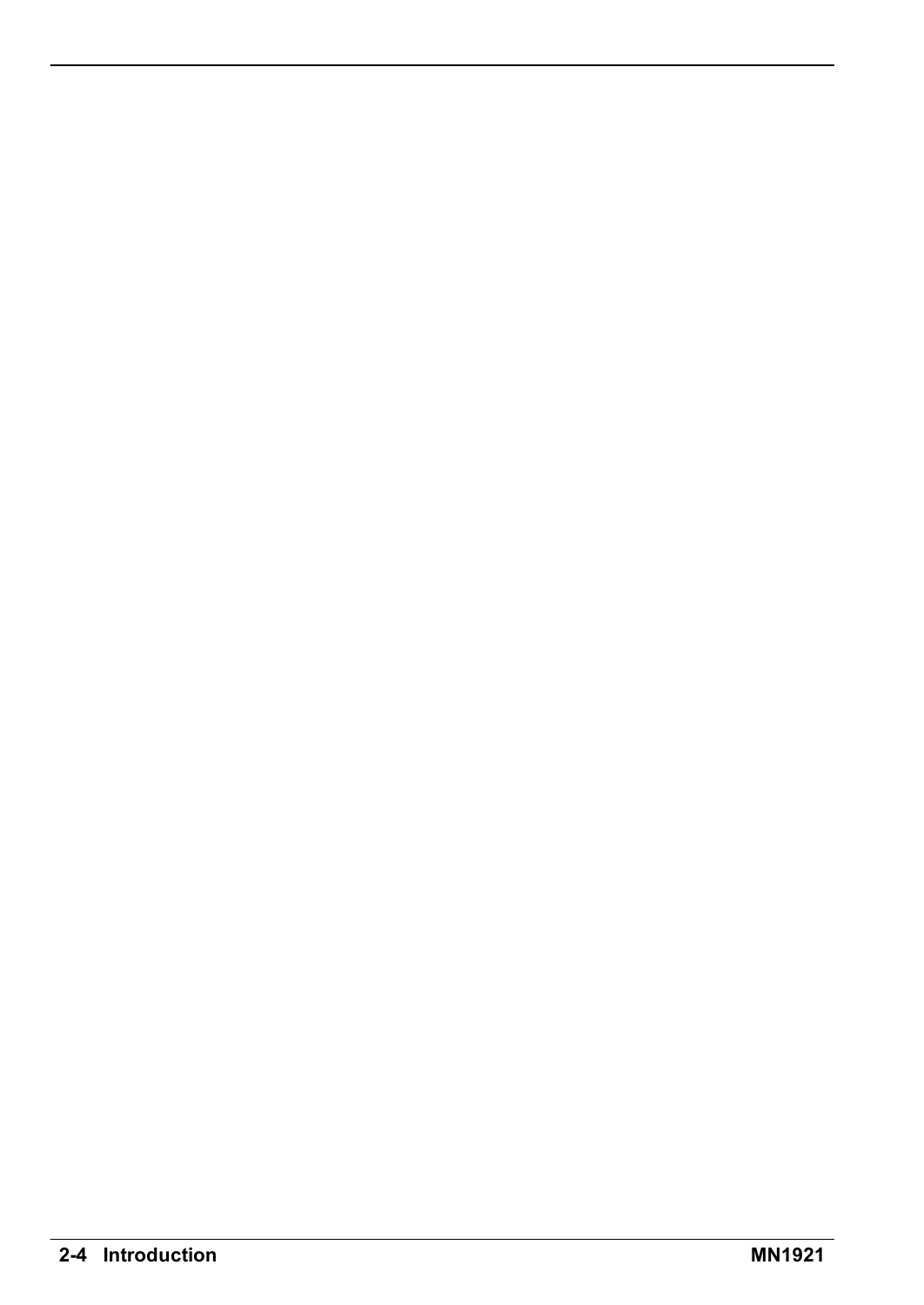## **3.1 Introduction**

#### **You should read all the sections in** *Basic Installation***.**

It is important that the correct steps are followed when installing the NextMove ST. This section describes the mechanical installation of the NextMove ST.

#### **3.1.1 Location requirements**

#### **You must read and understand this section before beginning the installation**.



**CAUTION**: Avoid locating the NextMove ST in the vicinity of corrosive substances or vapors, metal particles and dust.

The safe operation of this equipment depends upon its use in the appropriate environment. The following points must be considered:

- The NextMove ST is designed to be mounted indoors, permanently fixed and located.
- The NextMove ST must be secured by the slots in the metal carrier.
- $\blacksquare$  The NextMove ST must be installed in an ambient temperature of 0°C to 40°C (32°F to 104°F).
- The NextMove ST must be installed in relative humidity levels of less than 80% for temperatures up to 31°C (87°F) decreasing linearly to 50% relative humidity at 40°C (104°F), non-condensing.
- The NextMove ST must be installed where the pollution degree according to IEC664 shall not exceed 2.
- There shall not be abnormal levels of nuclear radiation or X-rays.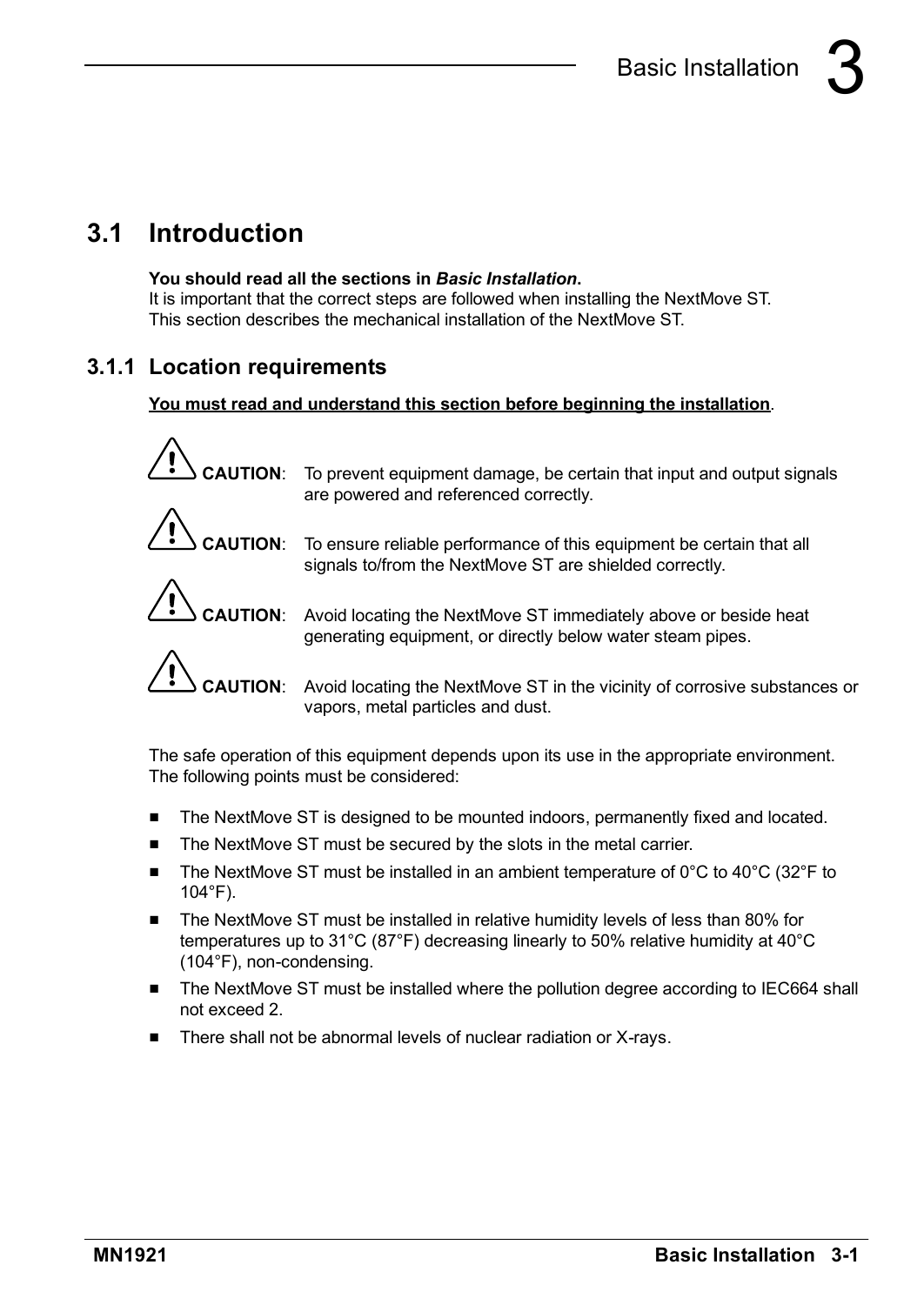### **3.1.2 Mounting the NextMove ST**

**CAUTION**: Before touching the unit be sure to discharge static electricity from your body and clothing by touching a grounded metal surface. Alternatively, wear an earth strap while handling the unit.

Ensure you have read and understood the location requirements in section 3.1.1. Mount the NextMove ST by the four slots in the metal carrier/heatsink assembly. M5 bolts or screws are recommended.



**Figure 1 - Package dimensions**

There must be at least 20mm clearance between the NextMove ST and neighboring equipment to allow sufficient cooling by natural convection. Remember to allow additional space around the edges to accommodate the mating connectors and associated wiring leading to the NextMove ST.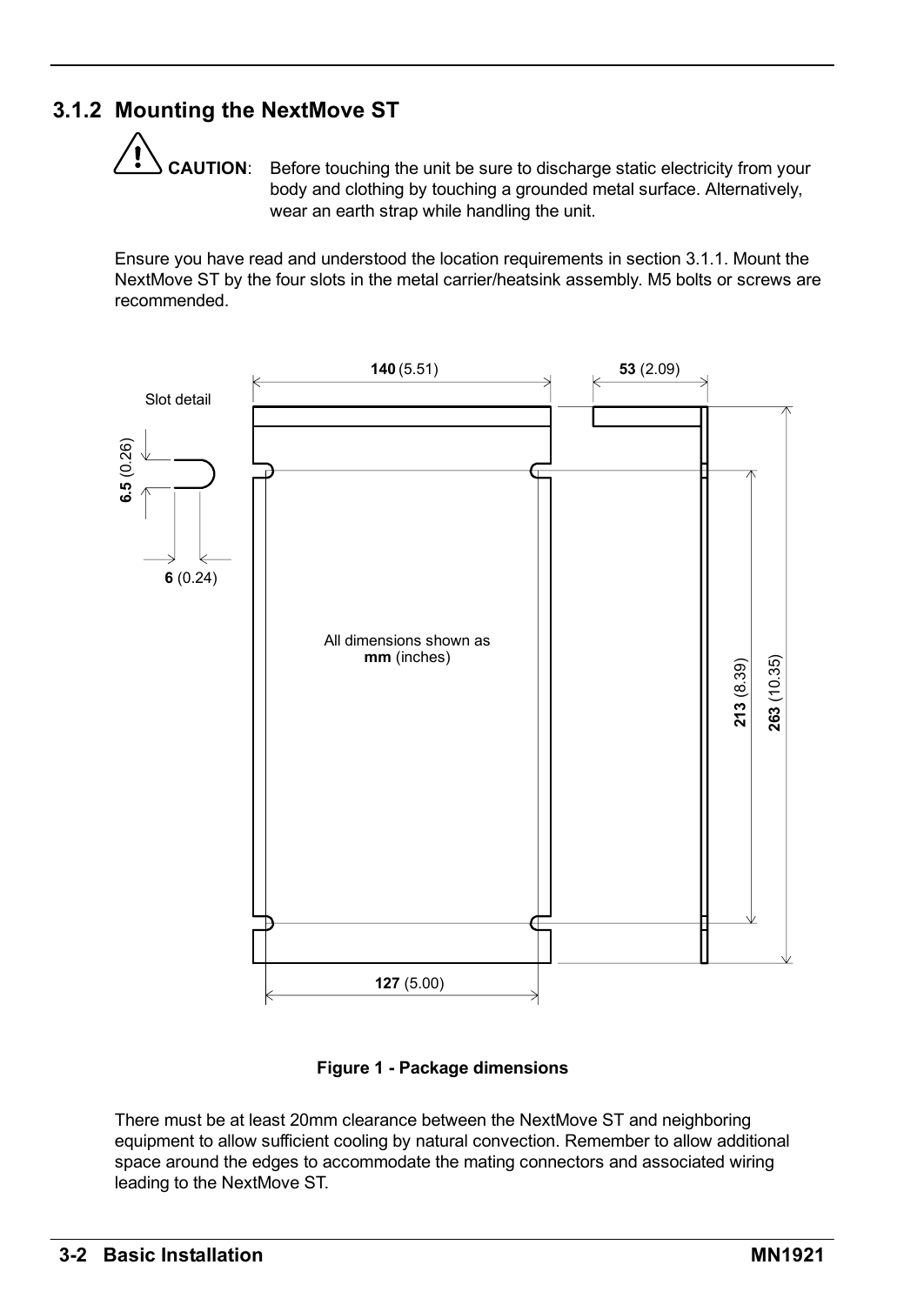### **3.1.3 Other requirements for installation**

- $\blacksquare$  The NextMove ST requires a power supply as described in section 4.2.
- $\blacksquare$  A PC that fulfills the following specification:

|                     | <b>Minimum specification</b>                                                  | <b>Recommended specification</b> |  |
|---------------------|-------------------------------------------------------------------------------|----------------------------------|--|
| <b>Processor</b>    | Intel Pentium 133MHz                                                          | Intel Pentium 200MHz or faster   |  |
| <b>RAM</b>          | 32MB                                                                          | 64MB                             |  |
| Hard disk space     | 40MB                                                                          | 60MB                             |  |
| <b>CD-ROM</b>       | A CD-ROM drive                                                                |                                  |  |
| Serial port         | One free RS232 serial (COM) port                                              |                                  |  |
| <b>Screen</b>       | 800 x 600, 256 colors                                                         | 1024 x 768, 256 colors           |  |
| Mouse               | A mouse or similar pointing device                                            |                                  |  |
| Operating<br>system | Windows 95, Windows 98, Windows ME,<br>Windows NT. Windows 2000 or Windows XP |                                  |  |

Software installation will be described later, in section 5.

H Your PC operating system user manual might be useful if you are not familiar with Windows.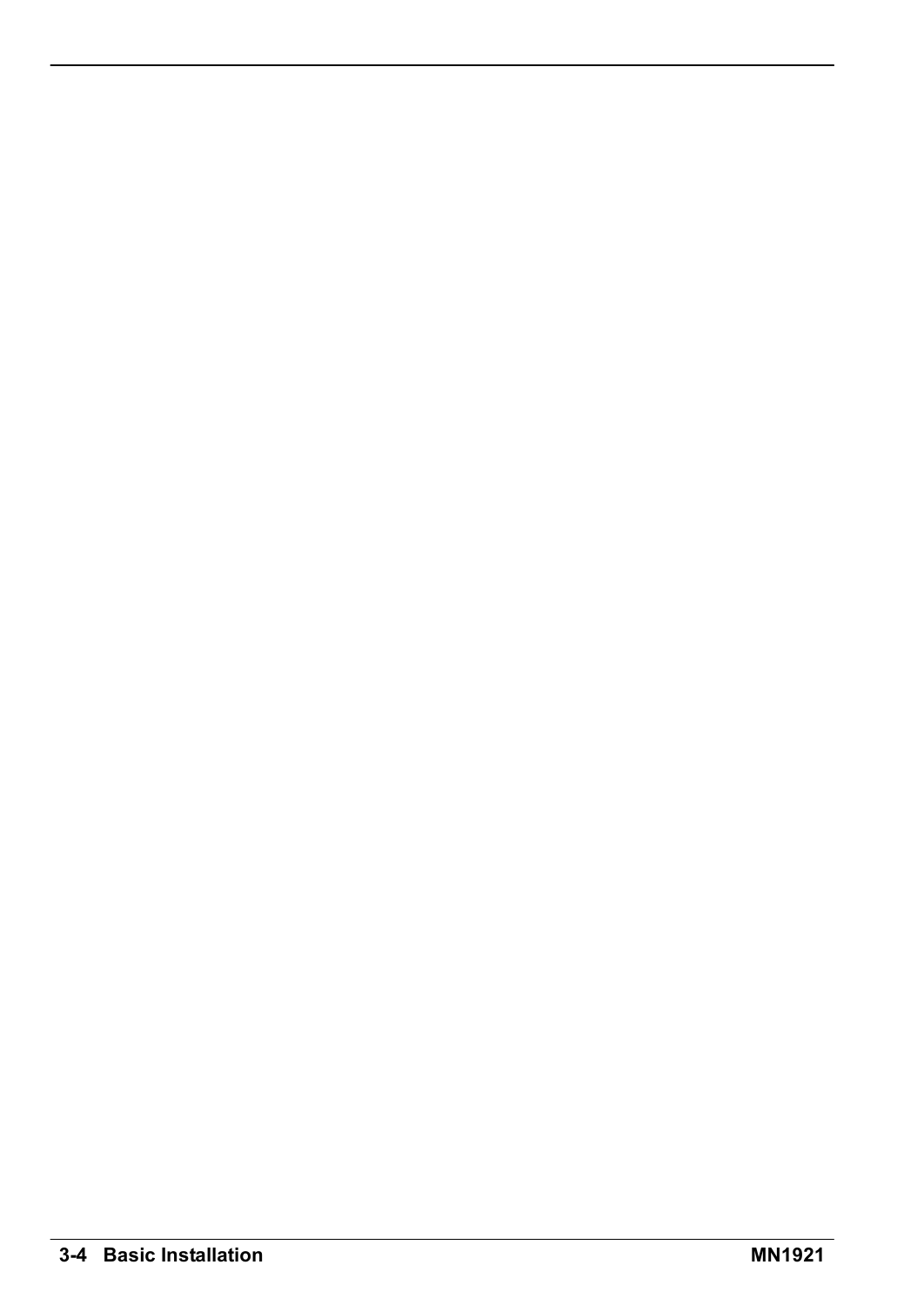## **4.1 Introduction**

This section describes the digital and analog input and output capabilities of the NextMove ST.

The following conventions will be used to refer to the inputs and outputs:

| $I/O$ Input / Output |  |
|----------------------|--|
| DIN Digital Input    |  |
| DOUT  Digital Output |  |
| AIN Analog Input     |  |
| AOUT  Analog Output  |  |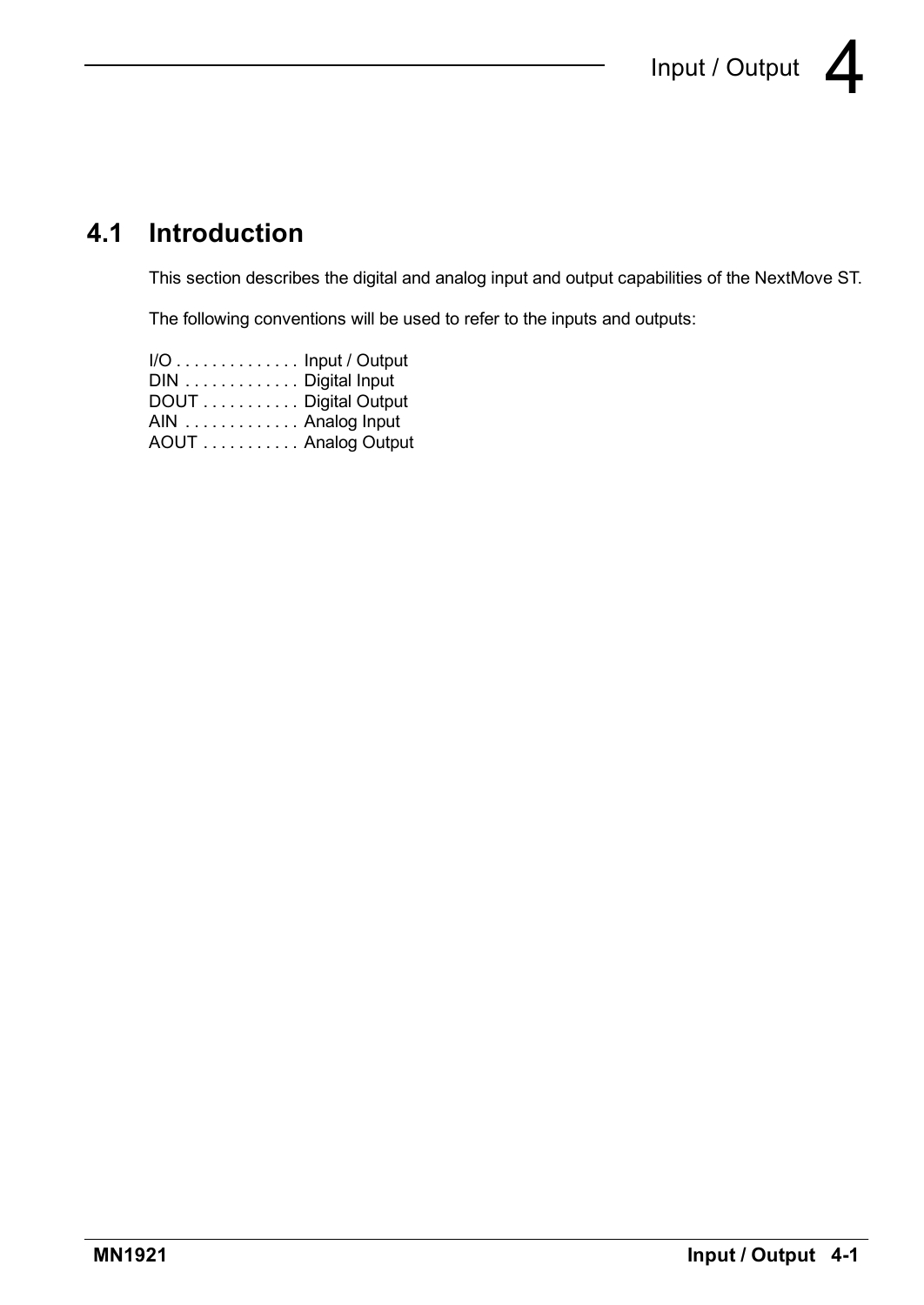#### **4.1.1 Connector locations**

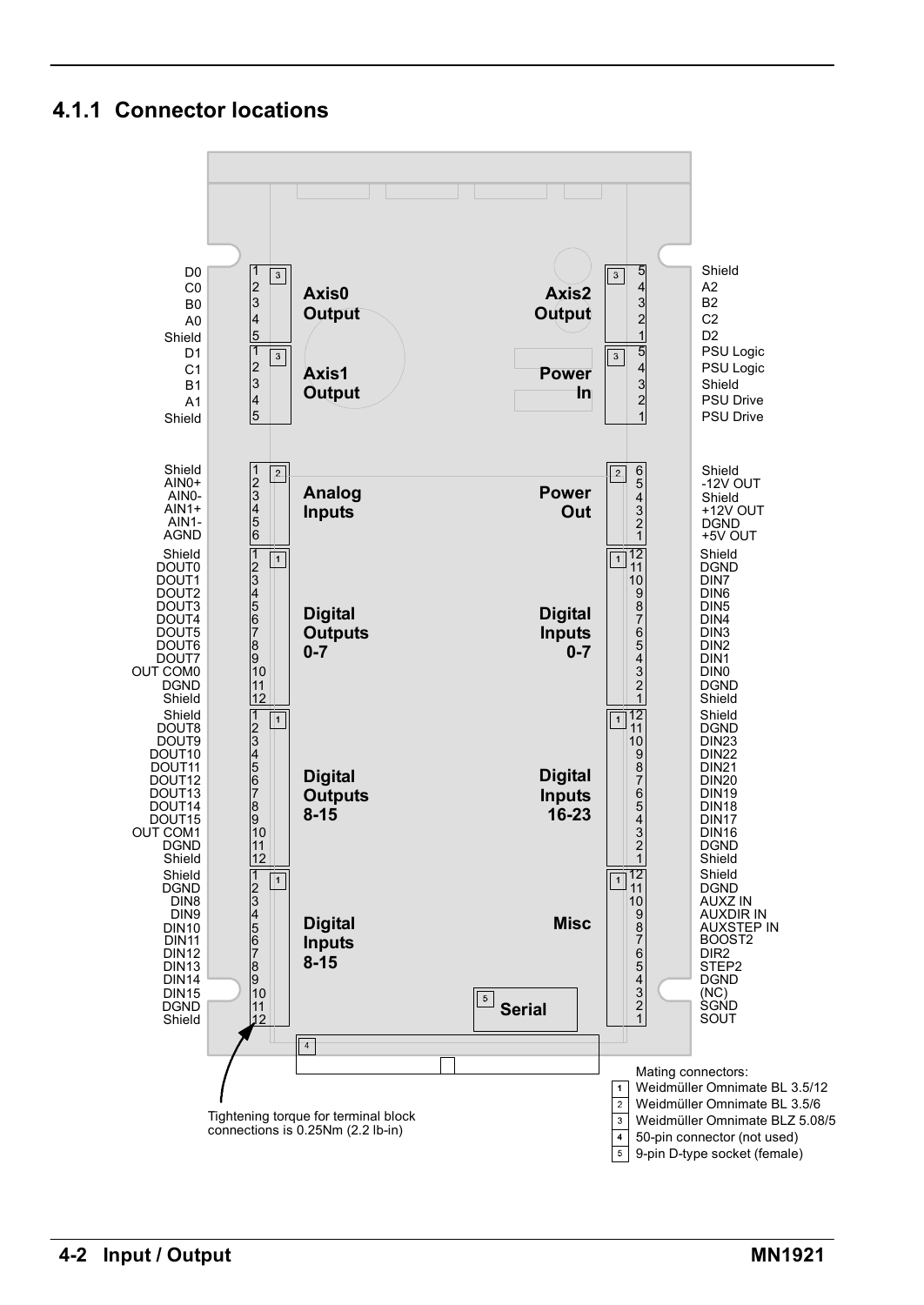## **4.2 Power connections**

The NextMove ST can accept AC or DC power supplies, and has connections for separate drive and logic supplies. However, the NextMove ST can operate from a single combined supply if necessary.

| Supply<br>connection        | Recommended<br>supply voltage | Supply voltage<br>range                | <b>Power</b><br>requirement |
|-----------------------------|-------------------------------|----------------------------------------|-----------------------------|
| Logic                       | 24VDC                         | 12-35VDC                               | 60W                         |
|                             | 24VAC                         | 12-30VAC                               | 60VA                        |
| <b>Drive</b>                | 24VDC                         | 12-35VDC<br>(must not exceed 6A)       | 150W                        |
|                             | 24VAC                         | 12-30VAC<br>(must not exceed 6A RMS)   | 150VA                       |
| Combined<br>drive and logic | 24VDC                         | 12-35VDC<br>(must not exceed 8.5A)     | 210W                        |
|                             | 24VAC                         | 12-30VAC<br>(must not exceed 8.5A RMS) | 210VA                       |

#### **4.2.1 Operation using combined drive and logic supply**

To operate the NextMove ST using a combined drive and logic supply, it is necessary to connect links between the power input connections as shown in Figure 2. The drive and logic supply inputs have independent bridge rectifiers so polarity is not important. The NextMove ST creates its own ±12V and +5V supplies for the control card and internal circuitry by deriving power from the drive supply.



#### **Figure 2 - Linking supply inputs to operate from drive supply only**

The regulated ±12V and +5V supplies are made available on the power out connector, for use with low power external circuitry, such as input potentiometers. Current demand must not exceed 10mA from the ±12V supply and 200mA from the 5V supply.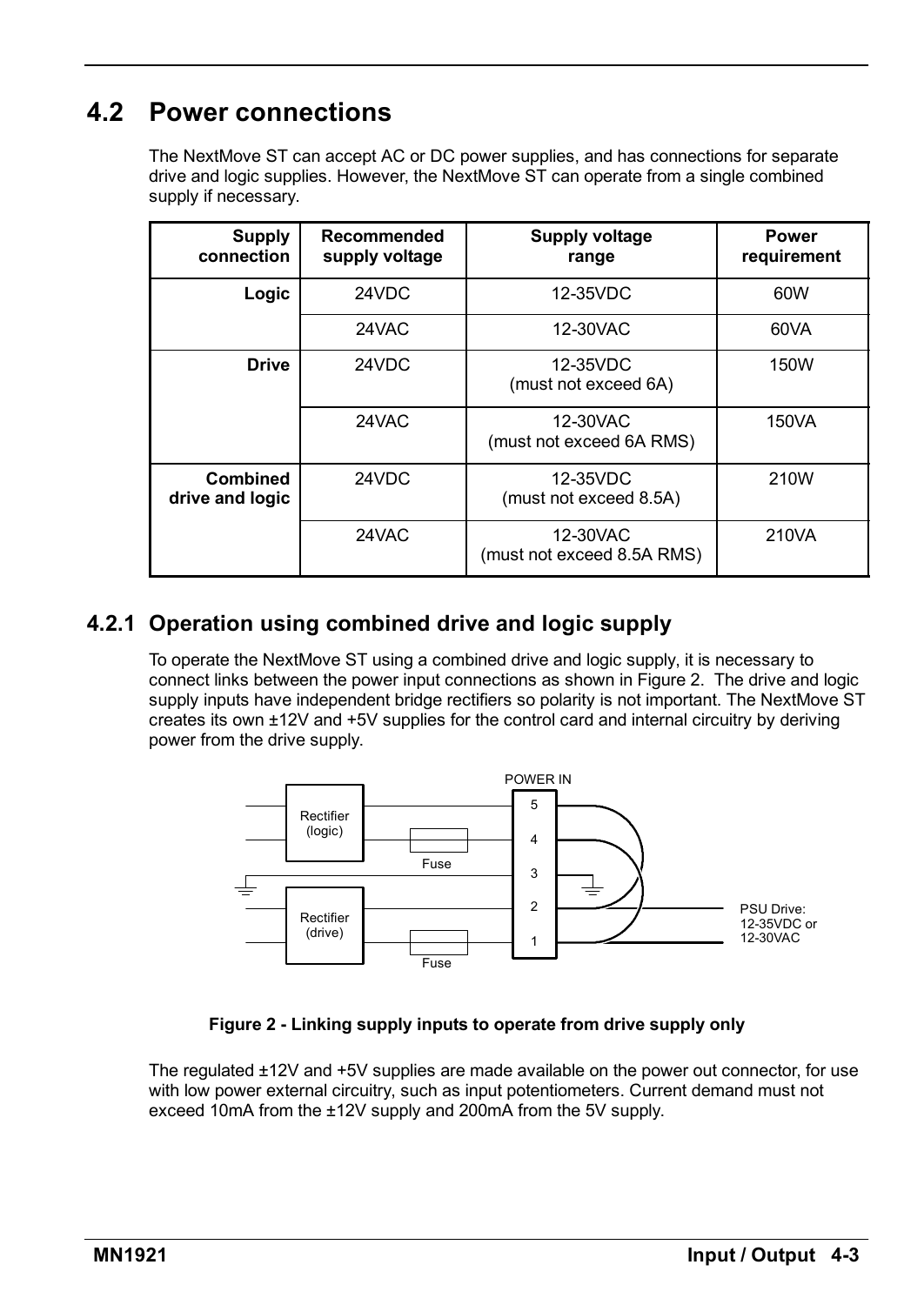#### **4.2.2 Operation using separate drive and logic supplies**

For improved noise immunity, the ±12V and +5V supplies used for the control card and internal circuitry can be derived from a separate logic supply. To operate the NextMove ST using separate drive and logic supplies, do not link power input connector pins. Connect power as shown in Figure 3.



**Figure 3 - Connecting separate drive and logic supplies**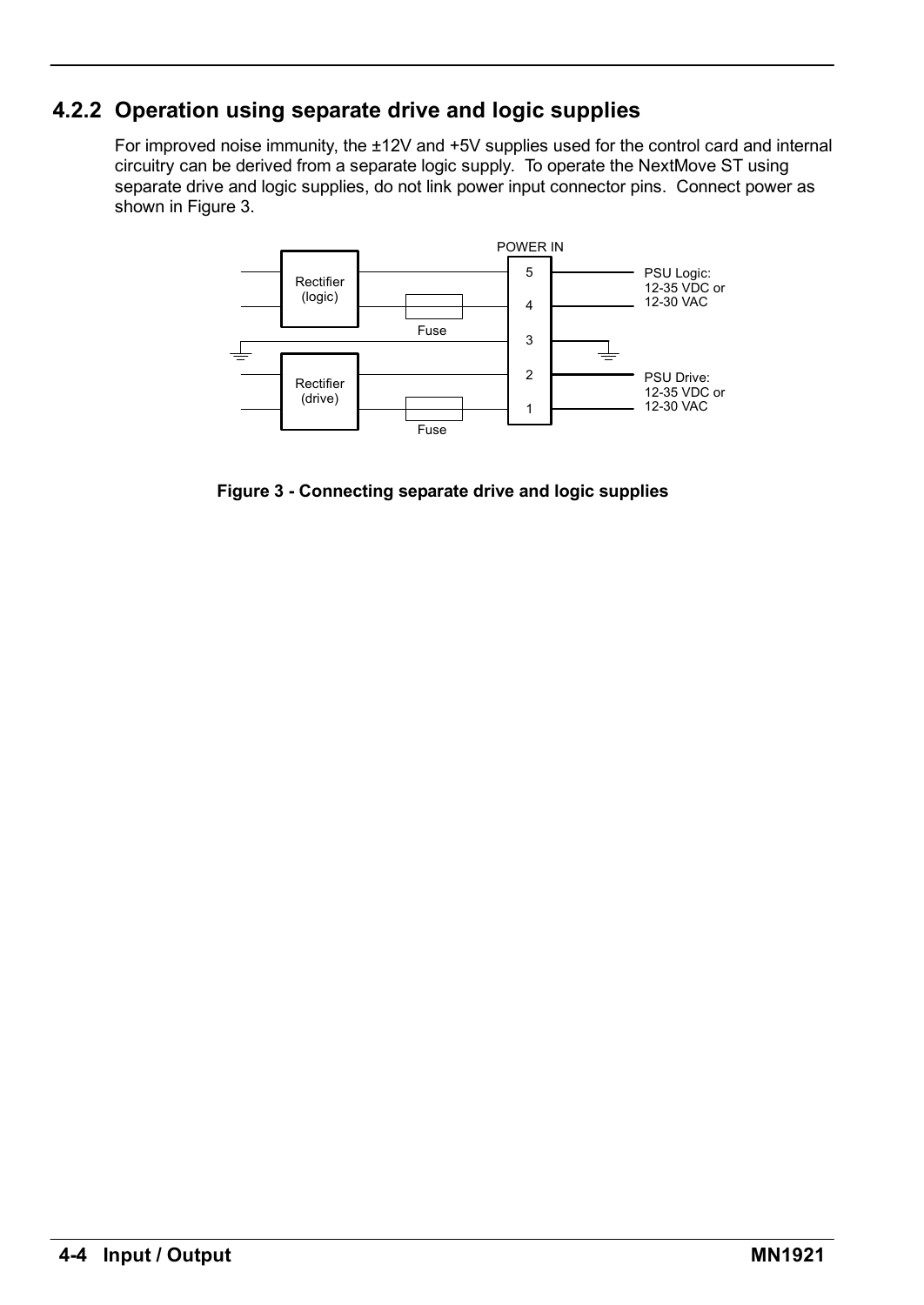## **4.3 Stepper outputs**

The NextMove ST provides three 37VDC (max), 2A stepper axes drive outputs, operating at 10Hz to 200kHz. Logic level outputs are provided to control a fourth stepper axis.

If required, the output current for individual axes can be derated. This can only be achieved by making precise alterations to the NextMove ST circuitry. Please contact Baldor Technical Support for details.

#### **4.3.1 Stepper axes 0-2 drive outputs**



**Figure 4 - Stepper output - axis 2 shown**

The stepper axis drive outputs operate in half stepping mode.

#### **4.3.1.1 Connecting a 4-wire motor**

Four-wire bipolar motors can be used with the NextMove ST. Connections are shown in Figure 5. If the motor turns in the wrong direction, reverse the connections from one of the phase outputs AB or CD, but not both.



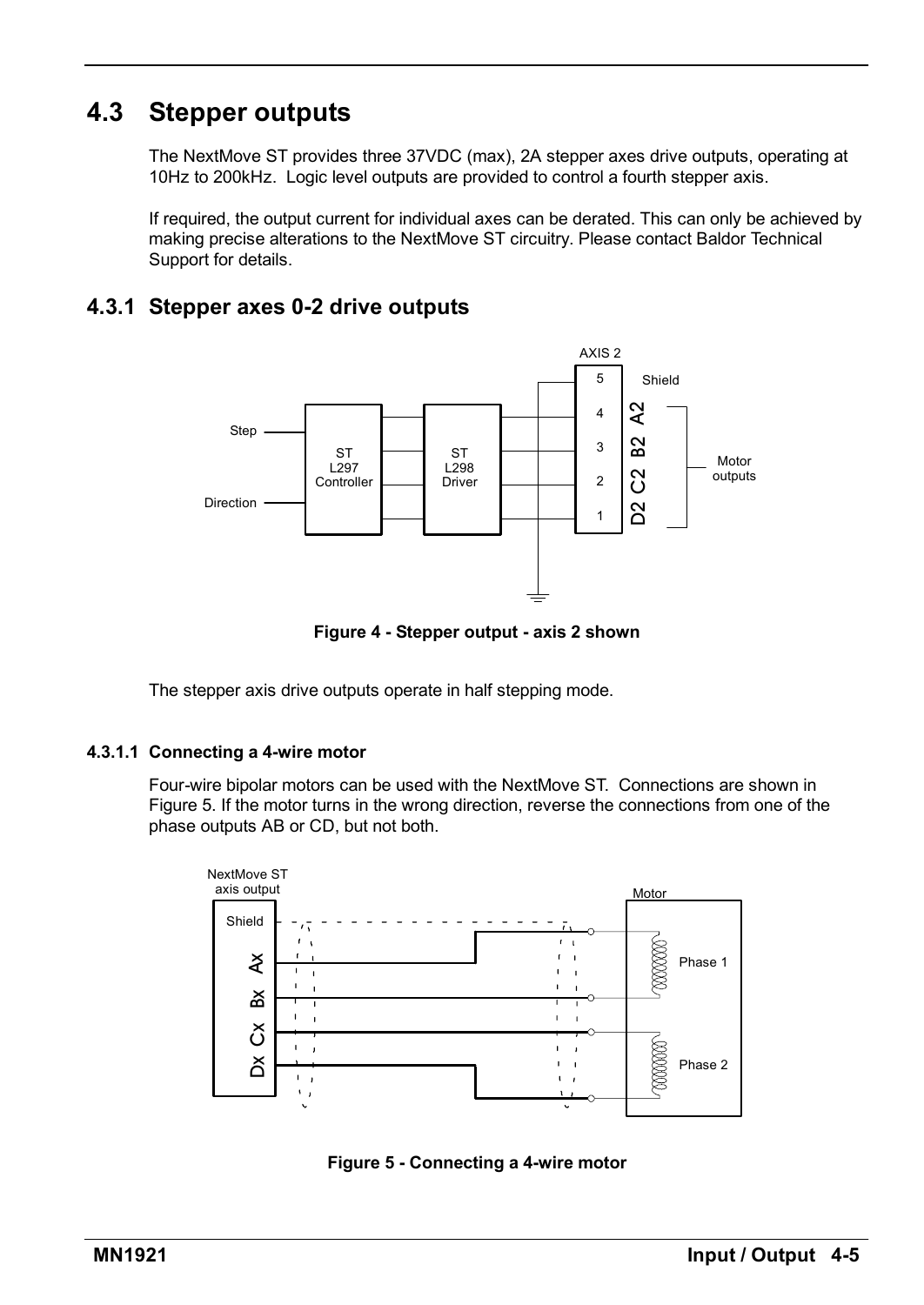#### **4.3.1.2 Connecting a 6-wire motor**

Six-wire unipolar motors can be used with the NextMove ST. Six-wire motors are similar to eight-wire motors except the coils in each phase have a permanent center tap connection. Connections are shown in Figure 6. If the motor turns in the wrong direction, reverse the connections from one of the phase outputs AB or CD, but not both. Always leave the common center tap wires unconnected.



**Figure 6 - Connecting a 6-wire motor**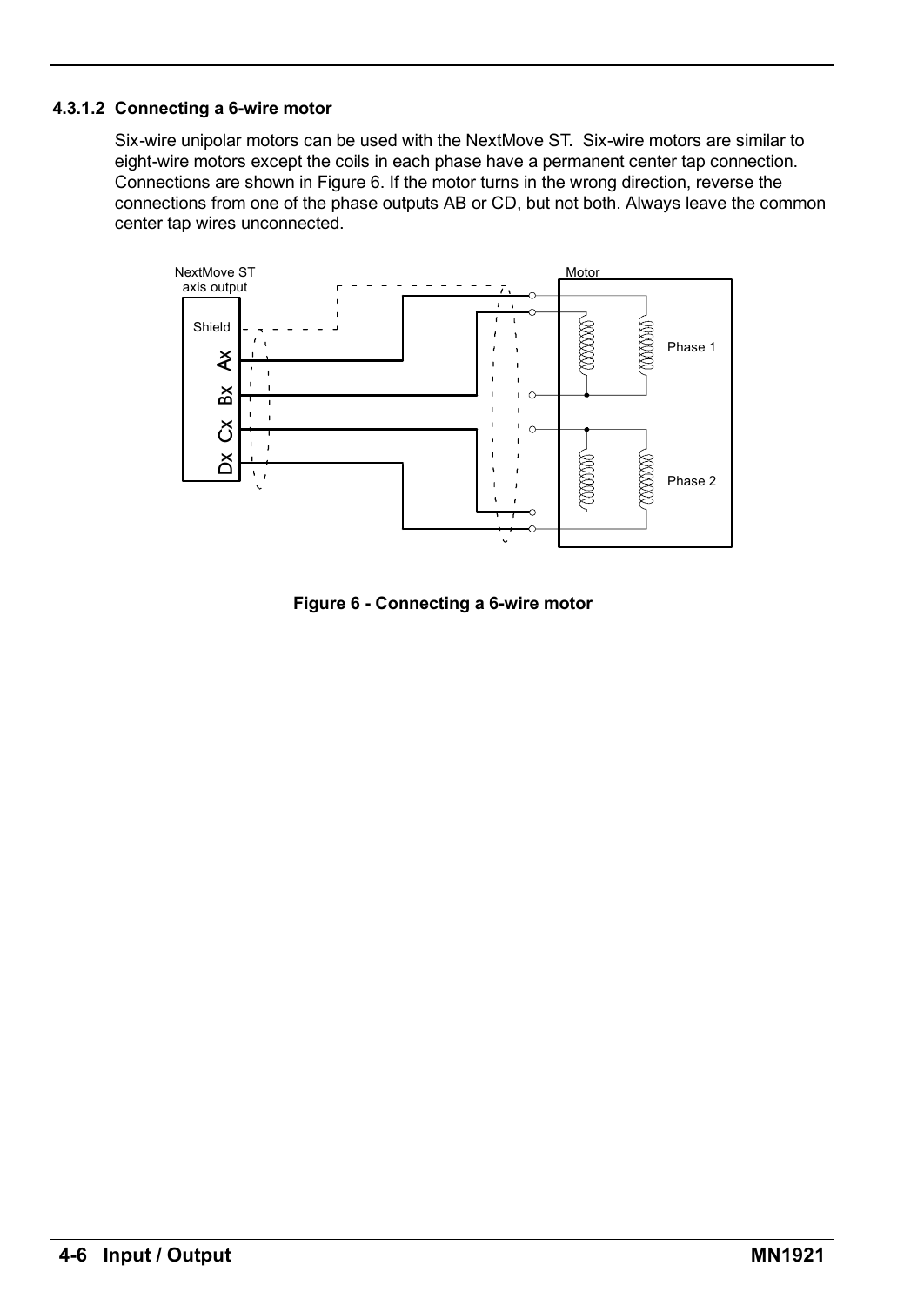#### **4.3.1.3 Connecting a 8-wire motor**

Eight-wire (universal) motors can be used with the NextMove ST. Connections are shown in Figures 7 and 8. If the motor turns in the wrong direction, reverse the connections from one of the phase outputs AB or CD, but not both. Eight-wire motors can be connected in two ways, depending on the required torque and speed characteristics.



**Figure 7 - Connecting a 8-wire motor, parallel windings**



**Figure 8 - Connecting a 8-wire motor, series windings**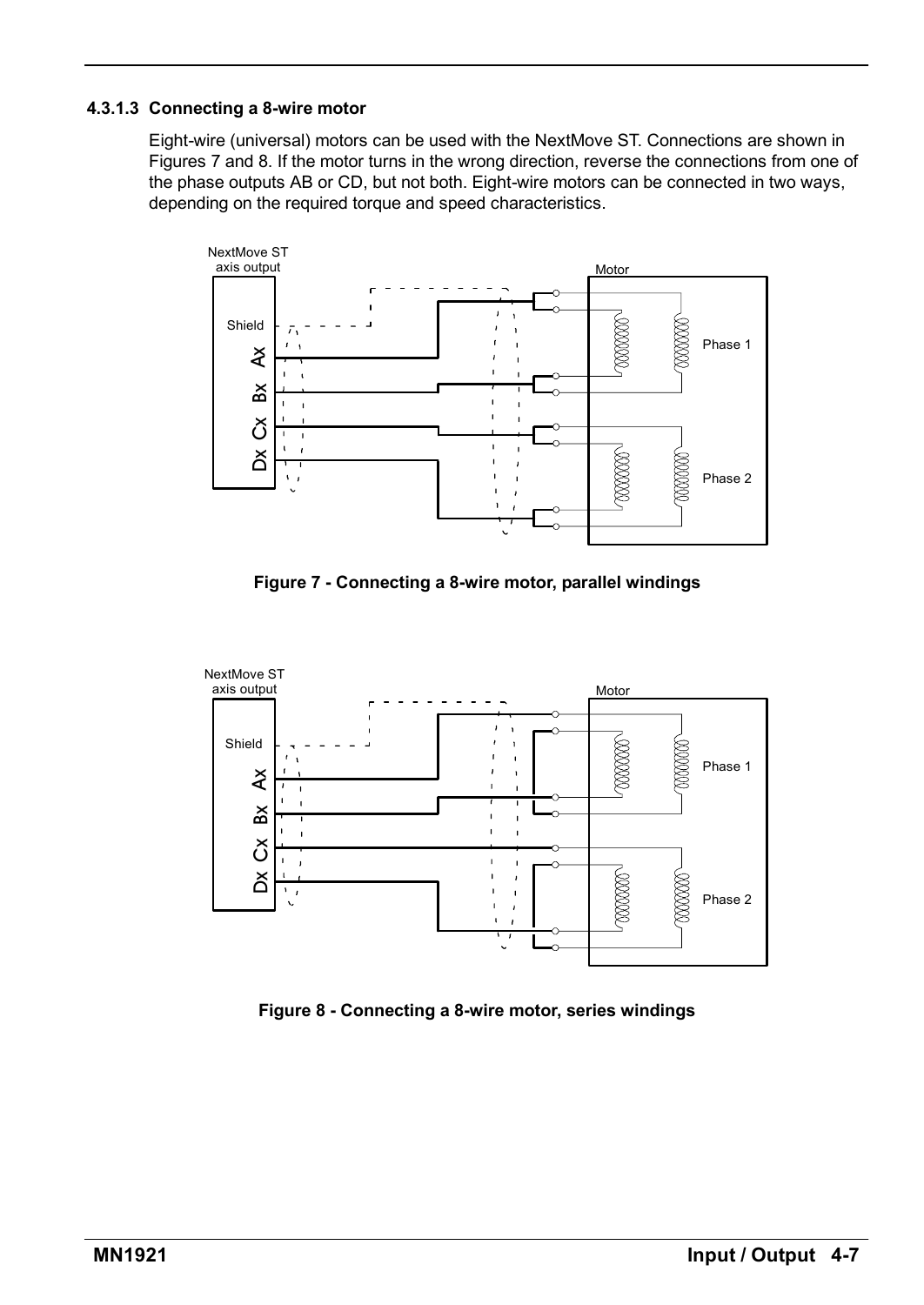#### **4.3.2 Stepper axes 0-3 logic outputs**



#### **Figure 9 - Stepper output pin header J3, and output circuit (STEP0 shown)**

To allow external stepper amplifiers to be used, all of the stepper output signals from the NextMove ST control card are output on a 16-pin header, J3, mounted on the card. There are four sets of stepper motor control outputs, operating in the range 10Hz to 1MHz. The step (pulse), direction and boost signals from the NextMove ST control card are divided into two groups, each group driven by an ULN2003 open collector Darlington output device.

Each ULN2003 has a maximum power dissipation of 900mW at 25**°**C. The total combined output requirements for the group DIR0 - DIR2 and STEP0 - STEP2 must not exceed this limit. The total combined output requirements of the group DIR3, STEP3 and BOOST0 - BOOST3 must not exceed this limit. The maximum current limit for any individual output in a group is 400mA if only one output is in use, reducing to 50mA if all outputs in the group are in use. These limits are for a 100% duty cycle.

It is recommended to use separate shielded cables for the step outputs. The shield should be connected at one end only.

The STEP2, DIR2 and BOOST2 outputs are also duplicated on the MISC connector.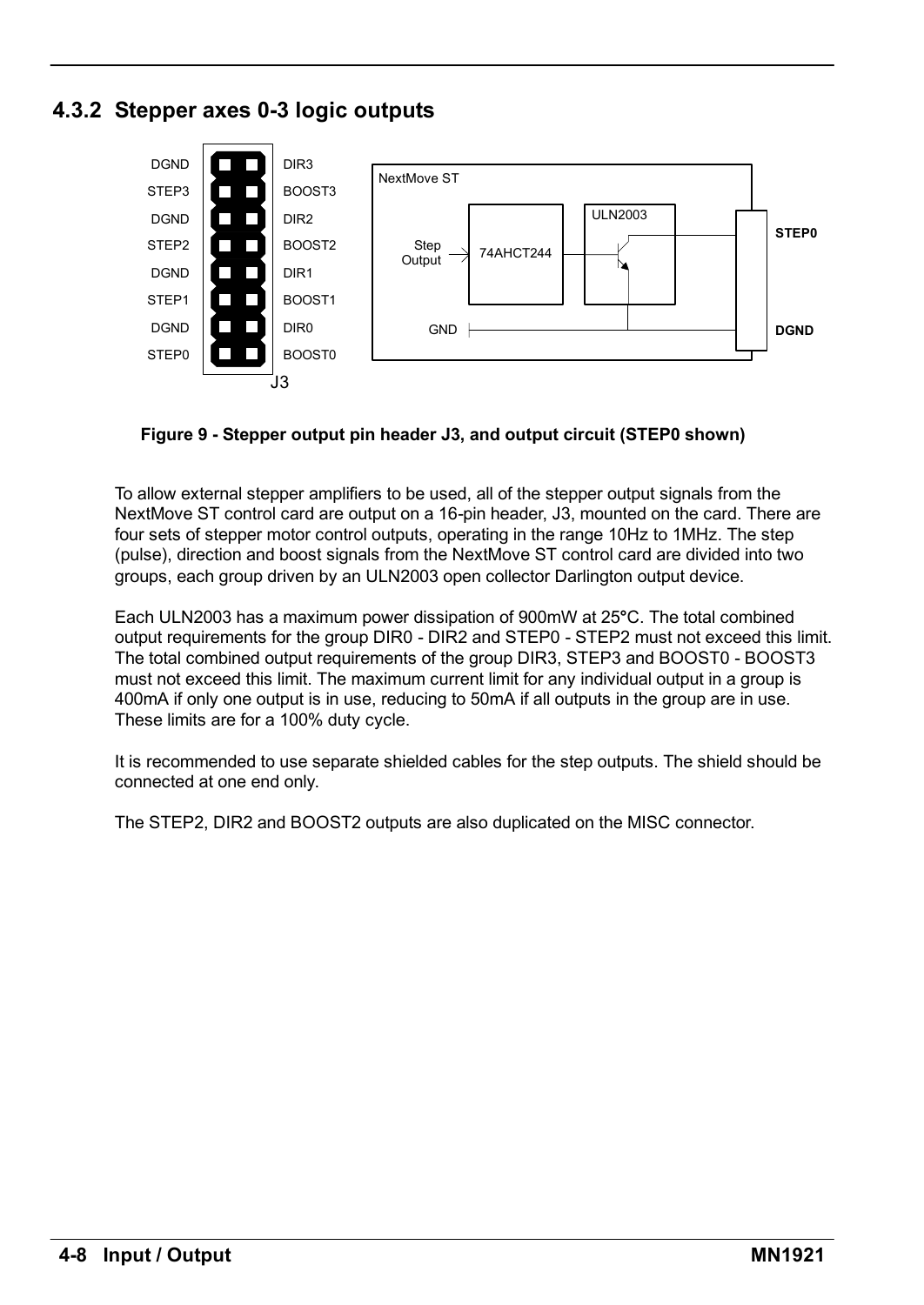## **4.4 Analog I/O**

The NextMove ST provides:

- Two 12-bit resolution analog inputs.
- $\Box$  One 0-11V analog output.

#### **4.4.1 Analog inputs**

- $\blacksquare$  Differential inputs.
- $\blacksquare$  Voltage range:  $\pm 10V$ .
- Resolution: 12-bit with sign (accuracy  $\pm 4.9$ mV @  $\pm 10$ V input).
- Input impedance: 120kΩ.
- Sampling frequency: 4kHz maximum, 2kHz if both inputs are enabled.

The analog inputs pass through a differential buffer and second order Butterworth filter with a cut-off frequency of approximately 1kHz.

Both inputs are normally sampled at 2kHz. However, an input can be disabled by setting ADCMODE to 4 (\_acOFF). With one input disabled, the remaining input will be sampled at 4kHz. In MintMT, analog inputs can be read using the ADC keyword. See the MintMT help file for full details of ADC and ADCMODE.



**Figure 10 - Analog input, AIN0 shown**

For differential inputs connect input lines to AIN+ and AIN-. Leave AGND unconnected.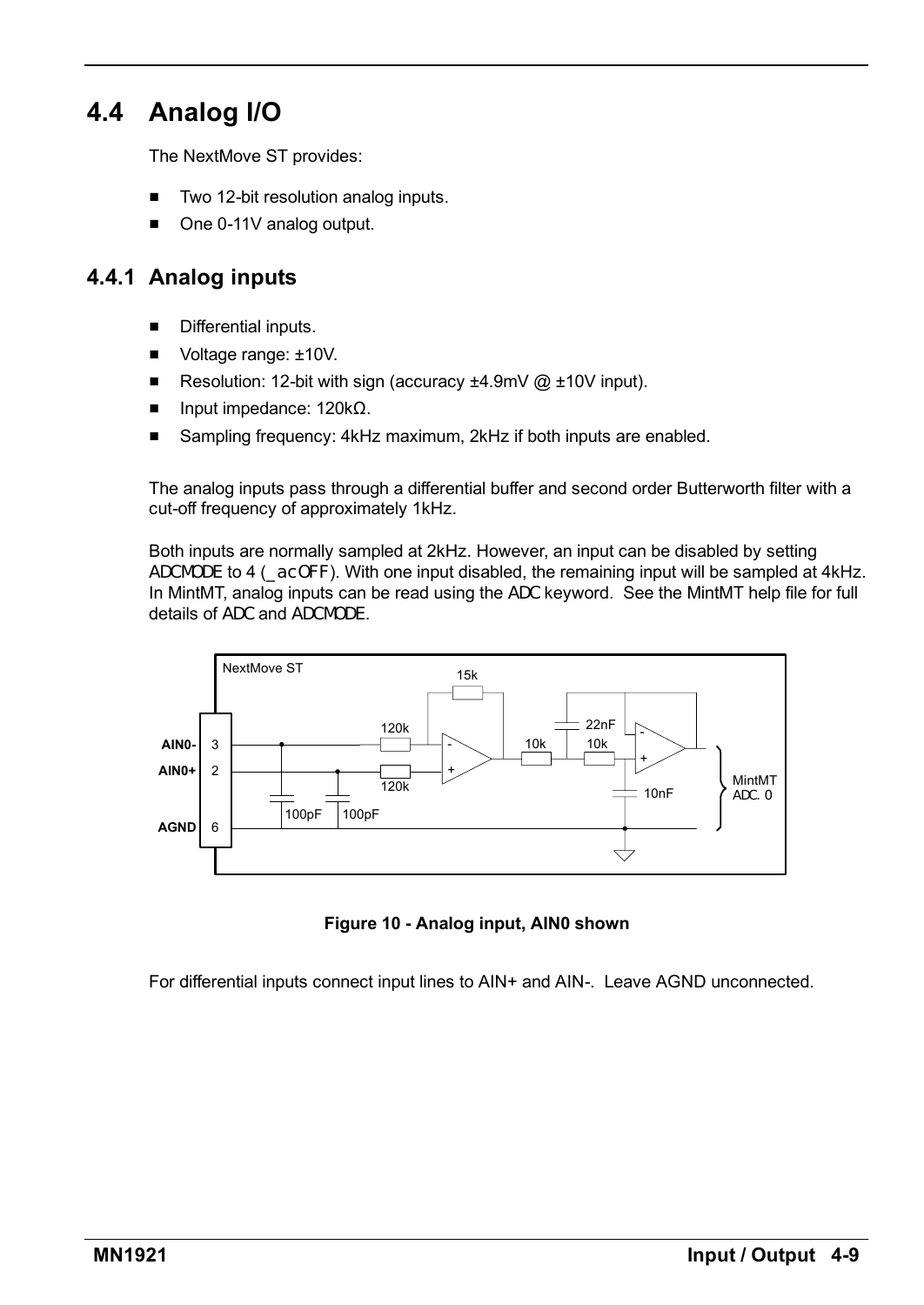### **4.4.2 Analog output**

- $\blacksquare$  Single ended output.
- Voltage range: 0-11V.
- Output current: 30mA maximum.

The analog output provides an independent opto-isolated 0-11V output for controlling an additional axis or other external equipment. The output is controlled using the AUXDAC keyword - see the MintMT help file. Output offset voltage can be controlled by the variable resistor R35, located just behind the SOUT and SGND pins of the Misc connector.



**Figure 11 - Analog output**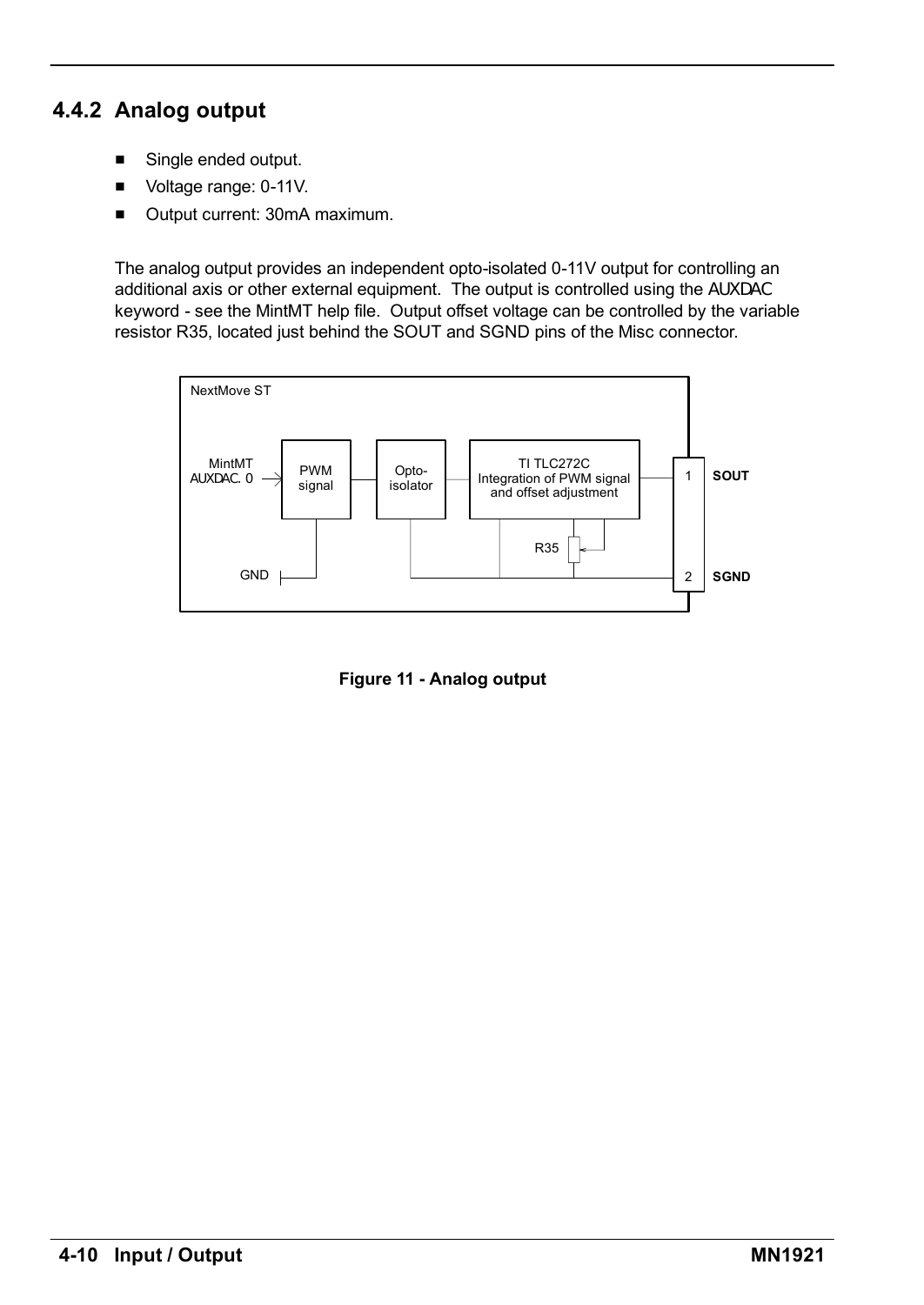## **4.5 Digital I/O**

The NextMove ST provides:

- 24 general purpose digital inputs.
- 16 general purpose digital outputs.

**Note:** It is recommended to use separate shielded cables for the digital inputs. The shield should be connected to the input connector's shield pin.

#### **4.5.1 Digital inputs**

The digital inputs are available across a range of connectors, as shown in section 4.1.1. All digital inputs have a common specification:

- General purpose 5V TTL digital inputs with internal pull-up resistors. Can also be assigned to special purposes such as Home, Limit, Stop and Error inputs.
- Sampling frequency: 1kHz



**Figure 12 - General purpose digital input - DIN0 shown**

**CAUTION**: Do not connect 24V signals to the digital inputs.

These are unprotected inputs connected directly to 74AHCT14 devices. If an input is configured as edge triggered, the triggering pulse must have a duration of at least 1ms (one software scan) to guarantee acceptance by MintMT. The use of shielded cable for inputs is recommended.

The 24 general purpose digital inputs can be shared between axes and can be configured using WorkBench v5 (or the Mint keywords beginning INPUT...) to determine their active level and other properties. The state of individual inputs can be read directly using the INX keyword. See the MintMT help file.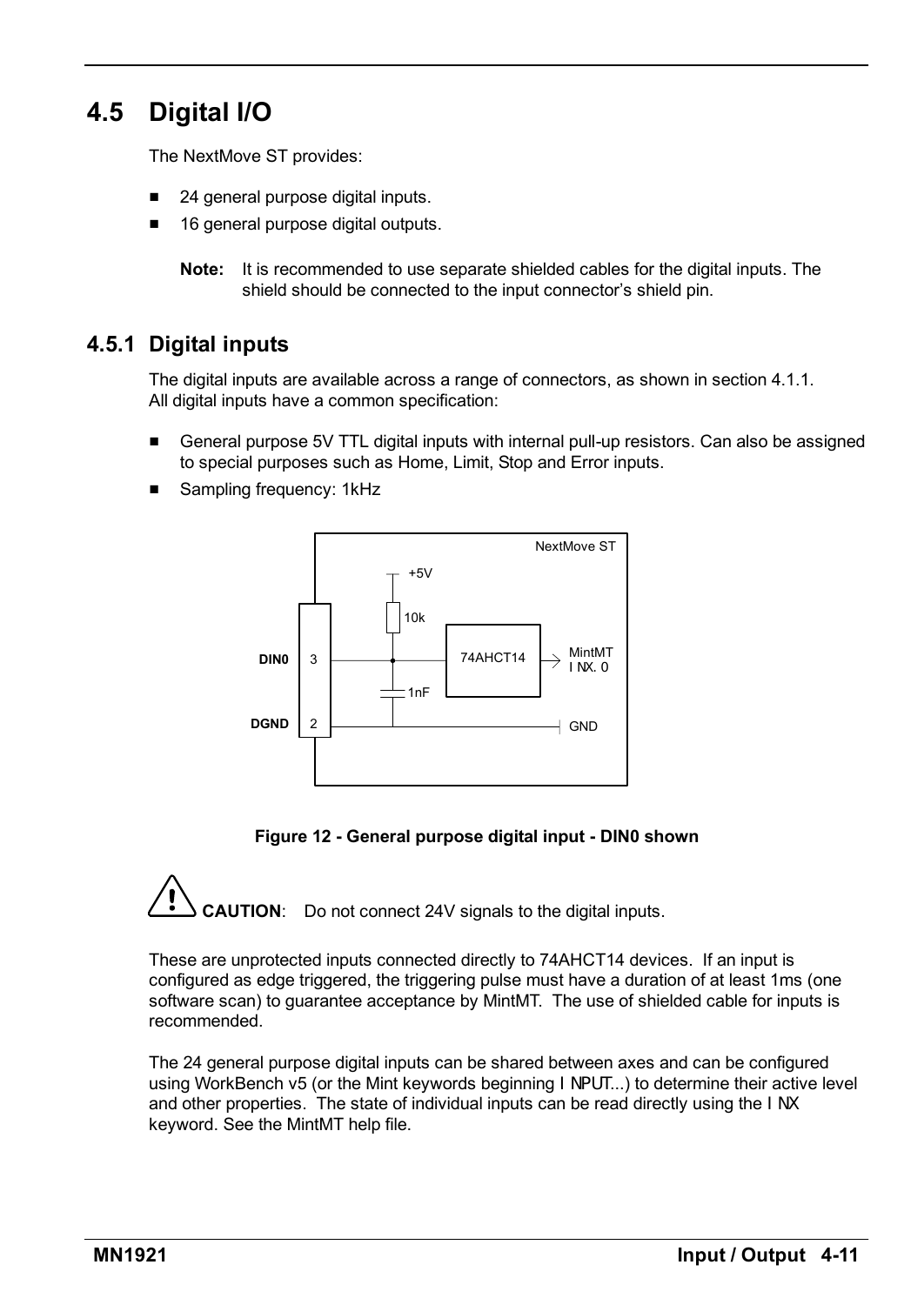#### **Using a digital input as a LIMIT or HOME input**

An input can be configured as a Limit or Home input for any axis, using the LIMITFORWARDINPUT, LIMITREVERSEINPUT or HOMEINPUT keywords. Typically, limit and home inputs will be grounded by normally closed switches. When a limit or home switch is activated, the switch will become open-circuit. If two or more limit switches are to be used they can be connected in series. If it is necessary to determine which limit has been reached, a double pole switch can be used at one limit to trigger an additional general purpose digital input.

#### **Using a digital input as a STOP input**

An input can be configured as a Stop input for any axis, using the STOPINPUT keyword. Typically, a stop input will be grounded by a normally closed switch. When a stop switch is activated, the switch will become open-circuit. The action of a STOP input can be controlled using the STOPI NPUTMODE keyword. Typically, it is used as a safety interlock to stop all axes.

#### **Using a digital input as an ERROR input**

An input can be configured as an Error input for any axis, using the ERRORI NPUT keyword. This input can be used to stop the NextMove ST in the event of an error occurring elsewhere in the system. The action of an ERROR input can be controlled using the ERRORSWITCH and ERRORINPUTMODE keywords.

See the MintMT help file for details of each keyword.

#### **4.5.1.1 Auxiliary Encoder inputs - AUXSTEP IN, AUXDIR IN, AUXZ IN**

These inputs accept step (pulse) and direction signals, allowing an external source to provide the reference for the speed and direction of an axis. The step frequency (20MHz maximum) determines the speed, and the direction input determines the direction of motion. Both the rising and falling edges of the AUXSTEP IN input cause an internal counter to be changed. If 5V is applied to the AUXDIR IN input (or it is left unconnected) the counter will increment. If the direction input is grounded the counter will be decremented.

Typically, one channel of an encoder signal (either A or B) would be used to provide the AUXSTEP IN signal, allowing the input to be used as an auxiliary (master) encoder input. The input can be used as a master position reference for cam, fly and follow move types. For this, the MASTERSOURCE keyword must be used to configure the pulse input as a master (auxiliary) encoder input. The master position reference can then be read using the AUXENCODER keyword.

Since a secondary encoder channel is not used, the AUXDIR IN input allows the direction of motion to be determined. The AUXZ IN input can be supplied from the encoder's index signal, and may be read using the AUXENCODERZLATCH keyword.

See the MintMT help file for details of each keyword.

**Note:** The AUXSTEP IN and AUXDIR IN inputs use the same type of input circuitry as the other digital inputs (see Figure 12). However, due to the faster internal processing required for these signals, they are particularly sensitive to noise. For this reason, connections must use shielded twisted pair cable.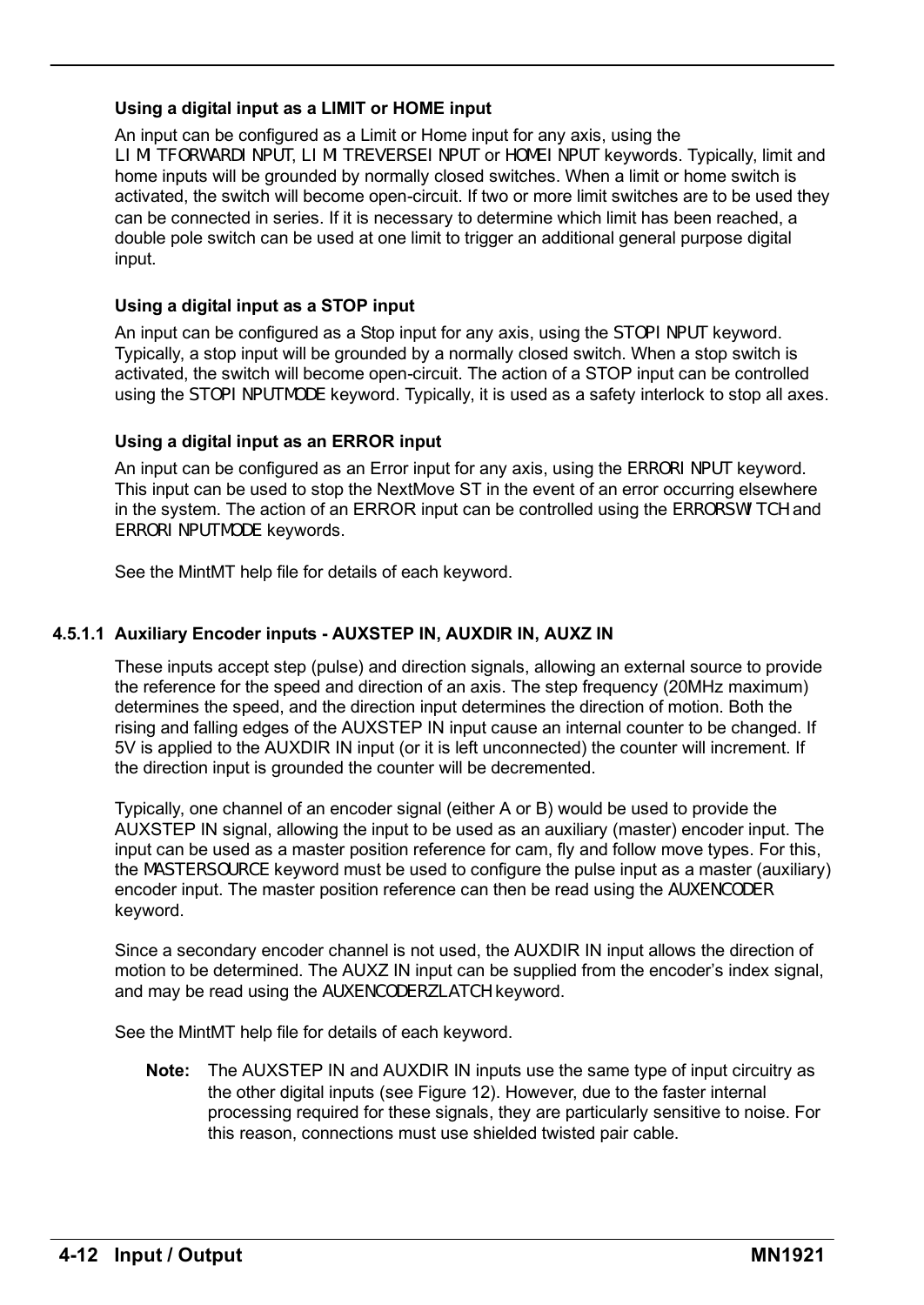#### **4.5.2 Digital outputs**

The digital outputs are available across a range of connectors, as shown in section 4.1.1.

- 16 general purpose digital outputs
- Update frequency: Immediate

There are 16 general purpose digital outputs, arranged in two groups; DOUT0-DOUT7 and DOUT8-DOUT15. Each group is driven by a ULN2803 device. The outputs are designed to sink current from an external supply (typically 24VDC), but have no overcurrent or short circuit protection. When an output is activated, it is grounded through the ULN2803.

The ULN2803 has a maximum power dissipation of 2W at 25**°**C. The total output requirements of each group must not exceed this limit. The maximum current limit for any output within a group is 500mA if only one output is in use, reducing to 150mA if all outputs in the group are in use. These limits are for a 100% duty cycle.

If the outputs are driving inductive loads such as relays, connect the group's OUT COMx connection to the outputís power supply, as shown in Figure 13. This will connect internal clamp diodes on all outputs in the group.

An output can be configured in MintMT as a general purpose output, a drive enable output or a global error output. Outputs can be shared between axes and can be configured using WorkBench v5 (or the OUTPUTACTI VELEVEL keyword) to determine their active level.



**Figure 13 - Digital output - DOUT0 shown**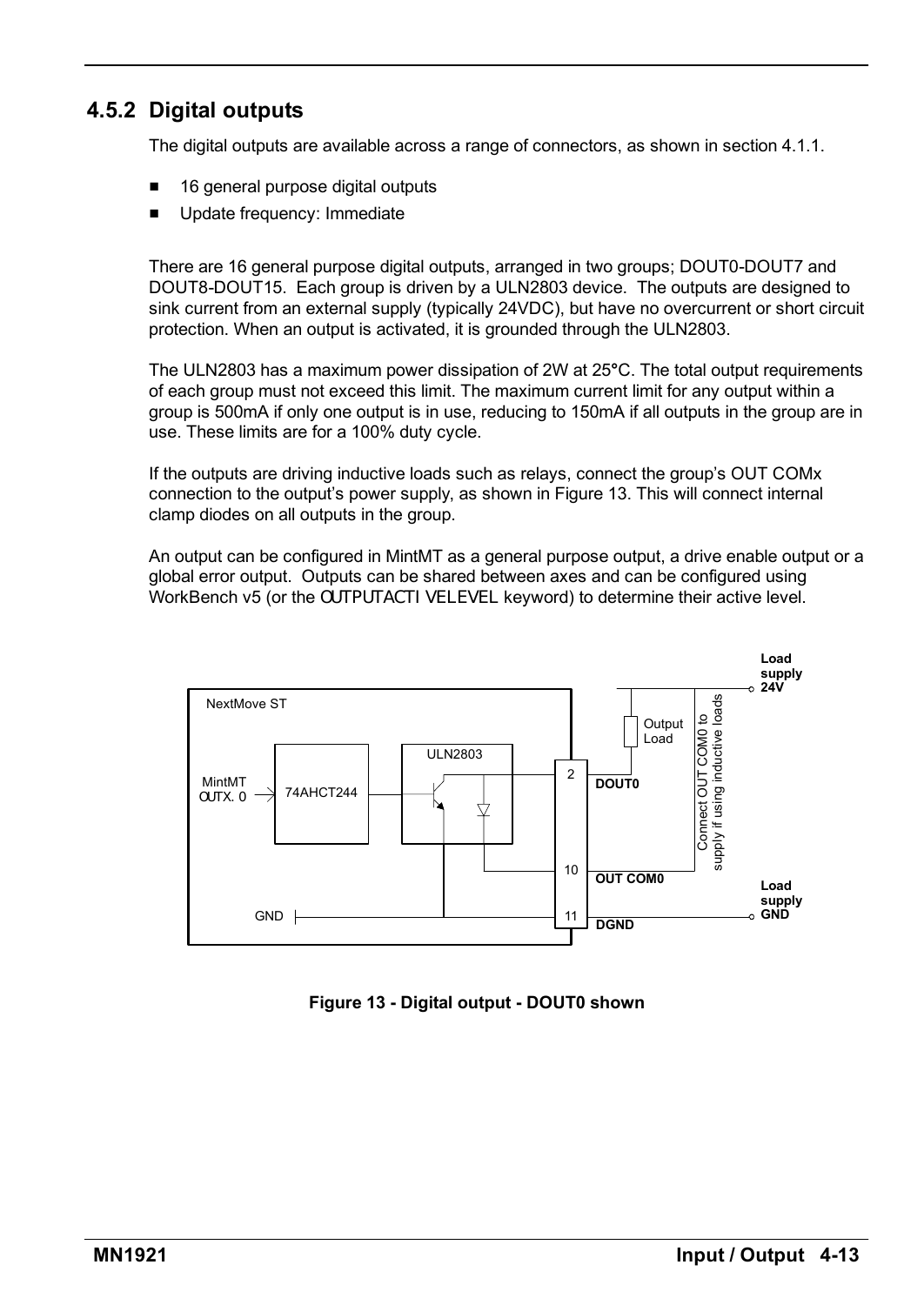#### **4.5.3 Error output**

The NextMove ST control card has an internal error output connected directly to the enable inputs of the ST L297 stepper controllers (see section 4.3.1). The error output must therefore be used to enable the axes. There are a number of methods for controlling the error output.

#### **4.5.3.1 RELAY keyword**

Because the NextMove ST control card is used in products that include a hardware relay, the error output may be controlled directly by the RELAY keyword. The command  $RELAY=1$  will enable the stepper controllers; the command RELAY=0 will disable them.

#### **4.5.3.2 DRIVEENABLEOUTPUT keyword**

The DRIVEENABLEOUTPUT keyword can be used to configure the error output as the drive enable output. For example, the command DRI VEENABLEOUTPUT. 1= RELAY0 will mean that the error output will be the drive enable output for axis 1. When axis 1 is enabled, the error output will be activated and the axis enabled. If multiple axes are configured to use the error output as their drive enable output, enabling one axis will enable all of them. Similarly, if one axis is disabled, all will be disabled.

The RELAY keyword cannot control the error output if it is configured as a drive enable output.

#### **4.5.3.3 GLOBALERROROUTPUT keyword**

By default, the error output is used as the global error output. In the event of an error on any axis, the global error output will be deactivated, disabling all axes. This action overrides the state of the error output defined by other methods, such as the drive enable status or RELAY keyword. Alternatively, the GLOBALERROROUTPUT keyword can be used to configure a general purpose digital output to be the global error output.

See the MintMT help file for details of each keyword.

#### **4.5.3.4 Jumper settings**

The operation of the error output is dependent on jumpers JP1, JP3, JP4 and JP5. Jumper JP1 is situated next to the POWER IN connector on the baseboard, and must be set as shown in Figure 14.



**Figure 14 - Error output jumper JP1**

Jumpers JP3, JP4 and JP5 are situated at the edge of the NextMove ST control card, near the end of the 50-pin expansion header. JP4 and JP5 must be fitted to allow correct operation of the error output. The neighboring jumper JP3 must not be fitted.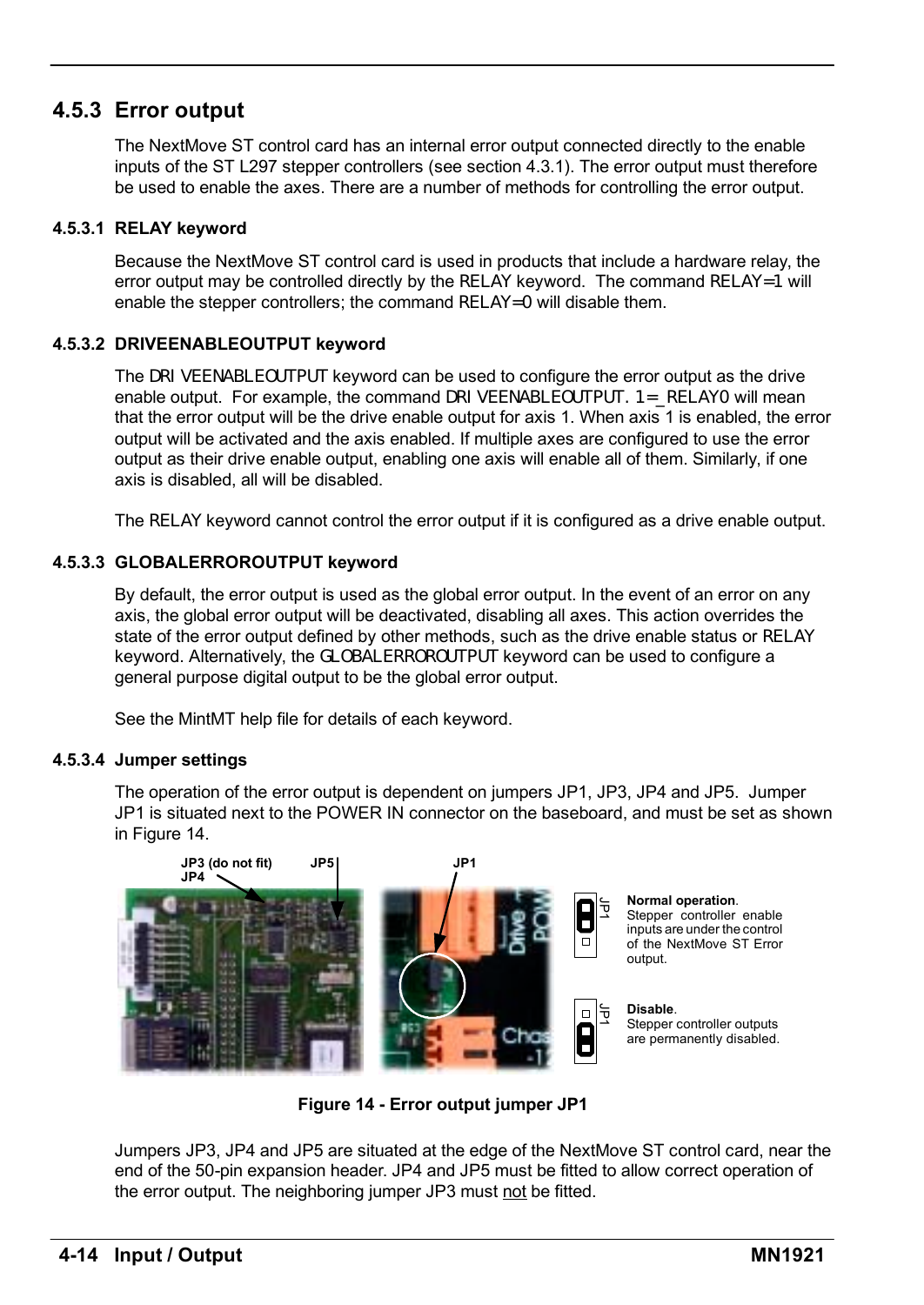## **4.6 Other I/O**

#### **4.6.1 RS232 serial communication**





| Location           | Serial<br>Mating connector: 9-pin female D-type    |                         |
|--------------------|----------------------------------------------------|-------------------------|
| Pin                | Name                                               | <b>Description</b>      |
| 1                  | SC                                                 | Shield connection       |
| 2                  | <b>RXD</b>                                         | Receive Data            |
| 3                  | <b>TXD</b>                                         | <b>Transmitted Data</b> |
| 4                  | (NC)                                               | (Not connected)         |
| 5                  | 0V GND                                             | Signal Ground           |
| 6                  | (NC)                                               | (Not connected)         |
| 7                  | <b>RTS</b>                                         | Request To Send         |
| 8                  | <b>CTS</b>                                         | Clear To Send           |
| 9                  | <b>DGND</b>                                        | Ground                  |
| <b>Description</b> | RS232 connections on a 9-pin male D-type connector |                         |

This connector is used to connect the NextMove ST to the PC running WorkBench v5, or other controller. It is a full-duplex RS232 serial port with the following preset configuration:

- $\blacksquare$  57,600 baud
- $\blacksquare$  1 start bit
- $\blacksquare$  8 data bits
- $\blacksquare$  1 stop bit
- $\blacksquare$  No parity
- Hardware handshaking lines (RS232) RTS and CTS must be connected.

The configuration can be changed using the SERIALBAUD keyword. It is stored in EEPROM and restored at power up. The port is capable of operation at up to 115,200 baud.

The port is configured as a DCE (Data Communications Equipment) unit so it is possible to operate the controller with any DCE or DTE (Data Terminal Equipment). Full duplex transmission with hardware handshaking is supported.

Only the TXD, RXD and 0V GND connections are required for communication. Pins 4 and 6 are linked on the NextMove ST.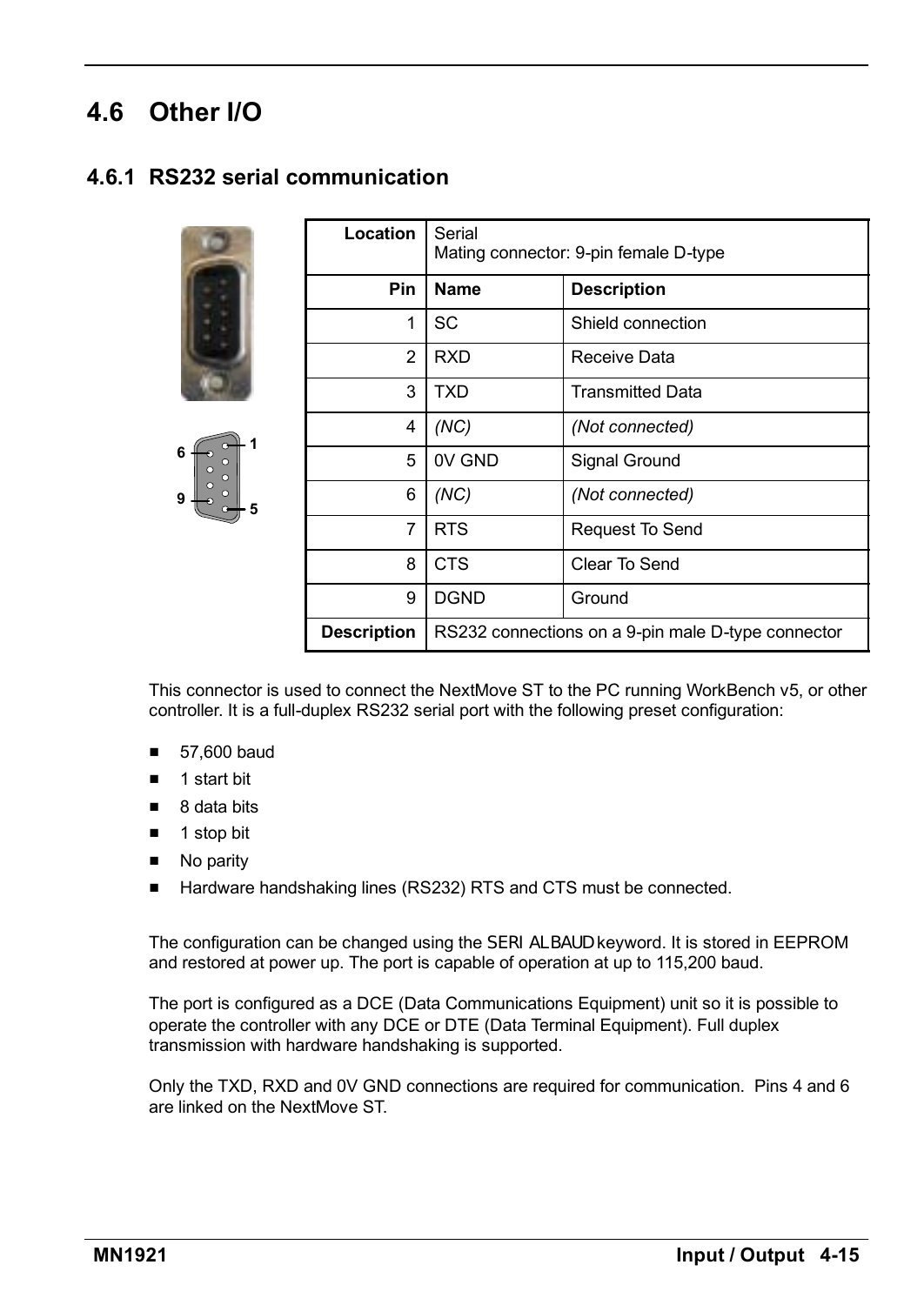

**Figure 15 - RS232 serial port connections**

The maximum recommended cable length is 3m (10ft) at 57.6Kbaud. When using lower baud rates, longer cable lengths may be used up to maximum of 15m (49ft) at 9600 baud. A suitable cable is available from Baldor, catalog number CBL001-501.

#### **4.6.2 50-pin edge connector**

This connector (if present) is fitted for development purposes only and is not used for normal operation of the NextMove ST.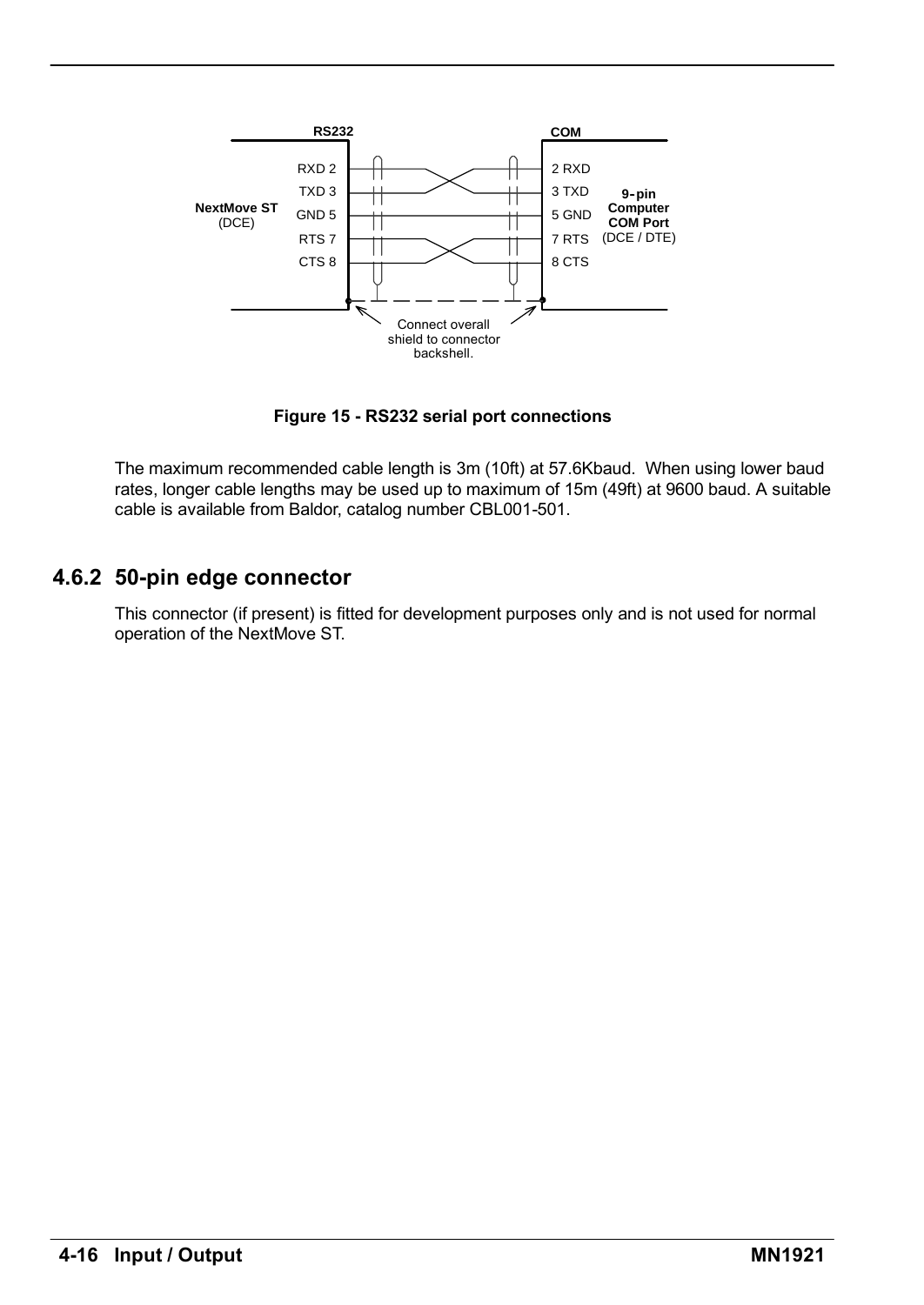### **4.6.3 CAN communication**

The CAN connection is made using the RJ45 connector on the NextMove ST control card.

|        | Location                                                                  | NextMove ST control card |                                        |  |
|--------|---------------------------------------------------------------------------|--------------------------|----------------------------------------|--|
|        | Pin                                                                       | Name                     | <b>Description</b>                     |  |
|        | 1                                                                         | CAN+                     | CAN channel positive                   |  |
| 1<br>8 | 2                                                                         | CAN-                     | CAN channel negative                   |  |
|        | 3                                                                         |                          | (NC)                                   |  |
|        | 4                                                                         | CAN <sub>0V</sub>        | Ground/earth reference for CAN signals |  |
|        | 5                                                                         | CAN <sub>V+</sub>        | CAN power V+ (12-24V)                  |  |
|        | 6                                                                         |                          | (NC)                                   |  |
|        | 7                                                                         |                          | (NC)                                   |  |
|        | 8                                                                         |                          | (NC)                                   |  |
|        | <b>Description</b><br>Opto-isolated CAN interface using a RJ45 connector. |                          |                                        |  |

CAN offers serial communications over a two wire twisted pair cable up to maximum length of 500m (1640ft). It offers very high communication reliability in an industrial environment; the probability of an undetected error is 4.7x10<sup>-11</sup>. CAN is optimized for the transmission of small data packets and therefore offers fast update of I/O devices (peripheral devices) connected to the bus. The maximum (default) transmission rate on NextMove ST is 500Kbit/s.

Correct operation of CAN can only be achieved with screened/shielded twisted-pair cabling. For improved noise immunity, CAN+ and CAN- must form a twisted pair with the shield connected to the connector backshell, as shown in Figure 16. A range of suitable CAN cables are available from Baldor, with catalog numbers beginning CBL004-5...



**Figure 16 - Typical CAN network connections**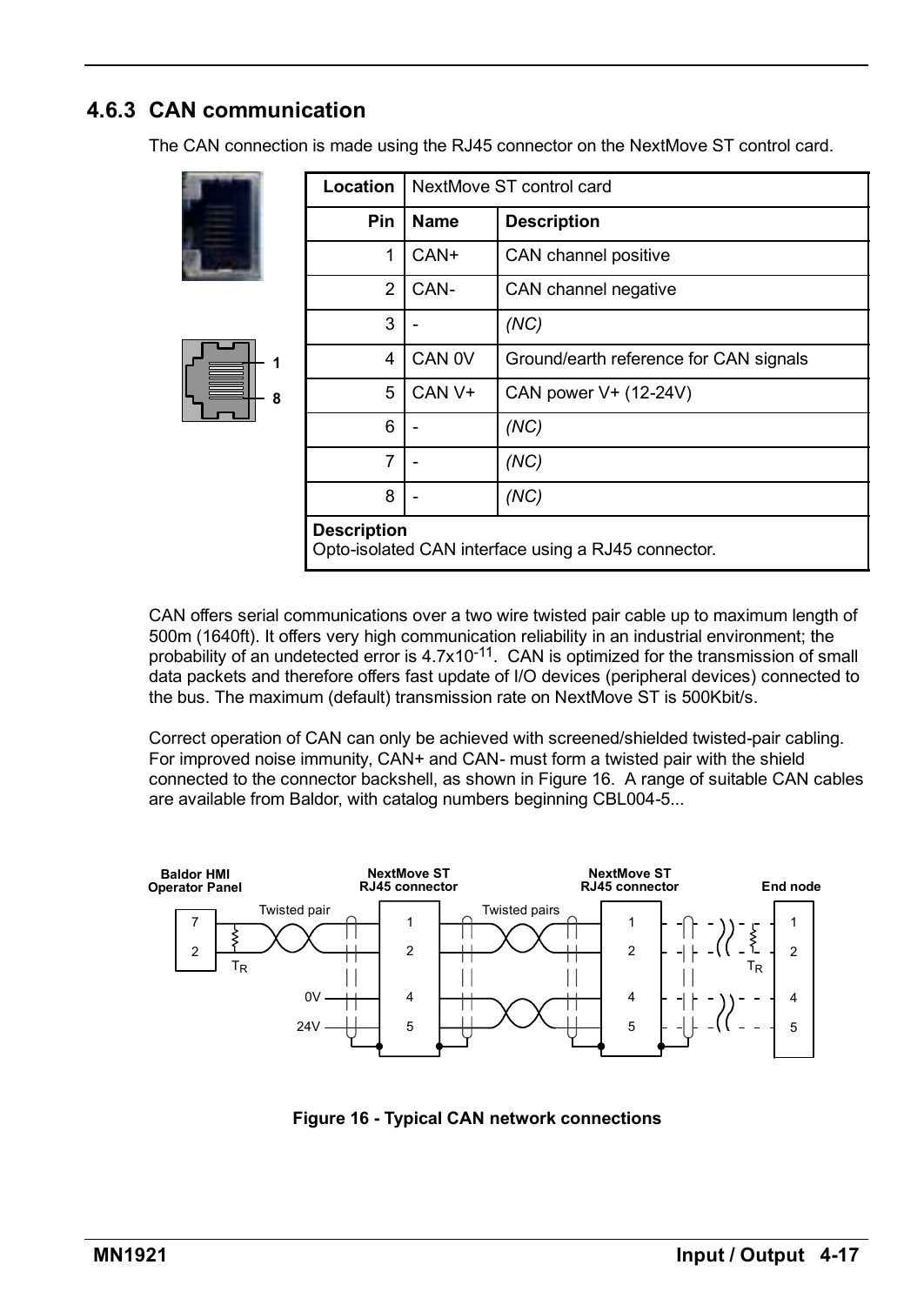The CAN channel is opto-isolated. A voltage in the range 12-24V must be applied to pin 5 of the CAN connector. An internal voltage regulator provides the 5V required for the isolated CAN circuit. Practical operation of the CAN channel is limited to 500Kbit/s owing to the propagation delay of the opto-isolators.



The CAN channel must be terminated by a 120Ω resistor connected between CAN+ and CAN- at both ends of the network and nowhere else. If the NextMove ST is at the end of the network then ensure that jumper JP1, located just below the status display, is in position. This will connect an internal terminating resistor.

A very low error rate over CAN can only be achieved with a suitable wiring scheme, so the following points should be observed:

The connection arrangement is normally a multi-point drop. The CAN cables should have a characteristic impedance of 120Ω and a delay of 5ns/m. Other characteristics depend upon the length of the cabling:

| <b>Cable length</b>               | <b>Maximum</b><br>theoretical<br>bit rate | <b>Resistance</b>   | Conductor<br>area                |
|-----------------------------------|-------------------------------------------|---------------------|----------------------------------|
| 0m ~ 300m (0ft ~ 984ft)           | 500Kbit/s                                 | $< 60 m\Omega/m$    | $0.34 \sim 0.60$ mm <sup>2</sup> |
| $300m \sim 600m$ (984ft ~ 1968ft) | 100Kbit/s                                 | $<$ 40m $\Omega$ /m | $0.50 \sim 0.60$ mm <sup>2</sup> |
| 600m ~ 1000m (1968ft ~ 3280ft)    | 50Kbit/s                                  | $<$ 26m $\Omega$ /m | $0.75 \sim 0.80$ mm <sup>2</sup> |

 $\blacksquare$  The 0V connection of all of the nodes on the network must be tied together through the CAN cabling. This ensures that the CAN signal levels transmitted by NextMove ST or CAN peripheral devices are within the common mode range of the receiver circuitry of other nodes on the network.

#### **4.6.3.1 CANopen and Baldor CAN**

The NextMove ST can communicate with other MintMT controllers over a CANopen network. Baldor CAN is a proprietary CAN protocol, allowing the NextMove ST to communicate with a range of Baldor ioNode CAN peripherals.

CANopen is a networking system based on the serial bus CAN. It uses the international CAN standard ISO 11898 as the basis for communication. The Mint firmware implements a CANopen protocol, based on the ëCommunication Profileí CiA DS-301, which supports both direct access to device parameters and time-critical process data communication. This provides support for a range of Baldor and third-party devices. The NextMove ST has the ability to act as the network manager node or as a slave on the CANopen network.

Baldor CAN is also a networking system based on the serial bus CAN. It uses the international CAN standard ISO 11898 as the basis for communication. Optional MintMT firmware can be downloaded to implement a proprietary Baldor protocol on CAN bus 2, based on CAL (the CAN Application Layer). This supports both direct access to device parameters and time-critical process data communication. Baldor CAN provides support for the full range of Baldor ioNode CAN peripherals.

The baud rate and node number of the NextMove ST can be set using the BUSBAUD and NODE keywords.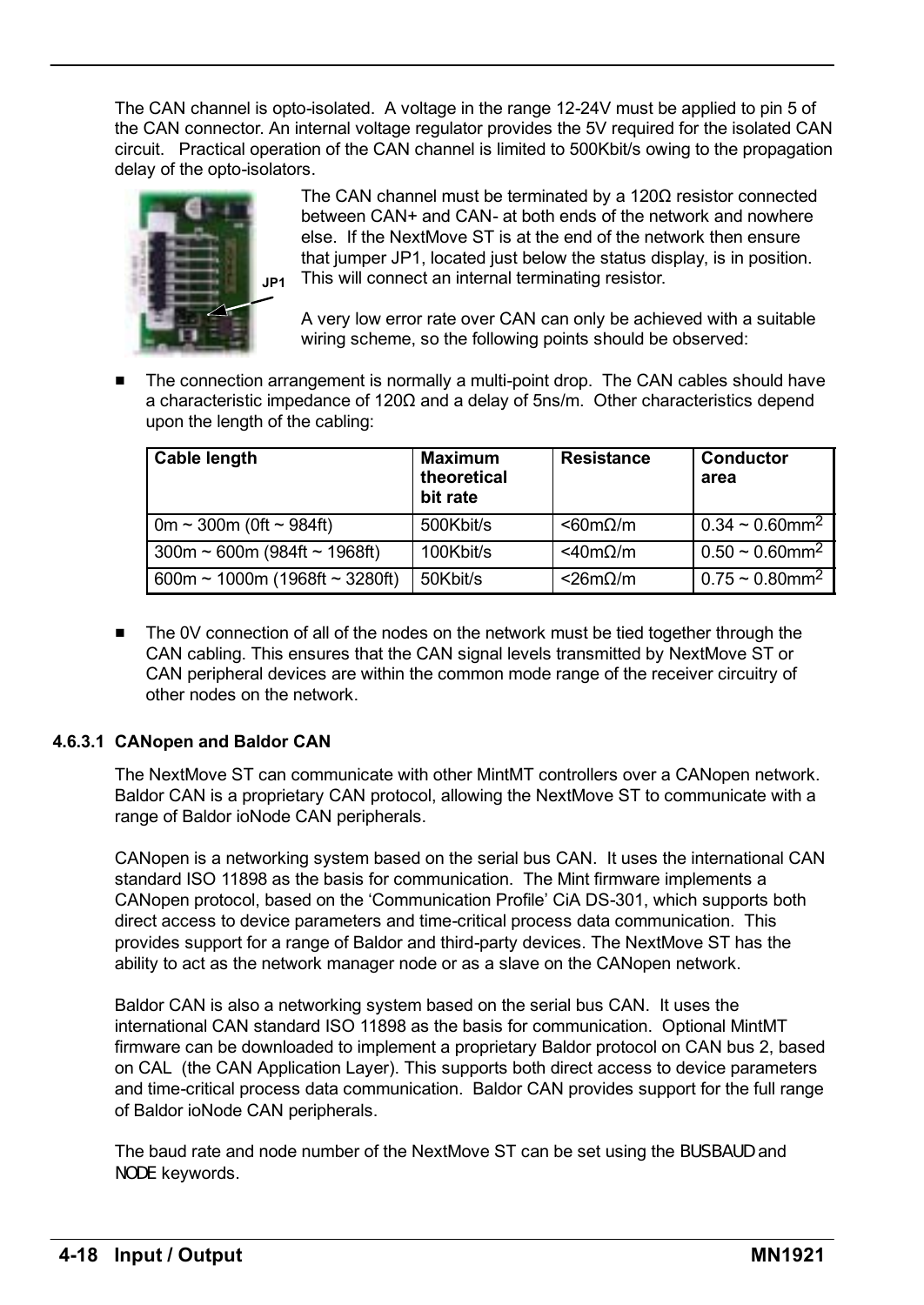## **4.7 Connection summary - minimum system wiring**

As a guide, Figure 17 shows an example of the typical minimum wiring required to allow the NextMove ST to control a single stepper motor. The diagram shows the logic supply being derived from the main Drive supply (see section 4.2.1).



**Figure 17 - Example minimum system wiring**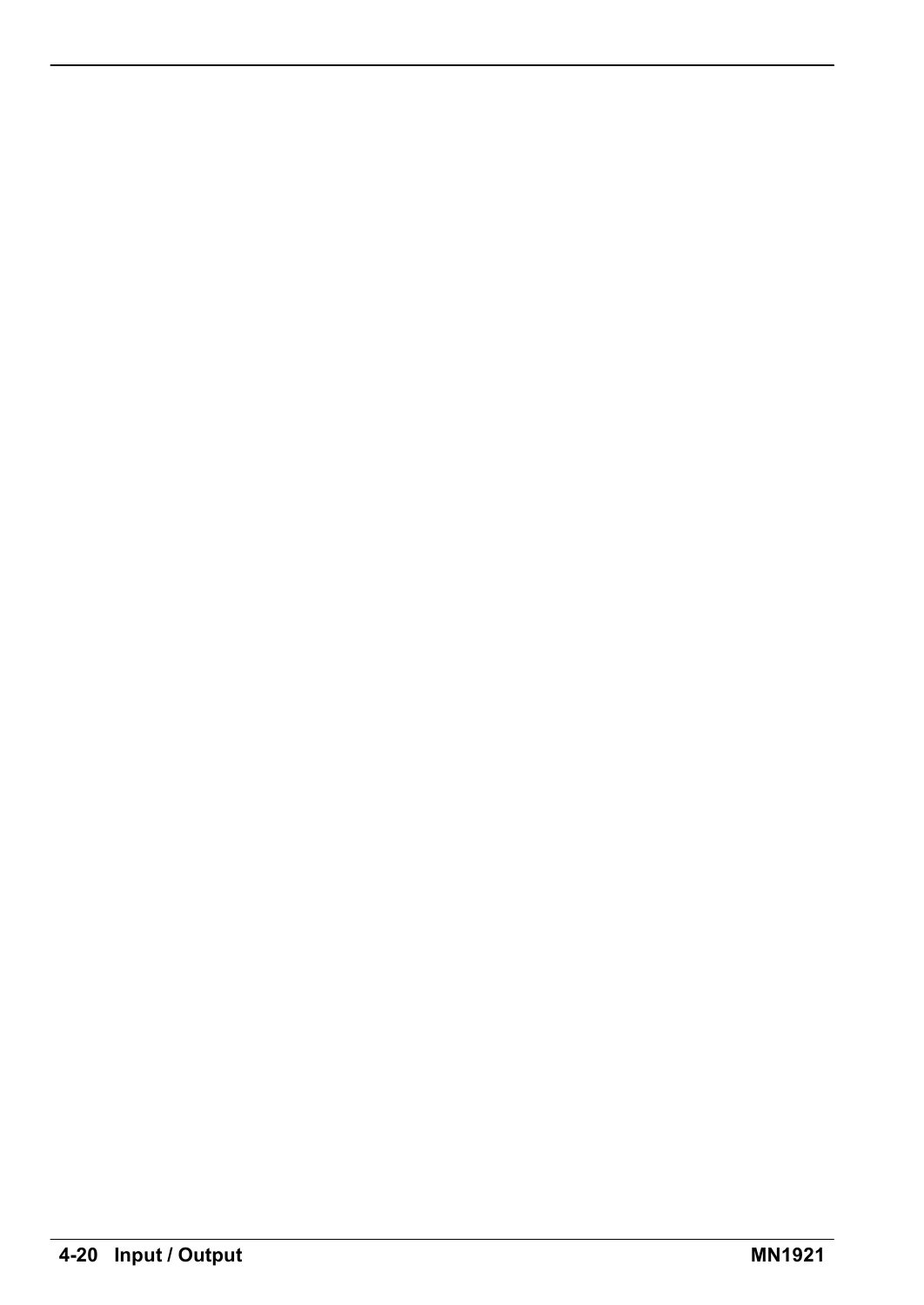## **5.1 Introduction**

The software provided includes a number of applications and utilities to allow you to configure, tune and program the NextMove ST. The Baldor Motion Toolkit CD containing the software can be found separately within the packaging.

#### **5.1.1 Connecting the NextMove ST to the PC**

Connect the serial cable between a PC serial port (often labeled as "COM") to the NextMove ST RS232 connector. WorkBench v5 can scan all the COM ports, so you can use any port. If you are not using the Baldor serial cable CBL001-501, your cable must be wired in accordance with Figure 15 in section 4.6.1.

#### **5.1.2 Installing WorkBench v5**

You will need to install WorkBench v5 to configure the NextMove ST.

- 1. Insert the CD into the drive.
- 2. After a few seconds the setup wizard should start automatically. If the setup wizard does not appear, select Run... from the Windows Start menu and type

#### **d:\start**

where **d** represents the drive letter of the CD device.

Follow the on-screen instructions to installWorkBench v5. The setupWizard will copy the files to appropriate folders on the hard drive. The preset folder is C:\Program Files\Baldor\MintMT, although this can be changed during setup.

#### **5.1.3 Starting the NextMove ST**

If you have followed the instructions in the previous sections, you should have now connected power sources, your choice of inputs and outputs and the serial cable linking the PC with the NextMove ST.

#### **5.1.4 Preliminary checks**

Before you apply power for the first time, it is very important to verify the following:

- $\blacksquare$  Inspect all power connections for accuracy, workmanship and tightness.
- $\blacksquare$  Verify that all wiring conforms to applicable codes.
- Verify that the NextMove ST is properly earthed/grounded.
- $\blacksquare$  Check all signal wiring for accuracy.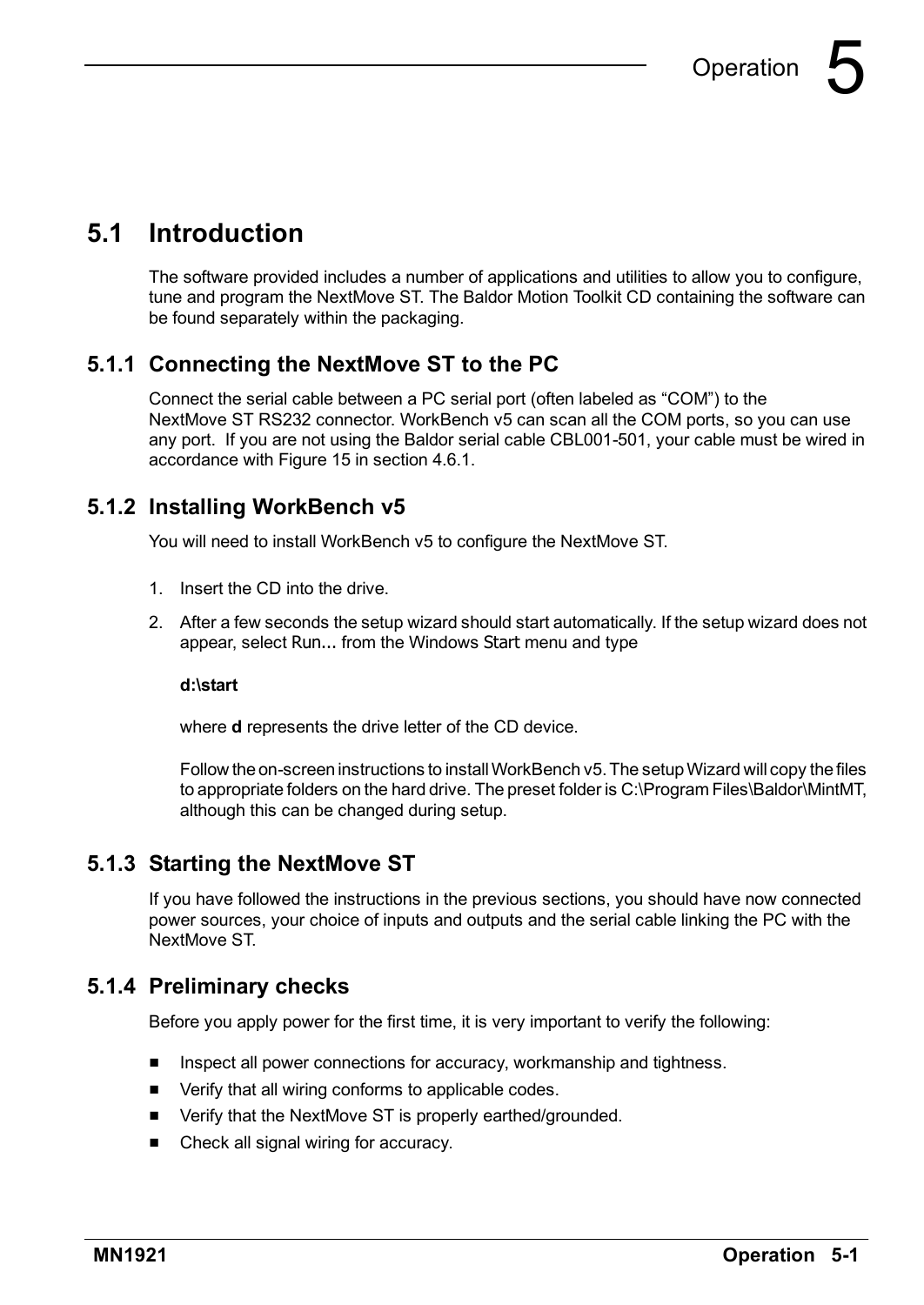#### **5.1.5 Power on checks**

If at any time the status display shows a digit and a flashing decimal point, this indicates that the NextMove ST has detected a fault - see section 6.

- 1. Turn on the Logic supply (if separate from the Drive supply).
- 2. Turn on the Drive supply.
- 3. After a brief test sequence,  $($  followed by  $-$ ,  $)$ , the Status display should show the node number, for example  $\vec{e}$ , the factory default. If the display is not lit then re-check the power supply connections. A green surface mount LED (D16) near the center of the control card should also be flashing once every two seconds. The NextMove ST is now ready to be configured using WorkBench v5.
	- **Note:** If the red LED (D4) near the center of the control card remains illuminated, then the supply voltage to the NextMove ST control card is too low. See section 6.2.2 for LED locations.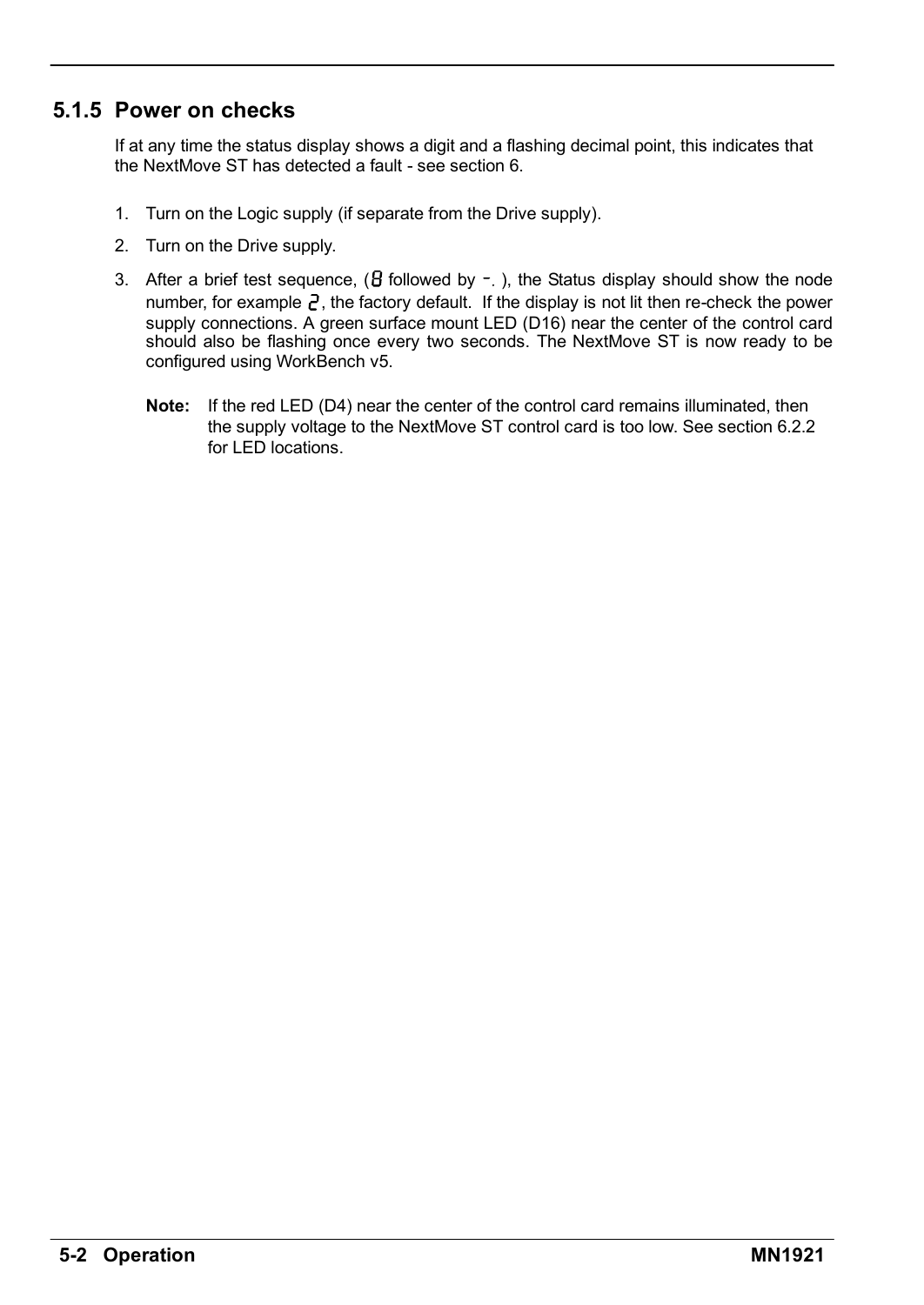## **5.2 WorkBench v5**

WorkBench v5 is a fully featured application for programming and controlling the NextMove ST. The main WorkBench window contains a menu system, the Toolbox and other toolbars. Many functions can be accessed from the menu or by clicking a button - use whichever you prefer. Most buttons include a 'tool-tip'; hold the mouse pointer over the button (don't click) and its description will appear.

#### **5.2.1 Help file**

WorkBench v5 includes a comprehensive help file that contains information about every MintMT keyword, how to use WorkBench and background information on motion control topics. The help file can be displayed at any time by pressing F1. On the left of the help window, the Contents tab shows the tree structure of the help file; each book  $\blacksquare$  contains a number of topics  $\blacksquare$ . The Index tab provides an alphabetic list of all topics in the file, and allows you to search for them by name. The Search tab allows you to search for words or phrases appearing anywhere in the help file. Many words and phrases are underlined and highlighted with a color (normally blue) to show that they are links. Just click on the link to go to an associated keyword. Most keyword topics begin with a list of relevant *See Also* links.



**Figure 18 - The WorkBench help file**

For help on using WorkBench v5, click the **Contents** tab, then click the small plus sign **E** beside the **WorkBench v5** book icon. Double click a **th** topic name to display it.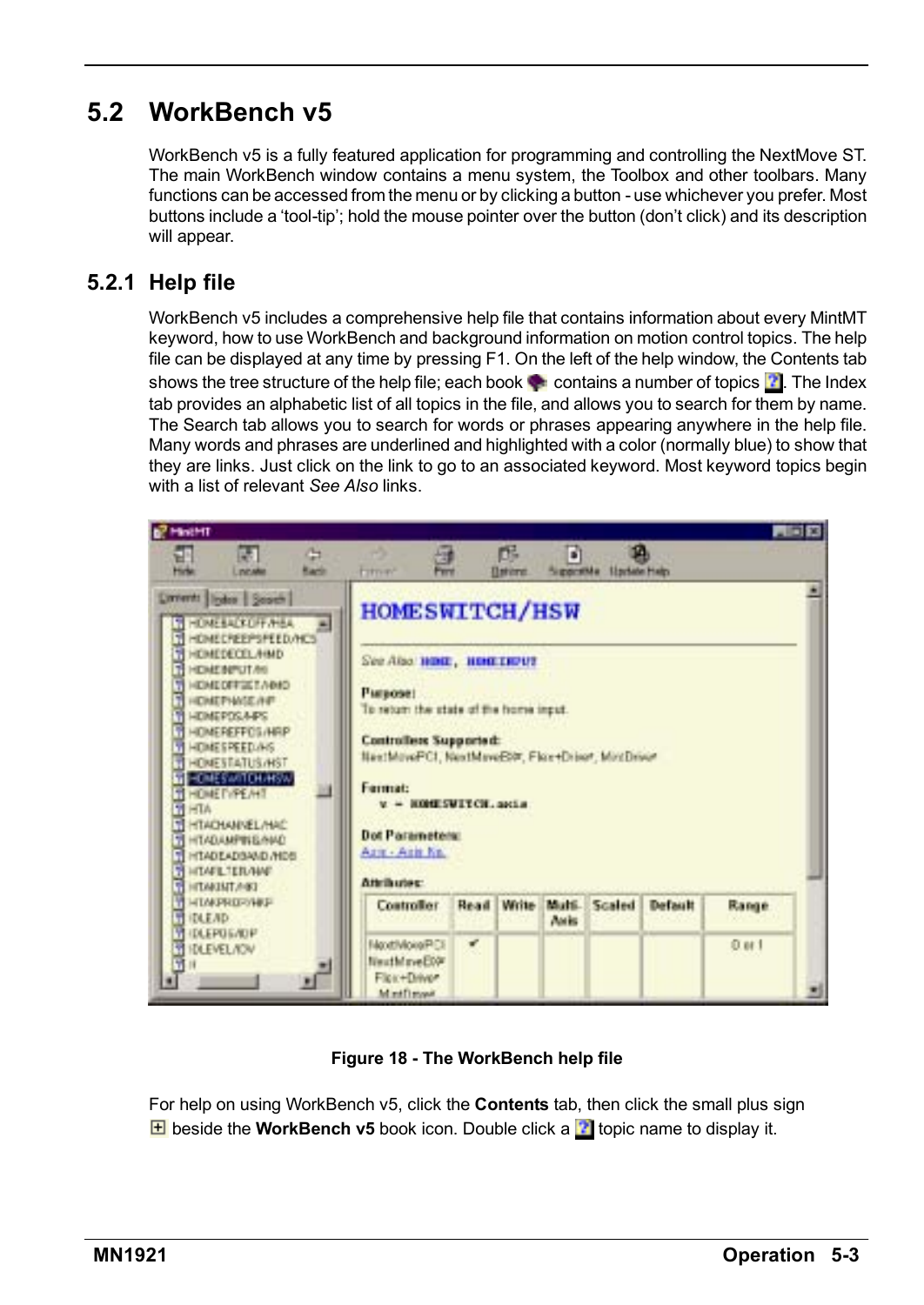#### **5.2.2 Starting WorkBench v5**

1. On the Windows **Start** menu, select Programs, WorkBench v5, WorkBench v5.

WorkBench v5 will start, and the Tip of the Day dialog will be displayed.

You can prevent the Tip of the Day dialog appearing next time by removing the check mark next to Show tips at startup.

Click **Close** to continue.

|                                                                                                                                         | 421.00 |
|-----------------------------------------------------------------------------------------------------------------------------------------|--------|
| \$40 Well-Tell President Artists, Street Like<br>۰<br>$+0.0 - 3$<br><b>The Contract</b><br><b>But #</b><br><b>Arking</b><br><b>BANK</b> |        |
| <b>Simple</b>                                                                                                                           |        |
| ستنبذ<br><b>WorkBench</b><br><b>Seven President</b><br>the family state<br><b>Environment</b>                                           |        |
| <b>CONTRACT</b><br>m<br>To we have                                                                                                      |        |
| <b>ALL</b><br><b>Thomas AM</b>                                                                                                          |        |

2. In the small opening dialog box, click **Start New Project...**

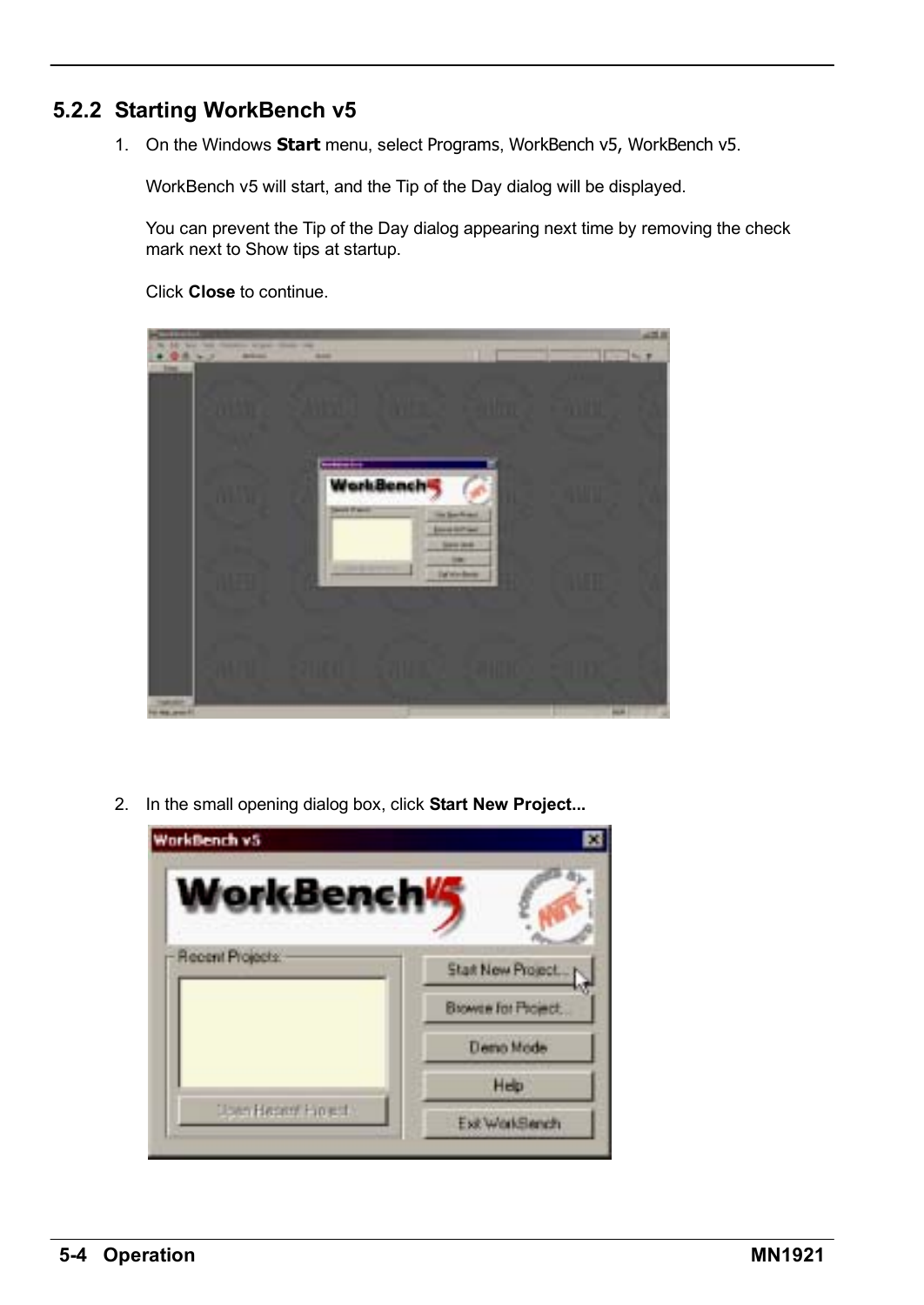3. In the Select Controller dialog, go to the drop down box near the top and select the PC serial port to which the NextMove ST is connected. If you are unsure which PC serial port is connected to the drive, select **Scan all serial ports**.

Click **Scan** to search for the NextMove ST.

When the search is complete, click NextMove ST in the list to select it, and click the **Select** button

| Only span COM1            | Scon                                                        | Add Specific Controller |
|---------------------------|-------------------------------------------------------------|-------------------------|
| Seatch up to Node 30      |                                                             |                         |
| Scenning pend ports, done |                                                             |                         |
| Controllers found         |                                                             |                         |
|                           | NewMove ST ( Node 2 ) an COMT ( R5232 ) at 57600 Baud<br>Lè |                         |
|                           |                                                             |                         |
|                           |                                                             |                         |
|                           |                                                             |                         |
|                           |                                                             |                         |

- **Note:** If the NextMove ST is not listed, check the serial lead between the NextMove ST and the PC and that the NextMove ST is powered correctly. Click **Scan** to re-scan the ports.
- 4. A dialog box may be displayed to tell you that WorkBench v5 has detected new firmware. Click **OK** to continue. WorkBench v5 reads back data from the NextMove ST. When this is complete, Fine-tuning mode is displayed. This completes the software installation.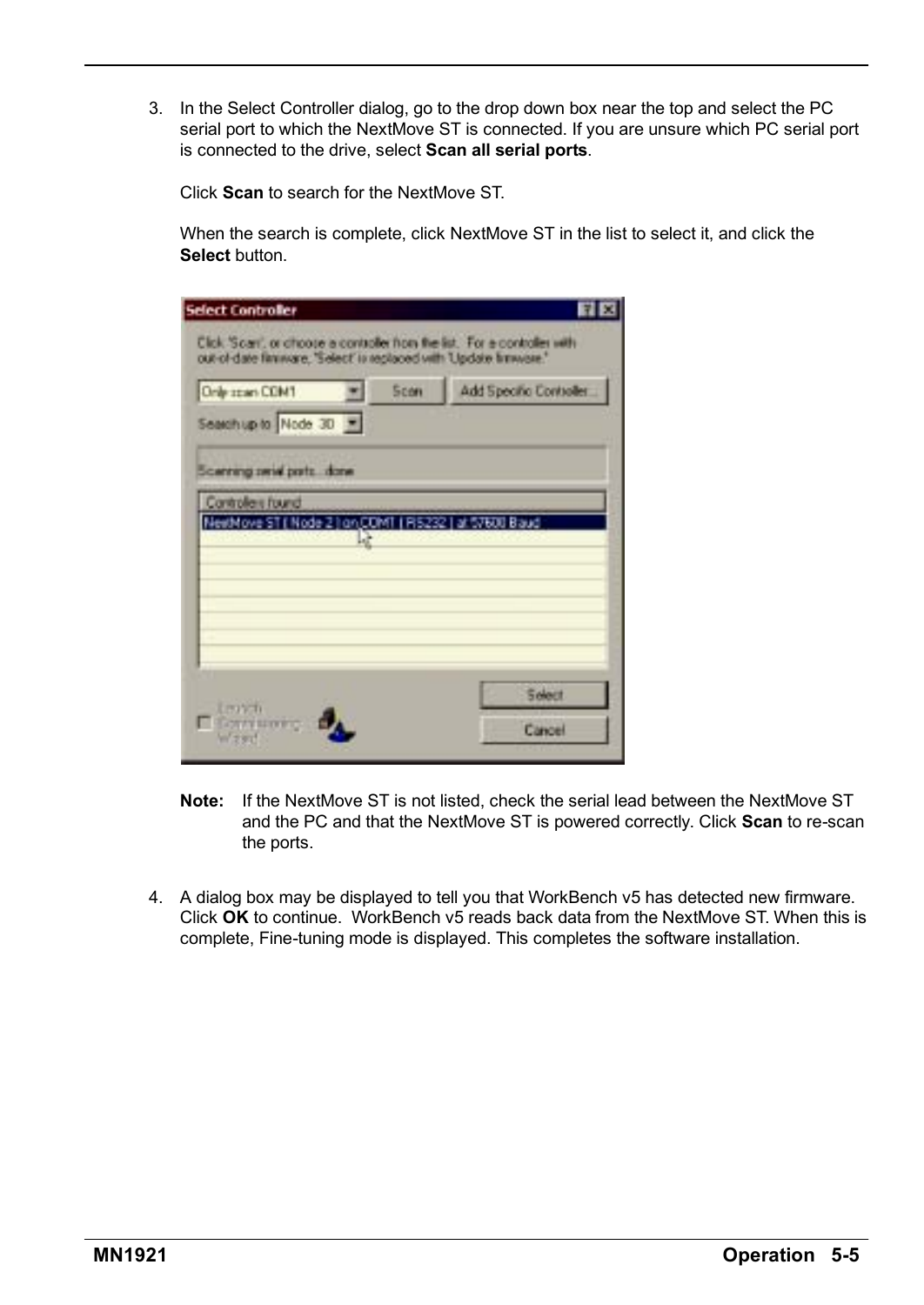## **5.3 Configuring an axis**

The NextMove ST is capable of controlling up to four stepper axes. This section describes the basic setup for these axes. Commands typed in the Command window have immediate effect - they do not need to be separately downloaded to the NextMove ST.

#### **5.3.1 Selecting a scale**

When controlling stepper motors, MintMT defines all positional and speed related motion keywords in terms of steps. The number of steps is divided by the SCALE factor allowing you to use units more suitable for your application. The unit defined by setting a value for scale is called the *user unit* (uu).

Consider a motor with a 1.8° step angle. The NextMove ST operates in half step mode, so there will be 400 steps per revolution. If SCALE is not set, a MintMT command that involves distance, speed, or acceleration may need to use a large number to specify a significant move. For example MOVER=1600 (Move Relative) would rotate the motor by 1600 steps - only four revolutions. By setting a SCALE factor of 400, the user unit becomes revolutions. The more understandable command MOVER=4 could now be used to move the motor four revolutions.

In applications involving linear motion a suitable value for SCALE would allow commands to express values in linear distance, for example inches, feet or millimetres.

1. In the Toolbox, click **Setup**, then click the Parameters icon.

2. Click the Scale tab.

required.



4. Click in the Scale box and type a value.

3. Click in the Axis drop down box to select the axis. Each axis can have a different scale if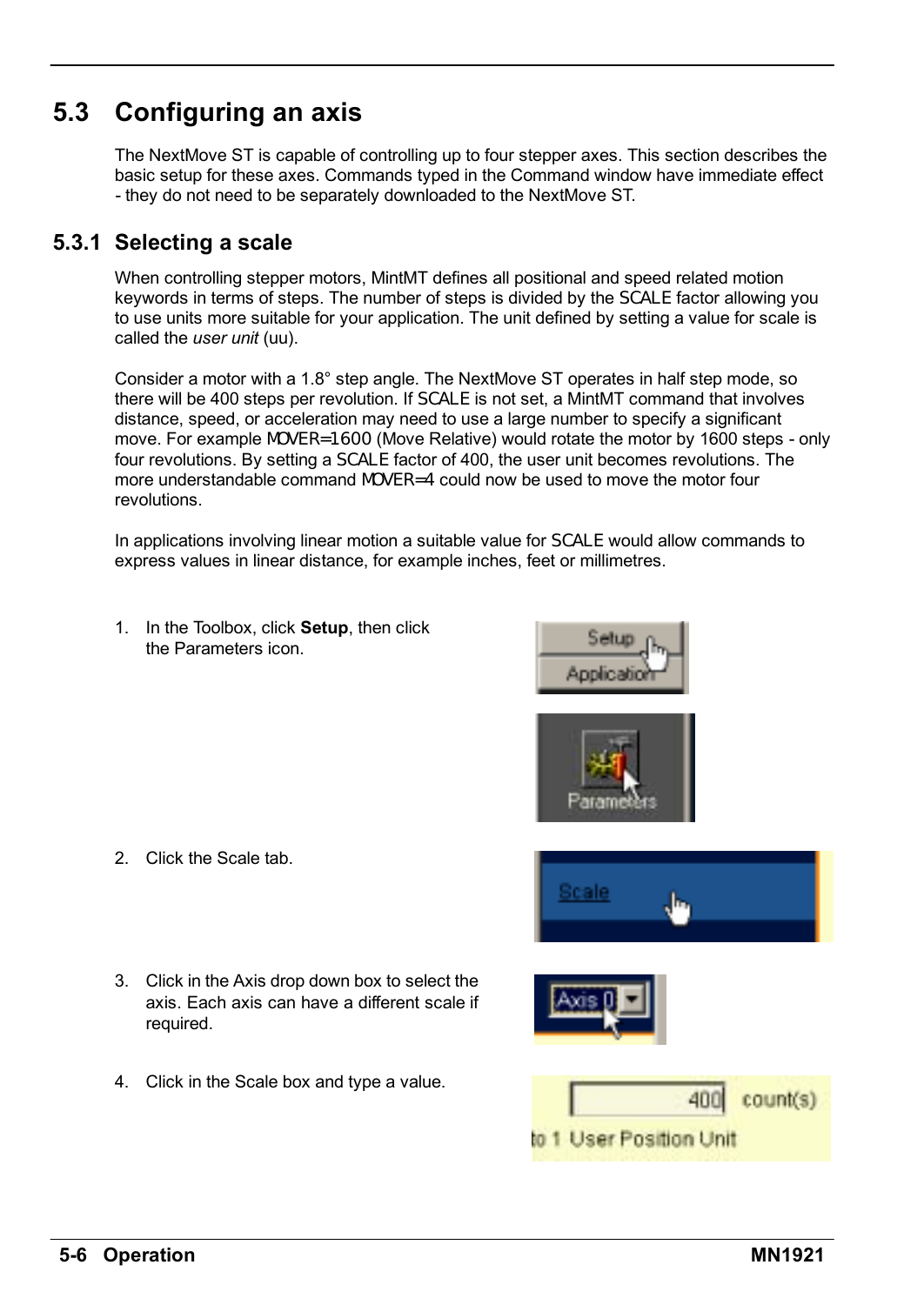5. Click **Apply**.

This immediately sets the scaling factor for the selected axis, which will remain in the NextMove ST until another scale is defined or power is removed from the NextMove ST.

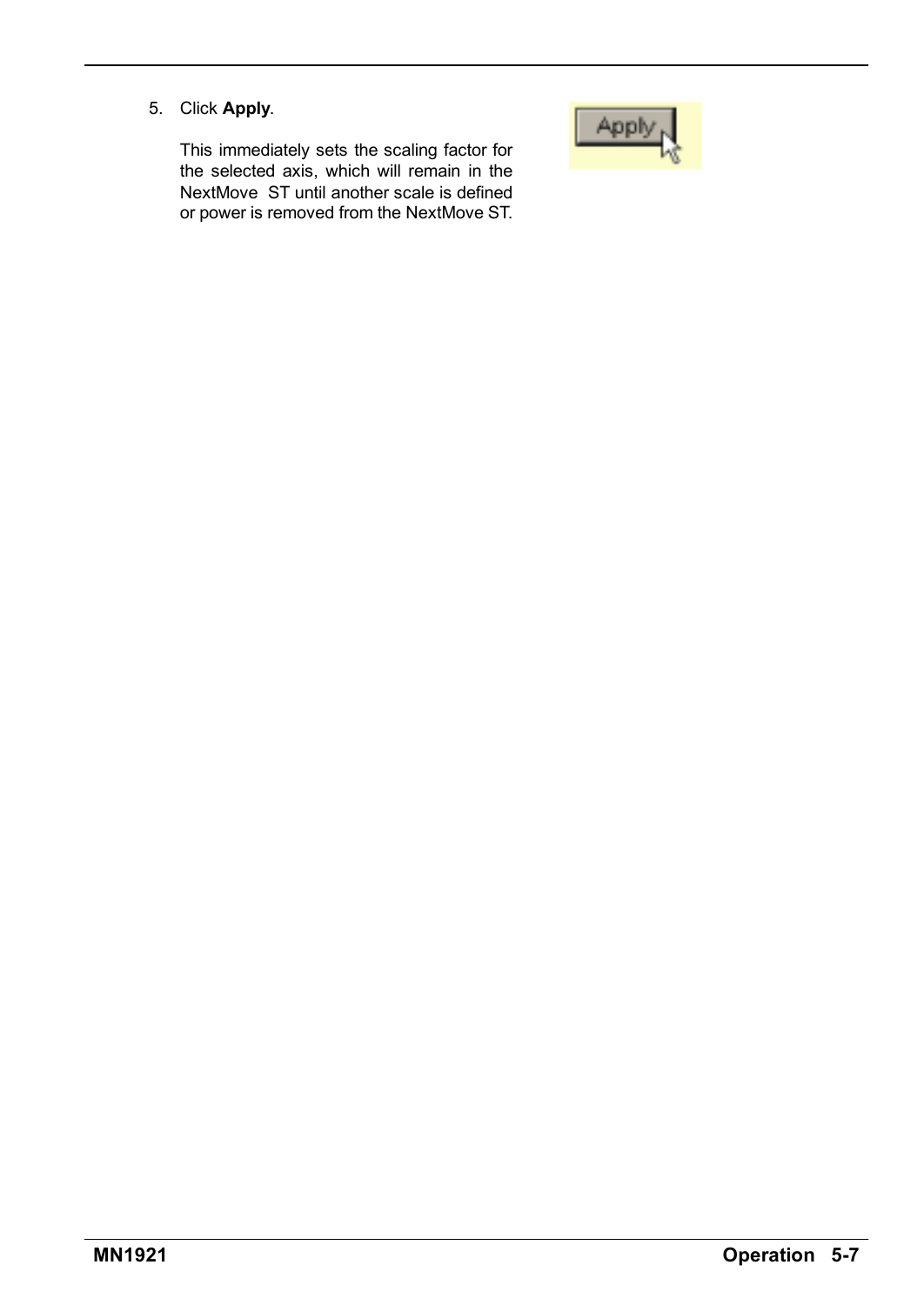## **5.4 Stepper axis - testing**

This section describes the method for testing a stepper axis. The stepper control is an open loop system so no tuning is necessary.

#### **5.4.1 Testing the output**

This section tests the operation and direction of the output. It is recommended that the system is initially tested and tuned with the motor shaft disconnected from other machinery.

1. Check that the Drive enable button is pressed (down).

2. In the Toolbox, click the Edit & Debug icon.

- WorkBench v5 [New Proje Edit View Tools Program Setup Input Configuration
- 
- 
- 3. Click in the Command window.
- 4. Type: JOG.0=2

where 0 is the axis (stepper output) to be tested and 2 is the speed.

The JOG command specifies the speed in user units per second, so the speed is

affected by SCALE (section 5.3.1). If you have not selected a scale, the command JOG. 0=2 will cause rotation at only 2 half steps per second, so it may be necessary to increase this figure significantly, to 200 for example. If you have selected a scale that provides user units of revolutions (as described in section  $5.3.1$ ) JOG.  $0=2$  will cause rotation at 2 revolutions per second. If there appears to be no drive output, check that jumper JP1 has not been set to disable the outputs - see section 4.5.3.

- 5. To repeat the tests for reverse moves, type:  $JOC_0 = -2$
- 6. To remove the demand and stop the test, type: STOP.0



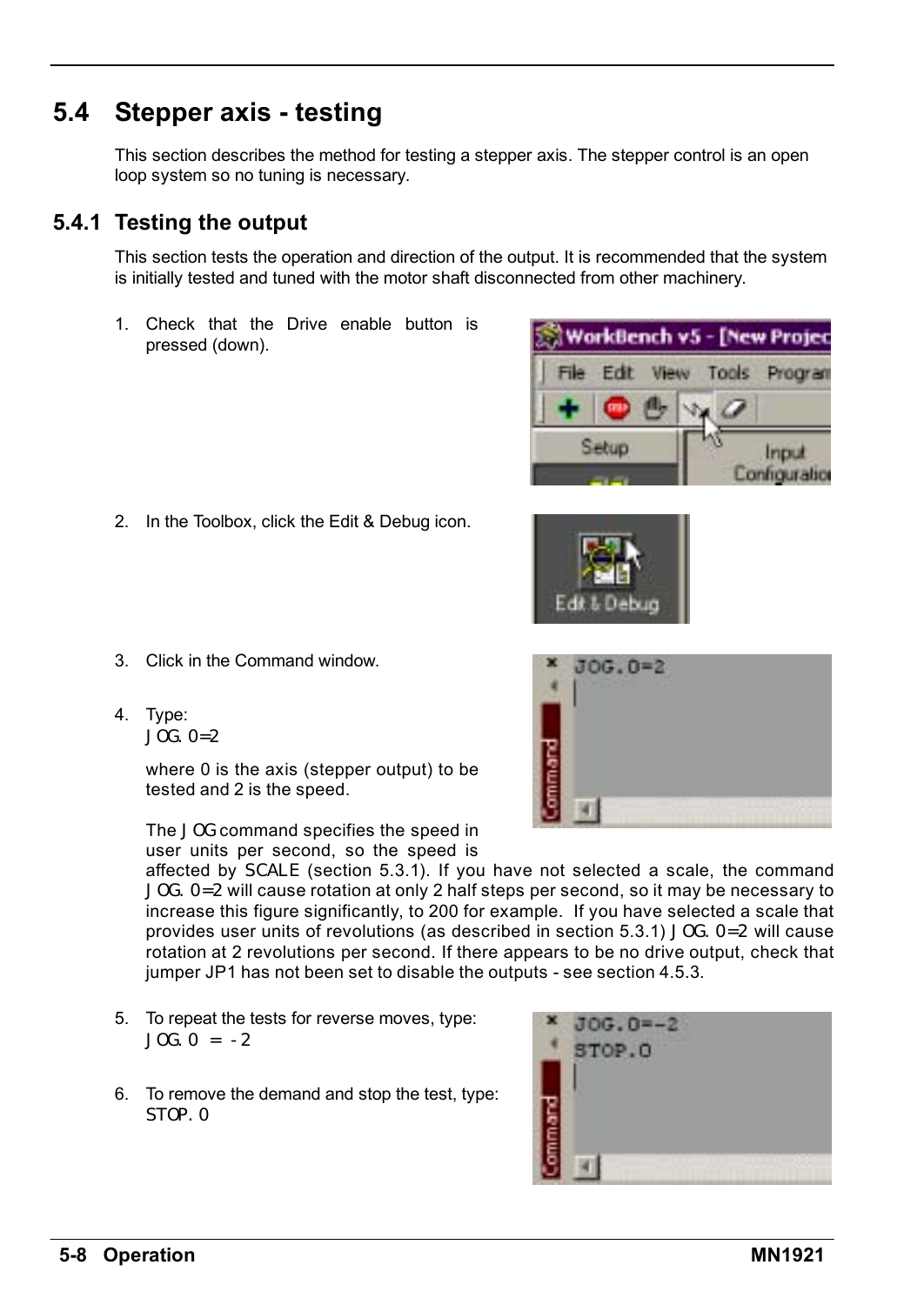## **5.5 Digital input/output configuration**

The Digital I/O window can be used to setup other digital inputs and outputs.

#### **5.5.1 Digital input configuration**

The Digital Inputs tab allows you to define how each digital input will be triggered, and if it should be assigned to a special purpose function such as a Home or Limit input. In the following example, digital input 1 will be set to trigger on a falling edge, and allocated to the forward limit input of axis 0:

1. In the Toolbox, click the Digital I/O icon.



2. At the bottom of the Digital I/O screen, click the **Digital Inputs** tab.

The left of the screen shows a column of yellow icons - High, Low, Rising, Falling and Rise/Fall. These describe how the input will be triggered.



3. Drag the **Falling** icon **n** onto the **IN1** icon **n**. This will setup IN1 to respond to a falling edge. **IMT** 

| Higaut<br>Congaston  |                     | Input: 3-23      | ž.                | Flod | 础 | <b>Hone</b> | <b>Skap</b> | Evid | Ave. 3-2 W |
|----------------------|---------------------|------------------|-------------------|------|---|-------------|-------------|------|------------|
| High                 | 300                 | IN <sub>8</sub>  | <b>Bi16</b>       | 図    | 8 | ×           | 國           | 國    | $+$ Axis D |
| Lion                 | av s <sup>ing</sup> | IN9              | IN L7             | 図    | × | ×           | 図           | 図    | 6.Astt 1   |
| ц<br><b>Hyst</b>     | ш<br>WE             | 141              | Will              | 國    |   | ×           | 図           | 國    | 6 Juin 2   |
| т<br><b>Falling</b>  | п<br>N3             | IV11             | <b>IN19</b>       |      |   |             |             |      |            |
| ш<br><b>River Ad</b> | ▬<br>304            | ш<br><b>JV12</b> | 皿<br><b>IN.70</b> |      |   |             |             |      |            |
|                      | N5                  | ▬<br>IV13        | IN 21             |      |   |             |             |      |            |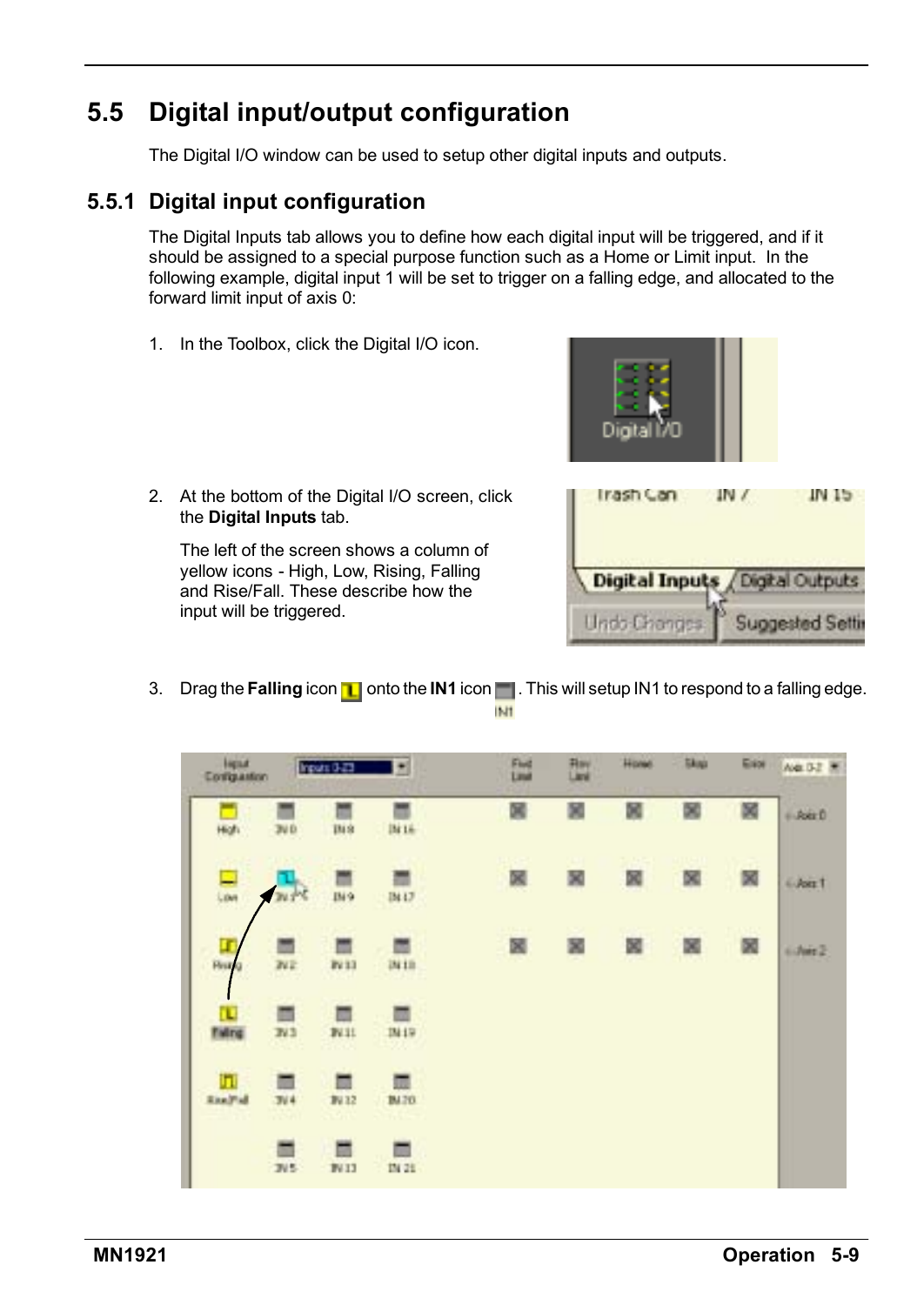4. Now drag the **IN1** icon **1** onto the **Fwd Limit** icon **Figure**. IN1

| <b>Tripe</b><br>Configuration |                 | Ferrari 0.23    | 뾔               | 謡  | 疆 | Home: | <b>Disp</b> | bu - | Aut 82 M |
|-------------------------------|-----------------|-----------------|-----------------|----|---|-------|-------------|------|----------|
| Hot                           | 新庄              | 胎盘              |                 | 鳳尾 | 図 | ×     | ж           | 國    | o dak B  |
| 묘                             | <b>BLT</b>      | BLG.            | <b>BE12</b>     | 罢  | 罢 | 國     | 闔           | 闔    | 1.4461   |
| œ<br><b><i>I</i></b> range    | ٠<br>教宗         | <b>BL19</b>     | 3418            | 墨  | 習 | 図     | 闔           | 闔    | $+402$   |
| α<br><b>Pulling</b>           | ₩<br>料理         | ≡<br>94 II      | 34 19 C         |    |   |       |             |      |          |
| п<br><b>District of</b>       | π<br>副市         | ▦<br><b>M12</b> | 3426            |    |   |       |             |      |          |
|                               | ▦<br><b>BUS</b> | <b>B113</b>     | N <sub>21</sub> |    |   |       |             |      |          |

This will setup IN1 as the Forward Limit input of axis 0.

5. Click **Apply** to send the changes to the NextMove ST.

**Note:** If required, multiple inputs can be configured before clicking **Apply**.

#### **5.5.2 Digital output configuration**

The Digital Outputs tab allows you to define how each digital output will operate and if it is to be configured as an error output. Remember to click **Apply** to send the changes to the NextMove ST.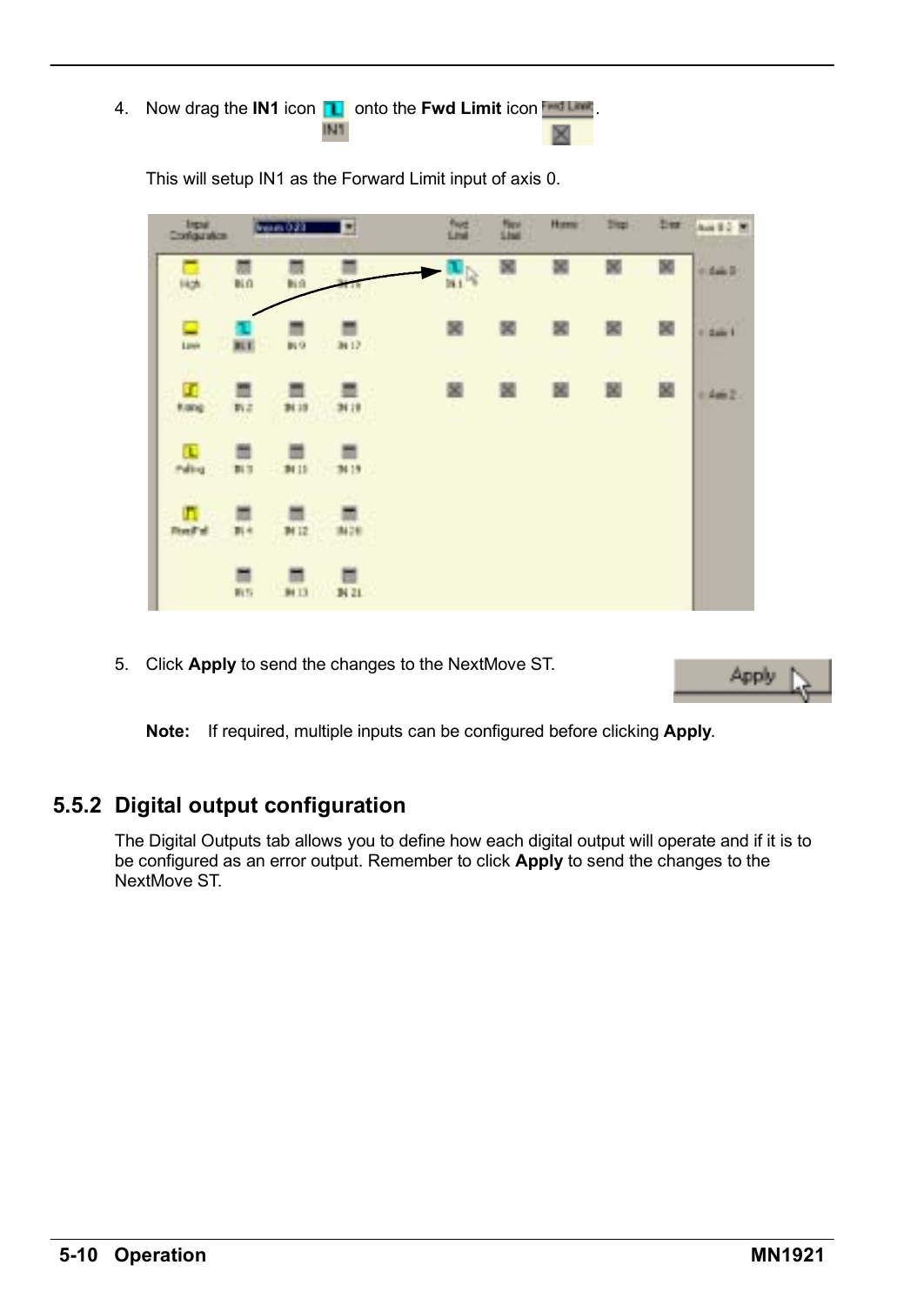

## **5.6 Saving setup information**

When power is removed from the NextMove ST all data, including configuration parameters, is lost. You should therefore save this information in a file, which can be loaded when the card is next used. Alternatively, the information can be included in program files as part of the Startup block.

- 1. In the Toolbox, click the Edit & Debug icon.
- 2. On the main menu, choose **File**, **New File**.

A new program editing window will appear.

- Tools Program Window Help Control Mode Download Bootloader Download FPGA Elemente... Download Firmware.... Install System File... Upload Capture Data **Reset Controller** Memory Usage... **Bus Engele** Import Config... Upload Configuration Parameters
	- Parameter Table



WorkBench v5 will read all the configuration information from the NextMove ST and place it in a Startup block. For details of the Startup block, see the MintMT help file.



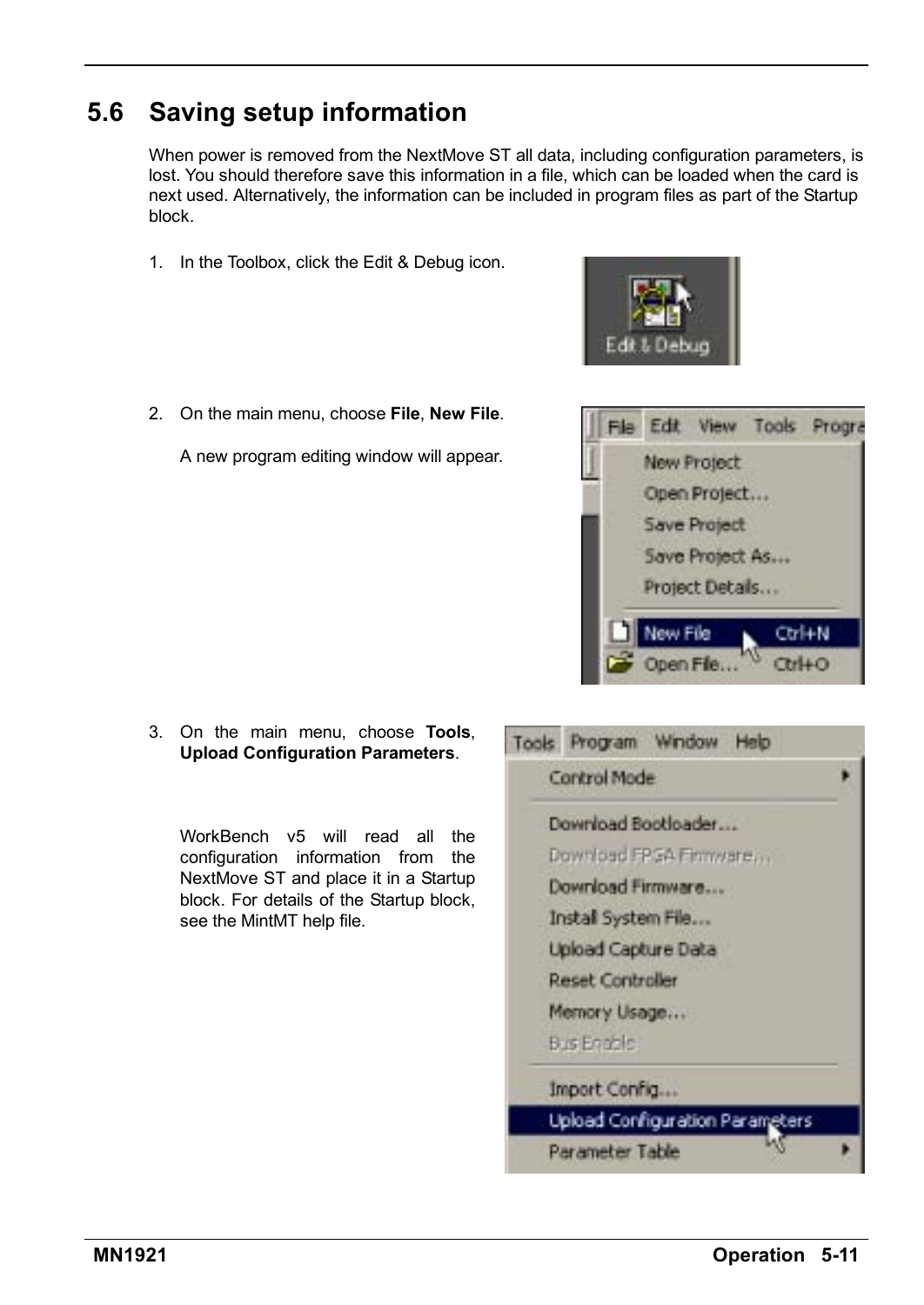4. On the main menu, choose **File**, **Save File**. Locate a folder, enter a filename and click **Save**.



#### **5.6.1 Loading saved information**

1. In the Toolbox, click the Edit & Debug icon.



2. On the main menu, choose **File**, **Open File...** Locate the file and click **Open**.

| <b>Open</b>    |                    |                    |
|----------------|--------------------|--------------------|
|                | Look in: WorkBench | $- + 0$            |
| Mycordig1.inct |                    |                    |
|                |                    |                    |
|                |                    |                    |
|                |                    |                    |
|                |                    |                    |
|                |                    |                    |
| Filemanue      | Myconfig1.mnt      | Open <sub>[3</sub> |

A Startup block should be included in every Mint program, so that whenever a program is loaded and run the NextMove ST will be correctly configured. If the same program is used on a different NextMove ST installation, remember the Startup block might need to be changed to accommodate a different motor type.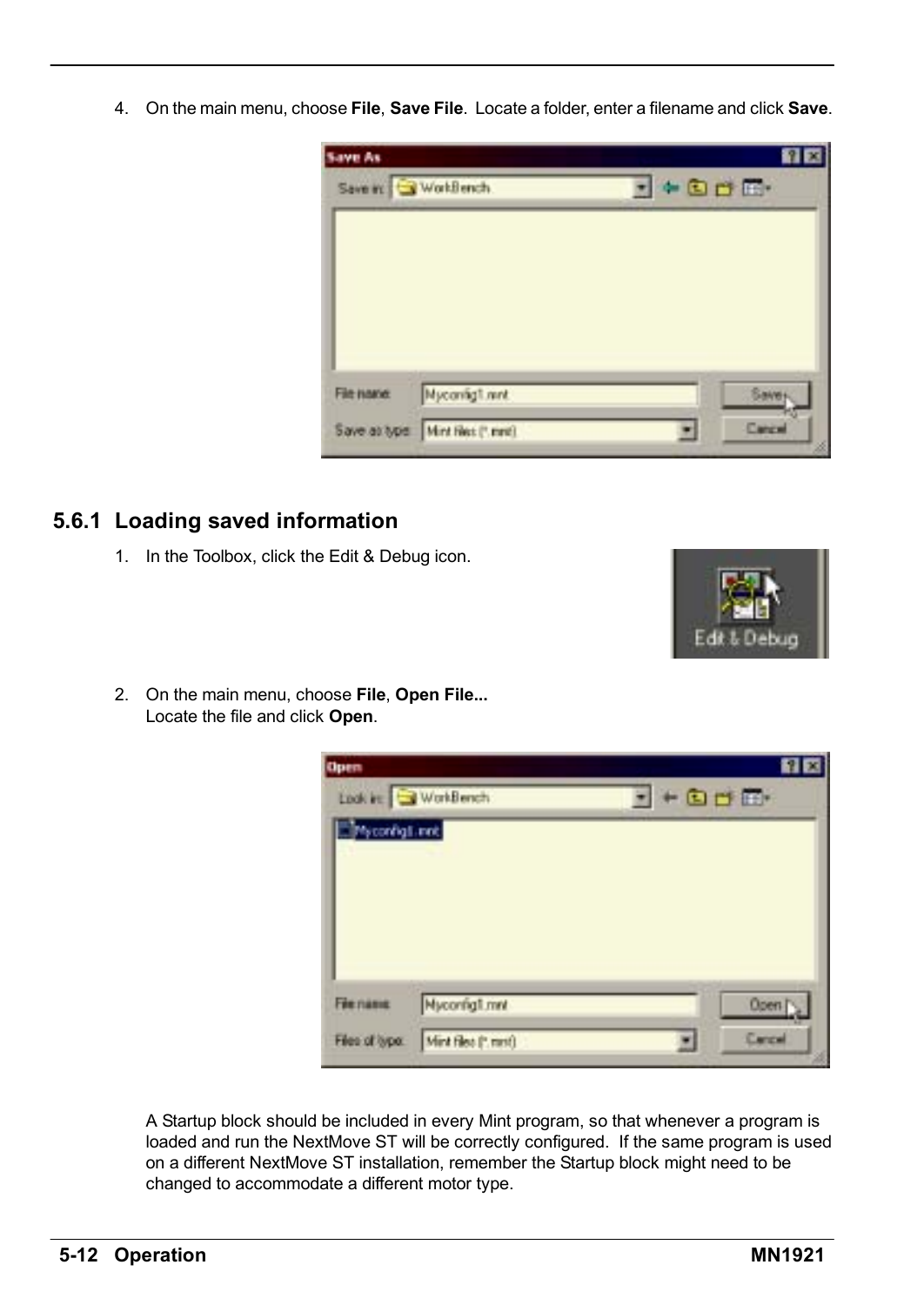## **6.1 Introduction**

This section explains common problems and their solutions. If you want to know the meaning of the LED indicators, see section 6.2.

### **6.1.1 Problem diagnosis**

If you have followed all the instructions in this manual in sequence, you should have few problems installing the NextMove ST. If you do have a problem, read this section first. In WorkBench v5, use the Error Log tool to view recent errors and then check the help file. If you cannot solve the problem or the problem persists, the SupportMe feature can be used.

## **6.1.2 SupportMe feature**

The SupportMe feature is available from the Help menu or by clicking the  $\pm$  button on the motion toolbar. SupportMe can be used to gather information which can then be e-mailed, saved as a text file, or copied to another application. The PC must have e-mail facilities to use the e-mail feature. If you prefer to contact Baldor technical support by telephone or fax, contact details are provided at the front of this manual. Please have the following information ready:

- The serial number of your NextMove ST (if known).
- Use the Help, SupportMe menu item in WorkBench v5 to view details about your system.
- $\blacksquare$  The type of motor that you are using.
- A clear description of what you are trying to do.
- $\blacksquare$  A clear description of the symptoms that you can observe, for example error messages displayed in WorkBench v5, or the current value of any of the Mint error keywords AXI SERROR, AXI SSTATUS, I NI TERROR, and MI SCERROR.
- The type of motion generated in the motor shaft.
- Give a list of any parameters that you have setup, for example the scale settings you have entered.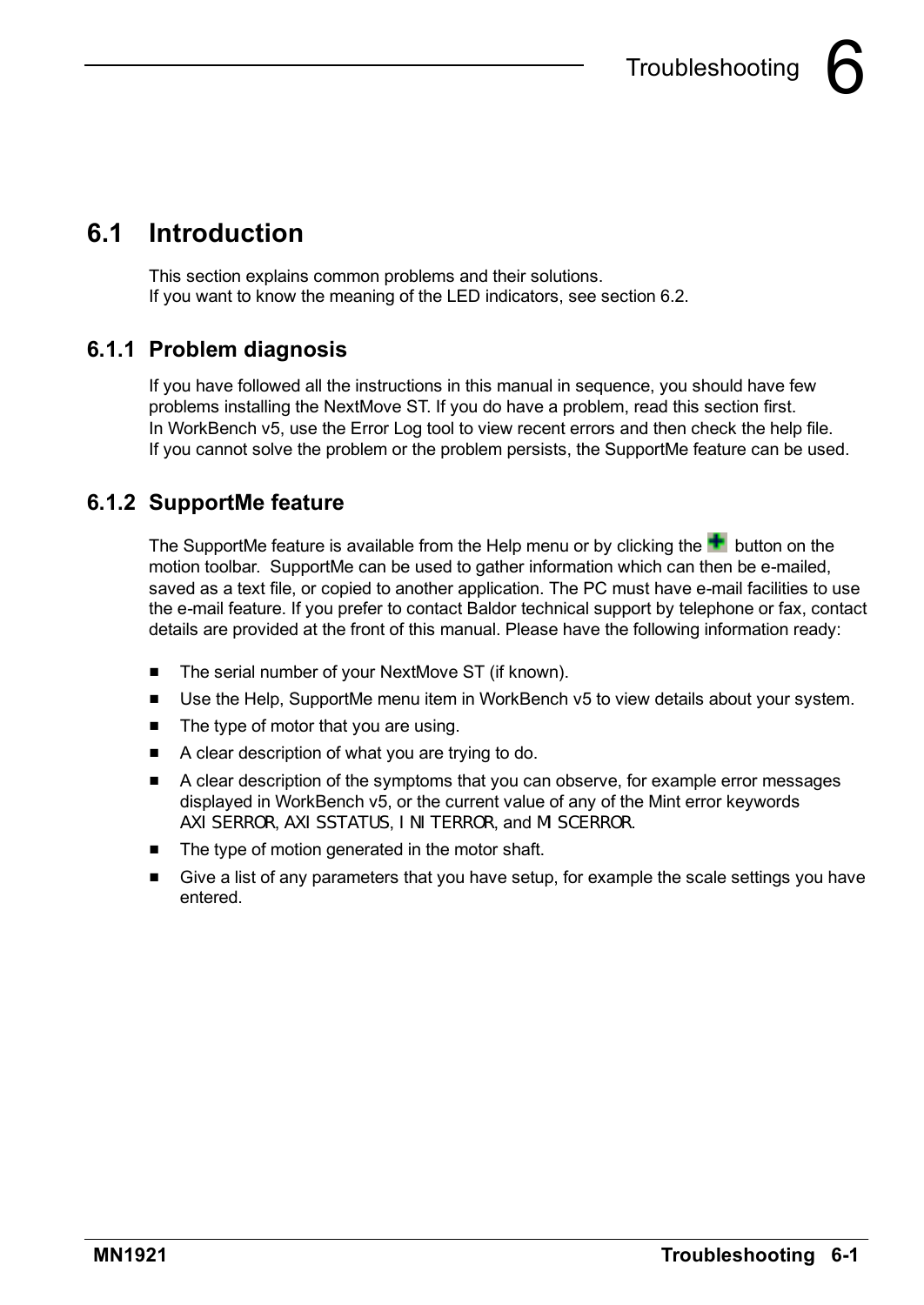## **6.2 NextMove ST indicators**

#### **6.2.1 Status display**

The Status LED normally displays the unit's node number. To display information about a specific axis, use theLED keyword (see the MintMT help file).When a specific axis is selected, the following symbols may be displayed by the Status LED. Some characters will flash to indicate an error.



|    | Spline. A spline move is being performed. See the SPLI NE keyword and related<br>commands.                                                                                                                                                               |
|----|----------------------------------------------------------------------------------------------------------------------------------------------------------------------------------------------------------------------------------------------------------|
|    | Axis enabled.                                                                                                                                                                                                                                            |
| Q  | Torque mode. The NextMove ST is in Torque mode. See the TORQUE keyword and<br>related commands.                                                                                                                                                          |
| R  | Hold to Analog. The axis is in Hold To Analog mode. See the HTA keyword and related<br>commands.                                                                                                                                                         |
| д  | Follow and offset. When an axis is following a demand signal it may be necessary to<br>advance or retard the slave in relation to the master. To do this an offset move is<br>performed in parallel with the follow. See the FOLLOW and OFFSET keywords. |
| C  | Circle. A circle move is being performed. See the CI RCLEA or CI RCLER keywords.                                                                                                                                                                         |
| с  | Cam. A Cam profile is being profiled. See the CAM keyword.                                                                                                                                                                                               |
| Ē. | General error. See the AXI SERROR keyword. The motion toolbar displays the status of<br>AXI SERROR, which is a bit pattern of all latched errors. See also the <i>Error Log</i> topics in<br>the help file.                                              |
| 5. | Error input. The ERRORI NPUT has been activated and generated an error.                                                                                                                                                                                  |
| F  | Flying shear. A flying shear is being profiled. See the FLY keyword.                                                                                                                                                                                     |
|    | Follow mode. The axis is in Follow mode. See the FOLLOW keyword.                                                                                                                                                                                         |
| Ⴙ  | Homing. The axis is currently homing. See the HOME keyword.                                                                                                                                                                                              |
|    | Incremental move. An incremental move is being profiled. See the INCA and INCR<br>keywords.                                                                                                                                                              |
| ப  | Jog. The axis is jogging. In the Mint help file, see the topics JOG, JOGCOMMAND and<br>Jog mode.                                                                                                                                                         |
| ο  | Offset move. The axis is performing an offset move.                                                                                                                                                                                                      |
| Ρ  | Positional Move. The axis is performing a linear move. See the MOVEA and MOVER<br>keywords.                                                                                                                                                              |
| ς  | Stop. A STOP command has been issued or the stop input is active.                                                                                                                                                                                        |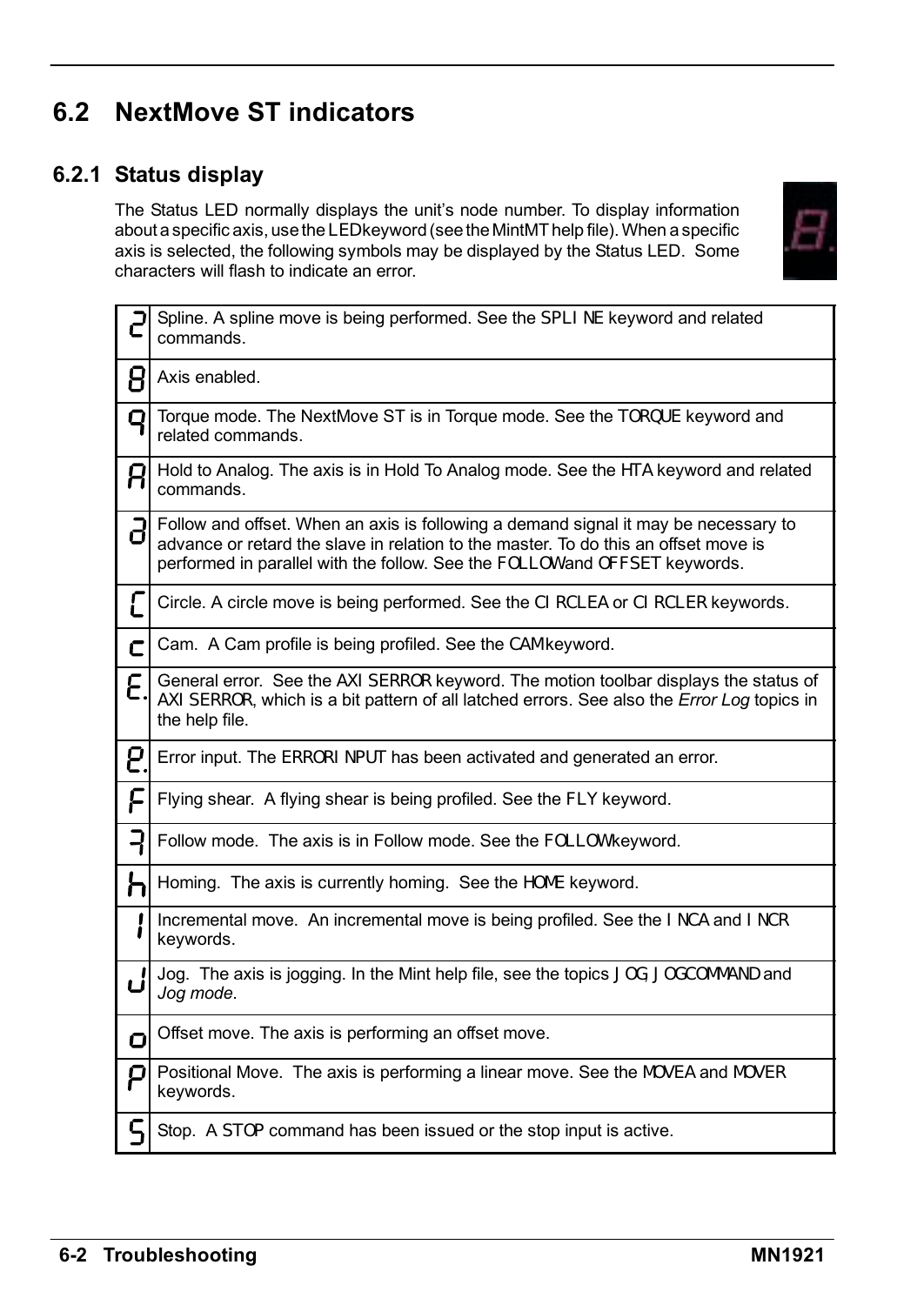|    | Axis disabled. The axis/drive must be enabled before operation can continue. See<br>section 5.4.1. Click the <b>Drive enable</b> button in WorkBench v5.                                     |
|----|----------------------------------------------------------------------------------------------------------------------------------------------------------------------------------------------|
|    | Suspend. The SUSPEND command has been issued and is active. Motion will be<br>ramped to zero demand whilst active.                                                                           |
|    | Reverse software or hardware limit. A reverse software limit has been activated.<br>See AXI SERROR and/or AXI SSTATUS to determine which applies.                                            |
|    | Forward software or hardware limit. A forward software limit has been activated.<br>See AXI SERROR and/or AXI SSTATUS to determine which applies.                                            |
|    | Firmware being updated (horizontal bars appear sequentially). New firmware is being<br>downloaded to the NextMove ST.                                                                        |
| I, | Initialization error. An initialization error has occurred at power on. See the <i>Error Log</i> or<br>I NI TERROR topics in the help file. Initialization errors should not normally occur. |

When a node number between 1 and 15 is displayed, it is shown in hexadecimal format (1 - F). For node numbers greater than 15, three horizontal bars are displayed. User defined symbols can be made to appear using the LED and LEDDISPLAY keywords.

See the MintMT help file for details of each keyword.

#### **6.2.2 Surface mount LEDs D3, D4 and D16**

The NextMove ST control card contains a number of surface mount LEDs that indicate hardware status:



D3 (yellow): Indicates that the FPGA is being initialized at startup.

D4 (red):

Indicates that the card is in hardware reset. If this LED remains illuminated after power up, the supply voltage to the card is too low. Check power supply connections.

D16 (flashing green):

Flashes at 0.5Hz to indicate normal operation.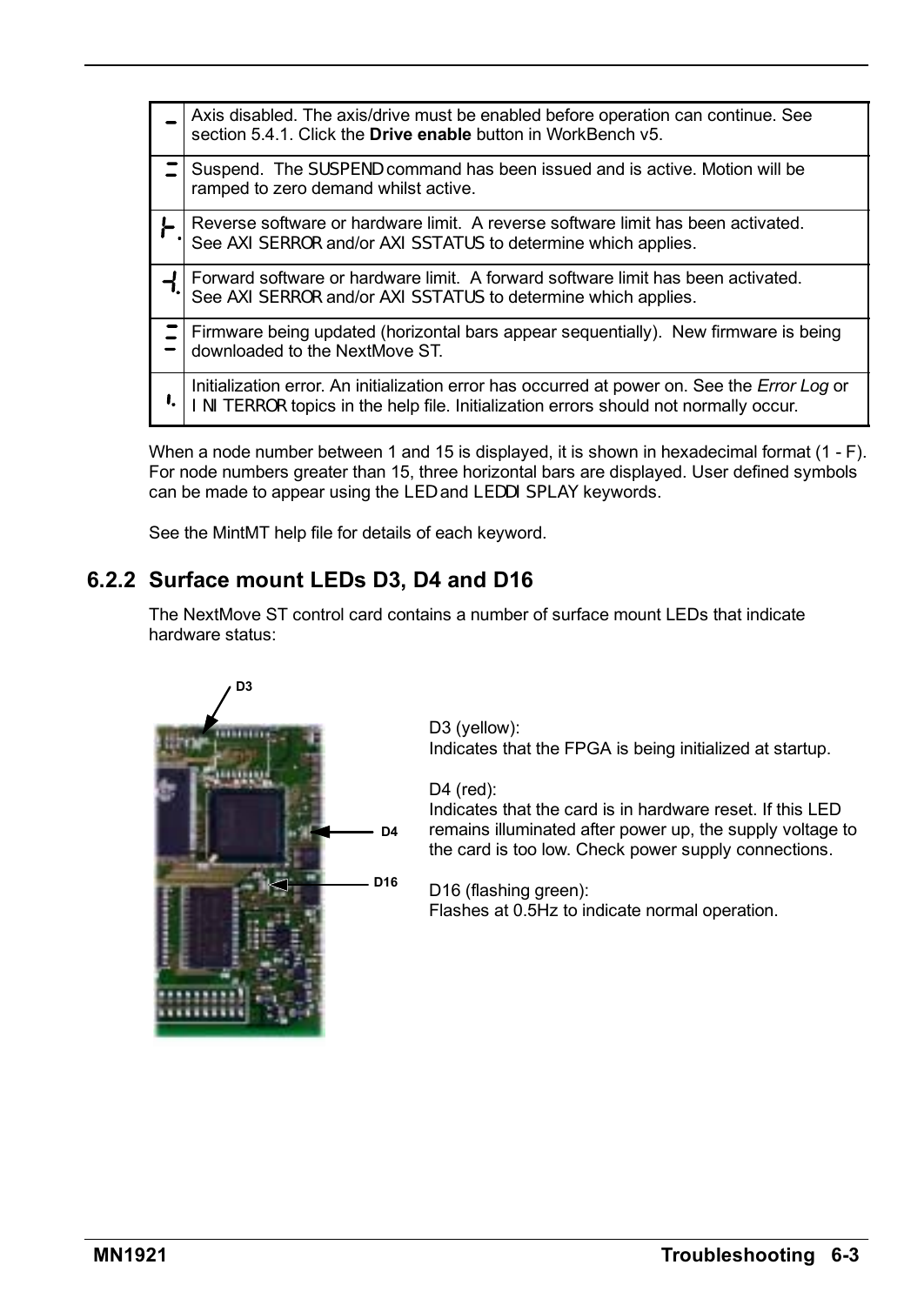### **6.2.3 Communication**

If the problem is not listed below please contact Baldor Technical Support.

| Symptom                                    | <b>Check</b>                                                                                     |
|--------------------------------------------|--------------------------------------------------------------------------------------------------|
| Cannot detect NextMove ST                  | Check that the NextMove ST is powered.                                                           |
|                                            | Check that the serial lead is wired correctly and properly<br>connected.                         |
|                                            | Check that no other application on the PC is attempting to<br>use the same serial port.          |
| Cannot communicate with<br>the controller. | Verify that WorkBench v5 is loaded and that NextMove ST is<br>the currently selected controller. |
|                                            | Check that the NextMove ST control card is correctly<br>connected to the baseboard.              |

### **6.2.4 Motor control**

| Symptom                                                                                                 | <b>Check</b>                                                                                                                                                                                                                                                                                                                                                              |
|---------------------------------------------------------------------------------------------------------|---------------------------------------------------------------------------------------------------------------------------------------------------------------------------------------------------------------------------------------------------------------------------------------------------------------------------------------------------------------------------|
| Controller appears to be.                                                                               | Check that the connections between motor and drive are                                                                                                                                                                                                                                                                                                                    |
| working but will not cause                                                                              | correct. Use WorkBench v5 to perform the basic system                                                                                                                                                                                                                                                                                                                     |
| motor to turn.                                                                                          | tests (see section 5.4).                                                                                                                                                                                                                                                                                                                                                  |
| A motor that is controlled by<br>the analog output runs as<br>soon as the controller is<br>switched on. | Adjust the Spindle output's offset potentiometer to remove<br>any offset voltage (see section 4.4.2).<br>Use a digital output from the NextMove ST to control the<br>enable input of the motor's drive amplifier. This will allow the<br>amplifier to be disabled at startup.<br>Verify that the NextMove ST and drive are correctly<br>grounded to a common earth point. |
| Motor is under control, but                                                                             | The motor is not maintaining synchronization with the                                                                                                                                                                                                                                                                                                                     |
| when moved to a position                                                                                | NextMove ST drive output signals due to excessive                                                                                                                                                                                                                                                                                                                         |
| and then back to the start it                                                                           | acceleration, speed or load demands on the motor.                                                                                                                                                                                                                                                                                                                         |
| does not return to the same                                                                             | Check that the acceleration, speed and load are within the                                                                                                                                                                                                                                                                                                                |
| position.                                                                                               | capabilities of the motor.                                                                                                                                                                                                                                                                                                                                                |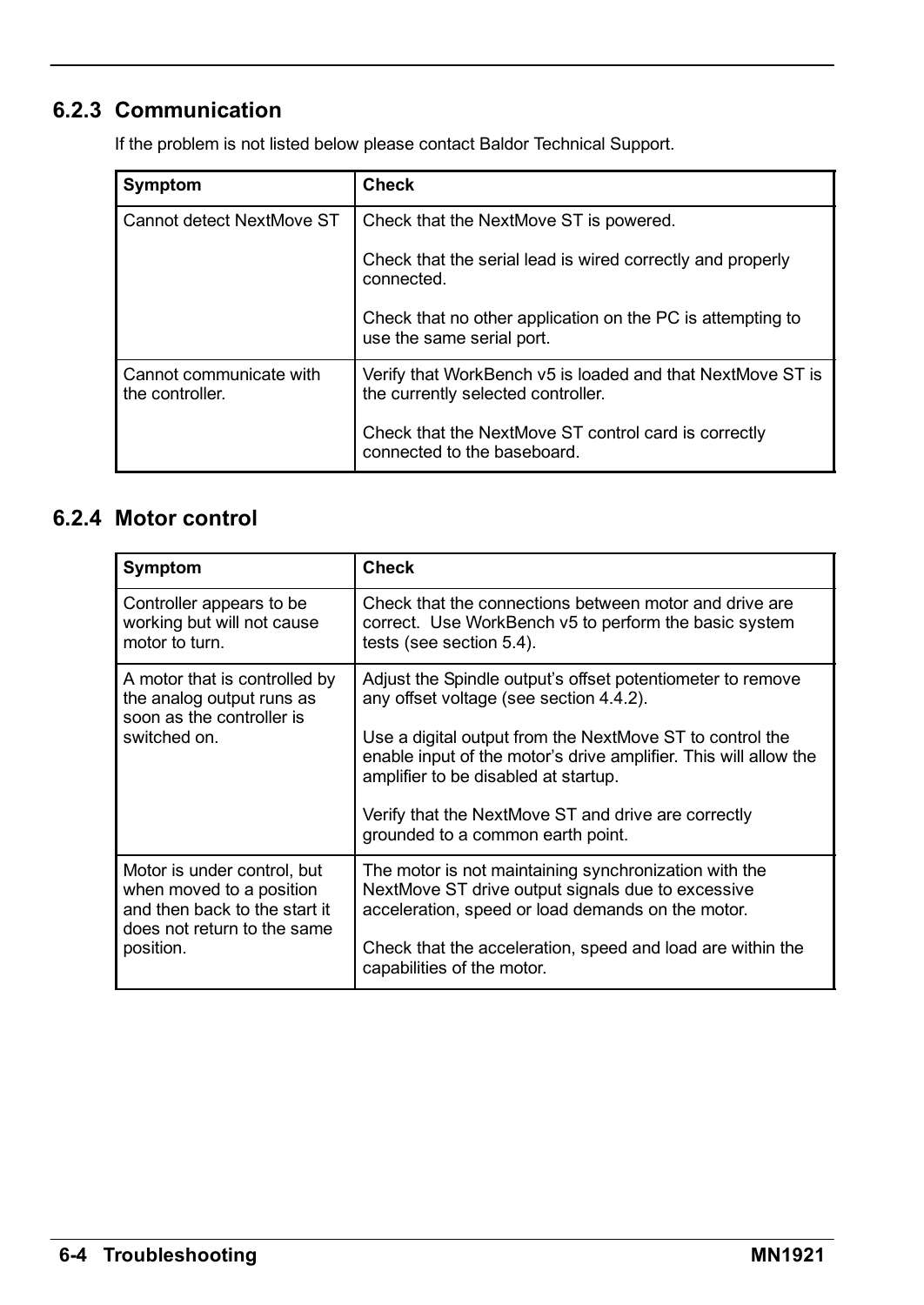## **7.1 Introduction**

This section provides technical specifications of the NextMove ST.

#### **7.1.1 Input power**

| <b>Description</b>                                                                                             | Value                                                         |
|----------------------------------------------------------------------------------------------------------------|---------------------------------------------------------------|
| Logic power<br>Nominal supply voltage<br>Minimum supply voltage<br>Maximum supply voltage<br>Power consumption | 24VDC / 24VAC<br>12VDC / 12VAC<br>35VDC / 30VAC<br>60W / 60VA |
| Drive power                                                                                                    | 24VDC / 24VAC                                                 |
| Nominal supply voltage                                                                                         | 12VDC / 12VAC                                                 |
| Minimum supply voltage                                                                                         | 35VDC / 30VAC                                                 |
| Maximum supply voltage                                                                                         | 150W / 150VA                                                  |
| Power consumption                                                                                              | (current not to exceed 6A)                                    |
| Combined drive & logic power                                                                                   | 24VDC / 24VAC                                                 |
| Nominal supply voltage                                                                                         | 12VDC / 12VAC                                                 |
| Minimum supply voltage                                                                                         | 35VDC / 30VAC                                                 |
| Maximum supply voltage                                                                                         | 210W / 210VA                                                  |
| Power consumption                                                                                              | (current not to exceed 8.5A)                                  |

### **7.1.2 Output power (Power Out connector)**

| <b>Description</b> | Value                                 |
|--------------------|---------------------------------------|
| Output power       | $±12V$ at 10mA<br>and<br>+5V at 200mA |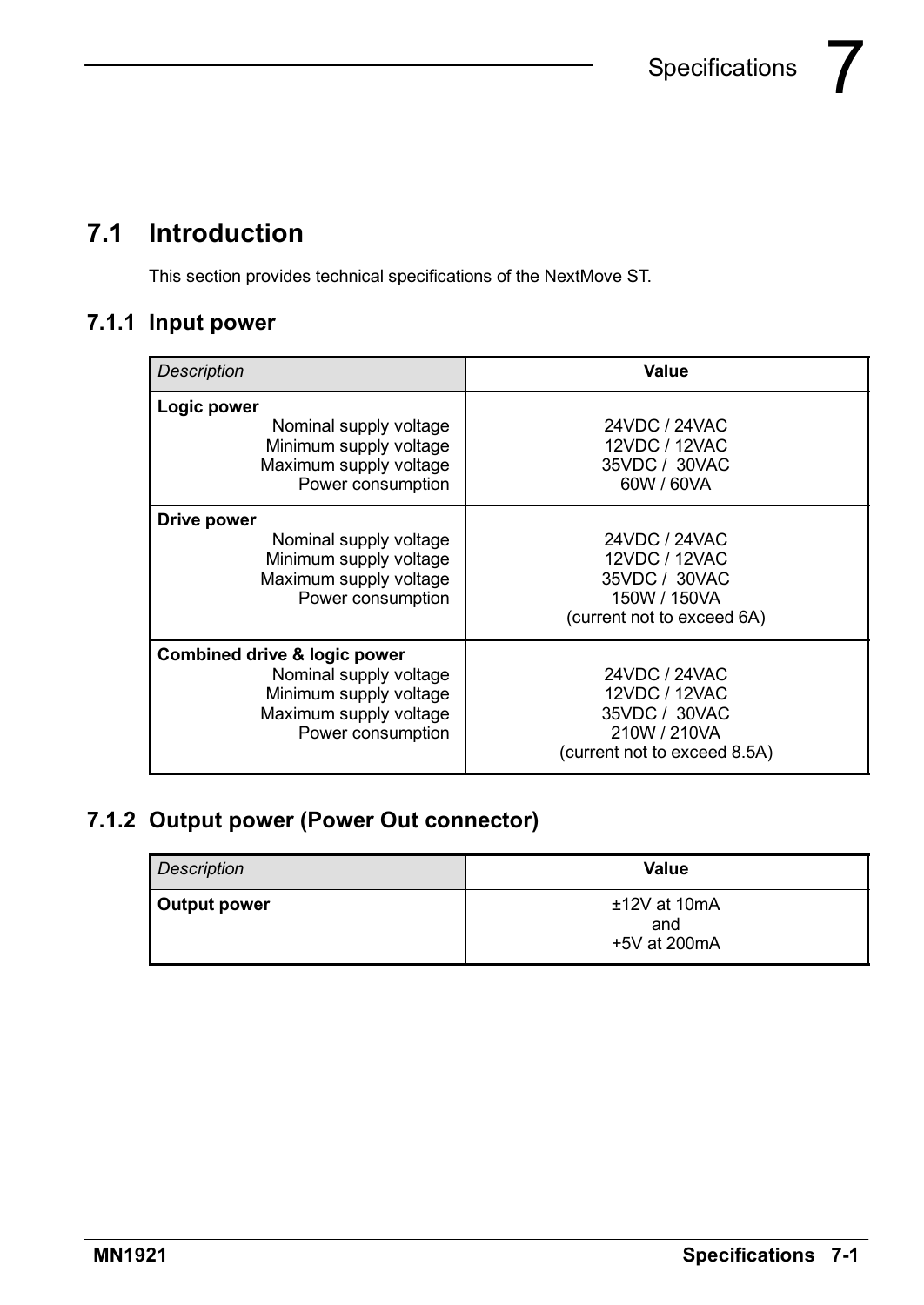## **7.1.3 Analog inputs**

| <b>Description</b>                      | Unit        | Value                                                 |
|-----------------------------------------|-------------|-------------------------------------------------------|
| <b>Type</b>                             |             | Differential                                          |
| Common mode voltage range               | <b>VDC</b>  | ±10                                                   |
| Input impedance                         | kΩ          | 120                                                   |
| Input ADC resolution                    | <b>bits</b> | 12 (includes sign bit)                                |
| Equivalent resolution $(\pm 10V$ input) | mV          | ±4.9                                                  |
| <b>Sampling interval</b>                | μs          | 500 (both inputs enabled)<br>250 (one input disabled) |

## **7.1.4 Analog output**

| <b>Description</b>   | Unit       | Value        |
|----------------------|------------|--------------|
| Type                 |            | Single ended |
| Output voltage range | <b>VDC</b> | $0 - 11V$    |
| Output current (max) | mA         |              |
| Update interval      |            | Immediate    |

## **7.1.5 Digital inputs**

| <b>Description</b>                                 | Unit       | Value                       |
|----------------------------------------------------|------------|-----------------------------|
| <b>Type</b>                                        | <b>VDC</b> | +5V inputs, non-isolated    |
| Input voltage<br>Maximum<br>Minimum<br>High<br>Low | <b>VDC</b> | 5.5<br>0<br>>3.5V<br>< 1.5V |
| Input current (approximate, per input)             | mA         | 0.5                         |
| <b>Sampling interval</b>                           | ms         |                             |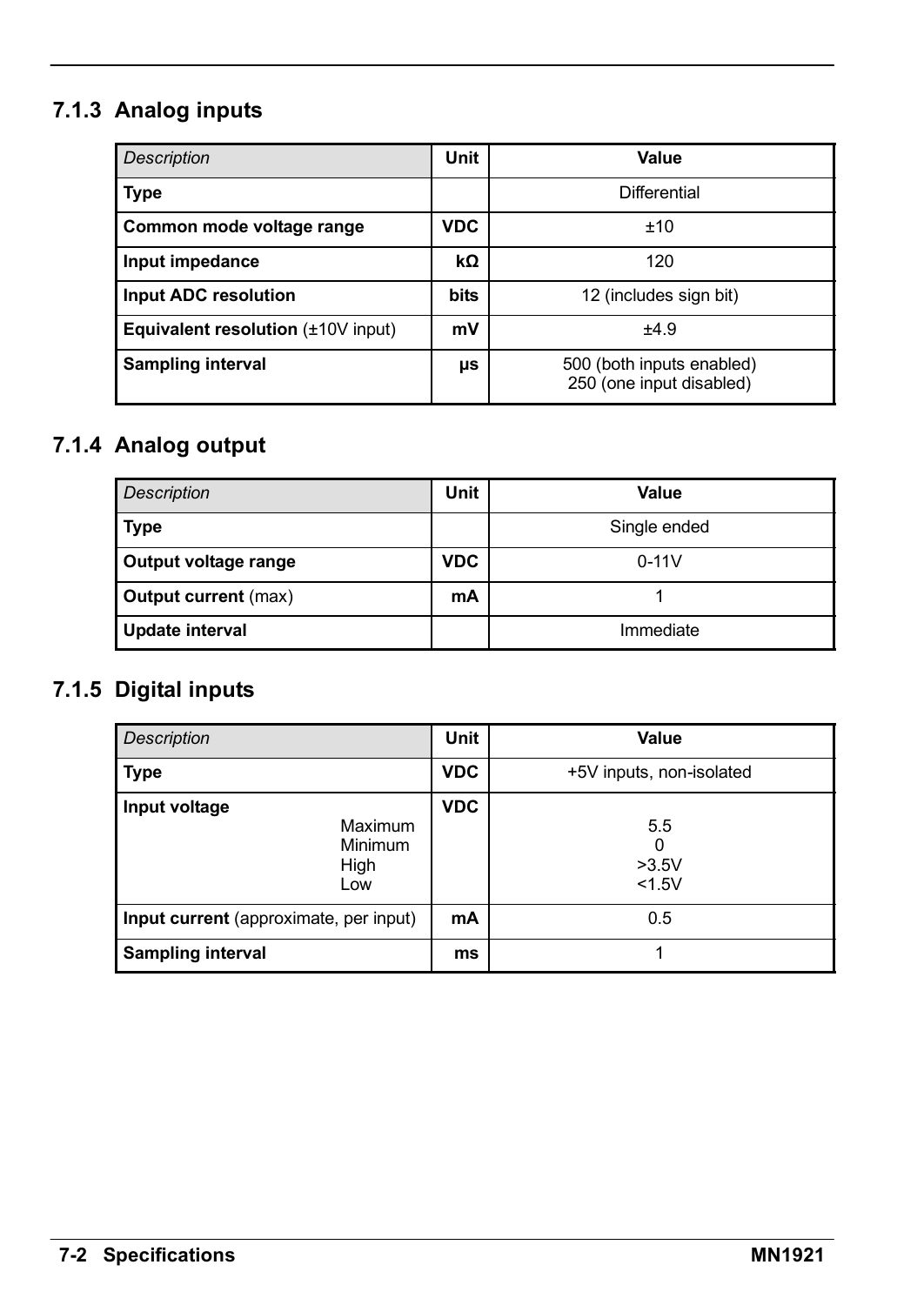### **7.1.6 Digital outputs**

| <b>Description</b>                                                                              | Unit | Value      |
|-------------------------------------------------------------------------------------------------|------|------------|
| Load supply voltage<br>(maximum)                                                                | ν    | 50         |
| Output current (DOUT0-DOUT7)<br>Per output, one output on<br>Per output, all outputs on         | mA   | 500<br>150 |
| <b>Output current (DOUT8-DOUT15)</b><br>Per output, one output on<br>Per output, all outputs on | mA   | 500<br>150 |
| Update interval                                                                                 |      | Immediate  |

### **7.1.7 Stepper axis 0-2 drive outputs**

| <b>Description</b>                        | Unit       | Value |
|-------------------------------------------|------------|-------|
| <b>Maximum output frequency</b>           | <b>kHz</b> | 200   |
| Output voltage                            | <b>VDC</b> | 40    |
| <b>Output current</b> (maximum, per axis) | А          |       |

### **7.1.8 Stepper axes 0-3 logic outputs**

| <b>Description</b>                           | Unit       | Value                             |
|----------------------------------------------|------------|-----------------------------------|
| Output type                                  |            | Pulse (step), direction and boost |
| Maximum output frequency                     | <b>MHz</b> |                                   |
| Output current<br>(maximum sink, per output) | mA         | 50                                |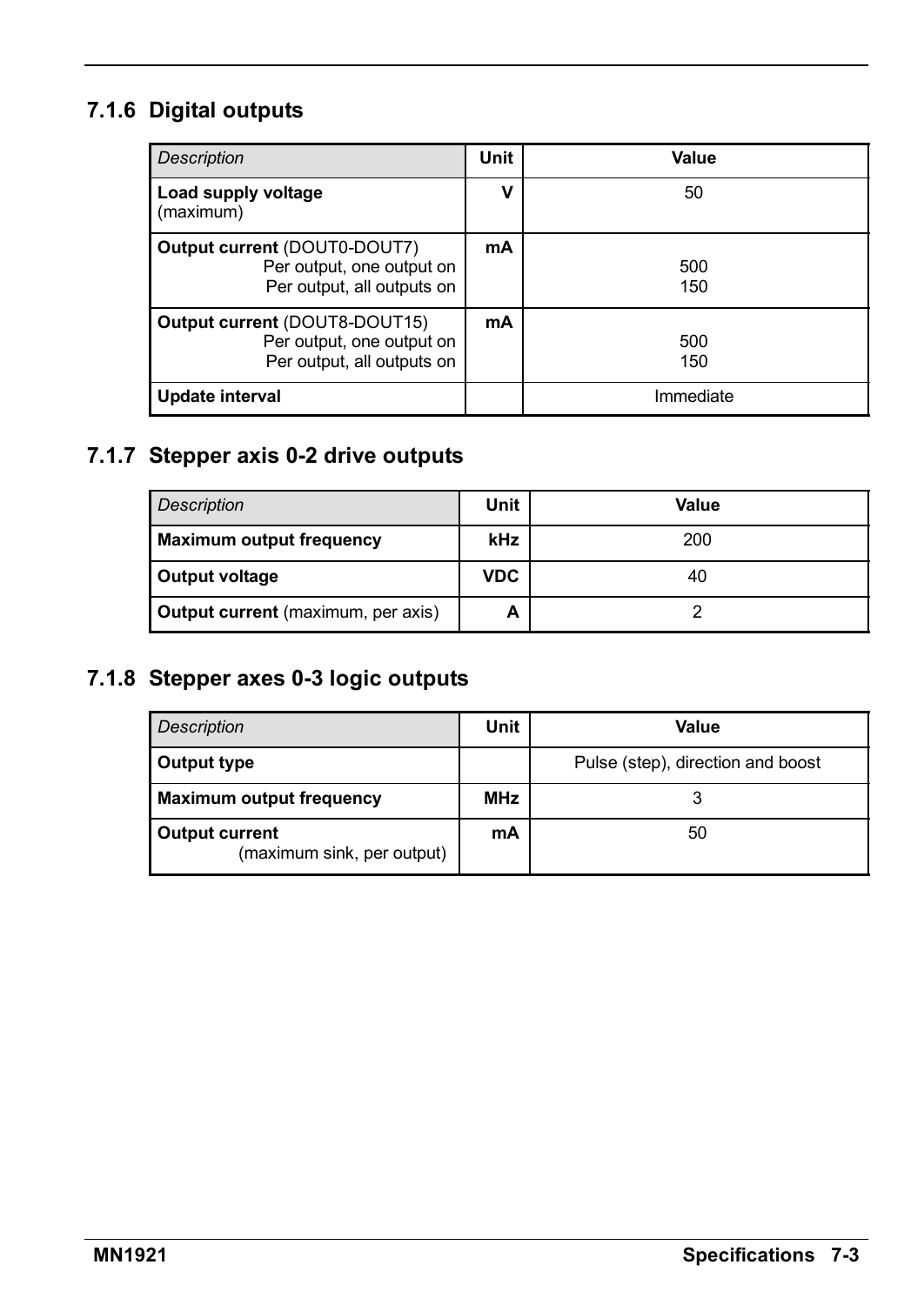## **7.1.9 CAN interface**

| <b>Description</b> | <b>Unit</b> | Value                                          |
|--------------------|-------------|------------------------------------------------|
| Signal             |             | 2-wire, isolated                               |
| <b>Channels</b>    |             |                                                |
| <b>Protocols</b>   |             | CANopen<br>Baldor CAN (with optional firmware) |
| <b>Bit rates</b>   | Kbit/s      | 10, 20, 50, 100, 125, 250, 500                 |

#### **7.1.10 Environmental**

| <b>Description</b>                                     | <b>Unit</b> |                                                                                                                                                                  |        |
|--------------------------------------------------------|-------------|------------------------------------------------------------------------------------------------------------------------------------------------------------------|--------|
| Operating temperature range                            |             | Min                                                                                                                                                              | Max    |
|                                                        | °C          | 0                                                                                                                                                                | $+40$  |
|                                                        | °F          | $+32$                                                                                                                                                            | $+104$ |
| <b>Maximum humidity</b>                                | %           | 80% for temperatures up to 31°C (87°F)<br>decreasingly linearly to 50% relative<br>humidity at 40°C (104°F), non-condensing<br>(according to DIN40 040 / IEC144) |        |
| <b>Maximum installation altitude</b><br>(above m.s.l.) | m           | 2000                                                                                                                                                             |        |
|                                                        | ft          | 6560                                                                                                                                                             |        |

See also section 3.1.1.

### **7.1.11 Weights and dimensions**

| <b>Description</b>                | Value                                               |
|-----------------------------------|-----------------------------------------------------|
| <b>Weight</b>                     | Approximately 880g (1.94 lb)                        |
| <b>Nominal overall dimensions</b> | 263mm x 140mm x 53mm<br>(10.35in x 5.51in x 2.09in) |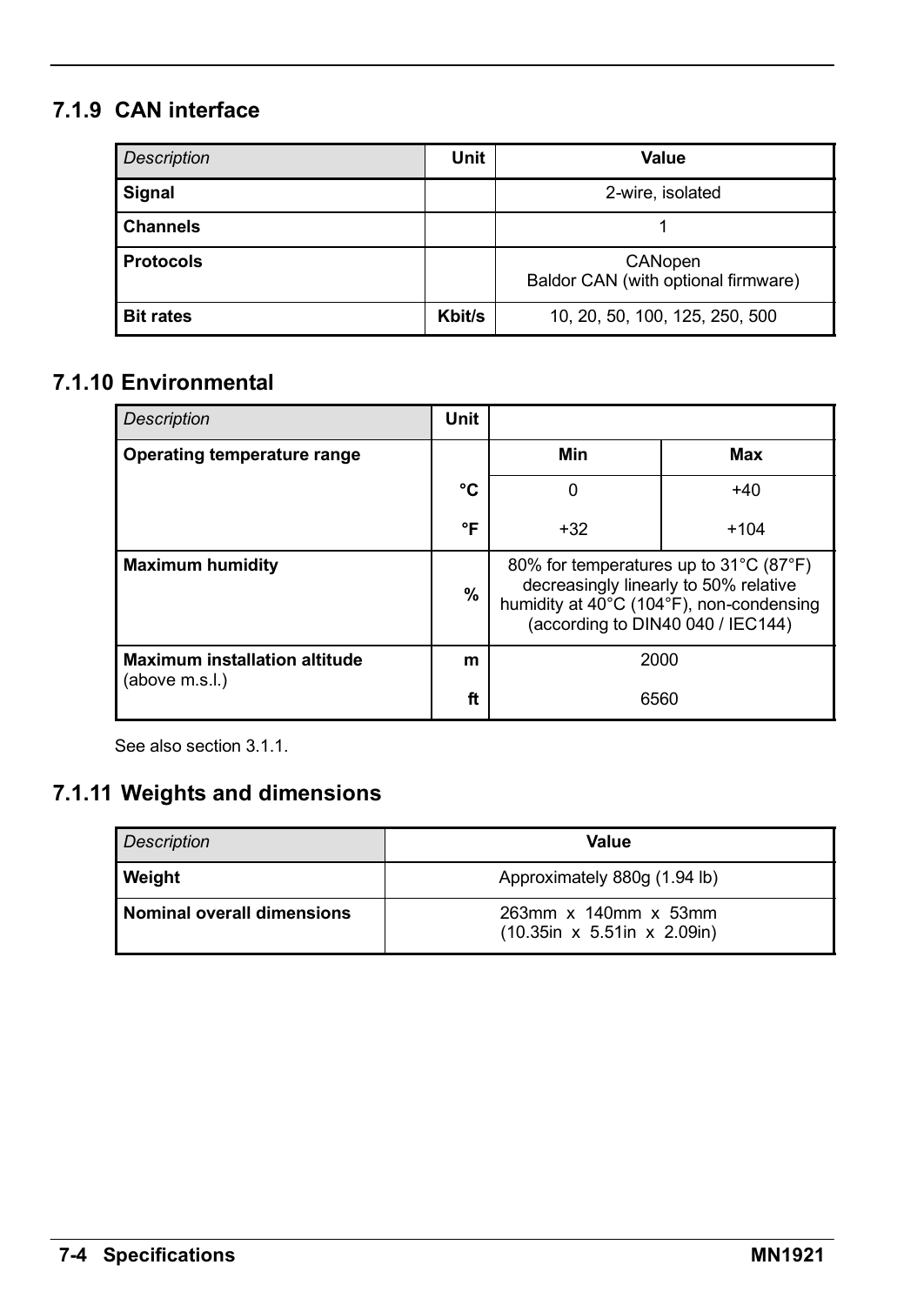## **A**

Abbreviations, 2-3 Analog I/O, 4-9 analog inputs, 4-9 analog output, 4-10 Auxiliary encoder, 4-12

### **B**

Basic Installation, 3-1 location requirements, 3-1 mounting, 3-2

## **C**

CAN interface connection, 4-17 specifications, 7-4 Configuration axis, 5-6 digital inputs, 5-9 digital outputs, 5-10 selecting a scale, 5-6 testing an axis, 5-8 **Connectors** CAN, 4-17 locations, 4-2 power, 4-3 RS232, 4-15

### **D**

Digital I/O, 4-11 auxiliary encoder inputs, 4-12 configuration, 5-9 digital inputs, 4-11 digital outputs, 4-13 error output, 4-14 DRIVEENABLEOUTPUT keyword, 4-14

### **E**

Environmental, 3-1, 7-4 Error output, 4-14 DRIVEENABLEOUTPUT keyword, 4-14 GLOBALERROROUTPUT keyword, 4-14 RELAY keyword, 4-14

### **F**

Features, 2-1

#### **G**

GLOBALERROROUTPUT keyword, 4-14

#### **H**

Hardware requirements, 3-3 Help file, 5-3

#### **I**

Indicators, 6-2 status display, 6-2 surface mount LEDs, 6-3 Input / Output, 4-1 analog inputs, 4-9, 7-2 analog output, 4-10, 7-2 CAN connection, 4-17 connection summary, 4-19 connector locations, 4-2 digital inputs, 4-11 digital outputs, 4-11, 4-13, 7-2, 7-3 error input, 4-12 home input, 4-12 limit input, 4-12 serial port, 4-15 stepper drive outputs, 7-3 stepper logic outputs, 7-3 stop input, 4-12 Installation, 3-1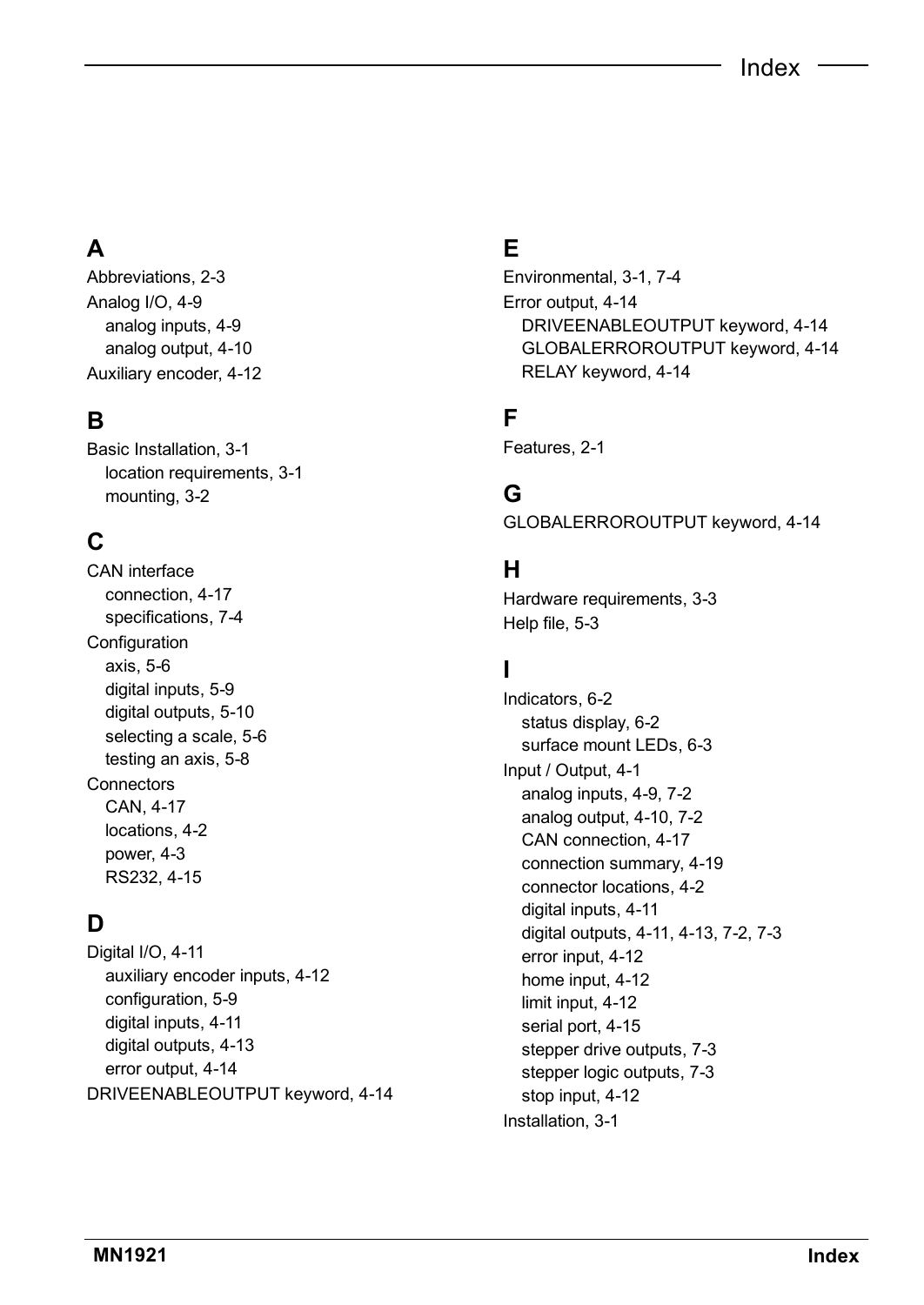## **J**

Jumper settings CAN terminator, 4-18 error output, 4-14

#### **L**

LED indicators status display, 6-2 surface mount, 6-3 Loading saved information, 5-12

#### **O**

Operation, 5-1 connecting to the PC, 5-1 installing WorkBench v5, 5-1 power on checks, 5-2 preliminary checks, 5-1 starting, 5-1

### **P**

Power sources, 3-3, 4-3, 7-1 using a single drive supply, 4-3 using separate drive and logic supplies, 4-4 Precautions, 1-2

### **R**

Receiving and Inspection, 2-2 RELAY keyword, 4-14 RS232 port, 4-15

### **S**

Safety Notice, 1-2 Saving setup information, 5-11 Scale, selecting, 5-6 Specifications, 7-1 analog inputs, 7-2 analog outputs, 7-2

CAN interface, 7-4 digital inputs, 7-2 digital outputs, 7-3 environmental, 7-4 input power, 7-1 output power, 7-1 stepper axis outputs, 7-3 stepper logic outputs, 7-3 weights and dimensions, 7-4 Status display, 6-2 Stepper axis, 5-8 0-2 drive outputs, 4-5 connecting a 4-wire motor, 4-5 connecting a 6-wire motor, 4-6 connecting a 8-wire motor, 4-7 0-3 logic outputs, 4-8 testing the output, 5-8

## **T**

Testing, an axis, 5-8 Troubleshooting, 6-1 communication, 6-4 help file, 5-3 motor control, 6-4 problem diagnosis, 6-1 status display, 6-2 SupportMe, 6-1

### **U**

Units and abbreviations, 2-3

### **W**

Weights and dimensions, 7-4 WorkBench v5, 5-3 digital input/output configuration, 5-9 help file, 5-3 loading saved information, 5-12 saving setup information, 5-11 starting, 5-4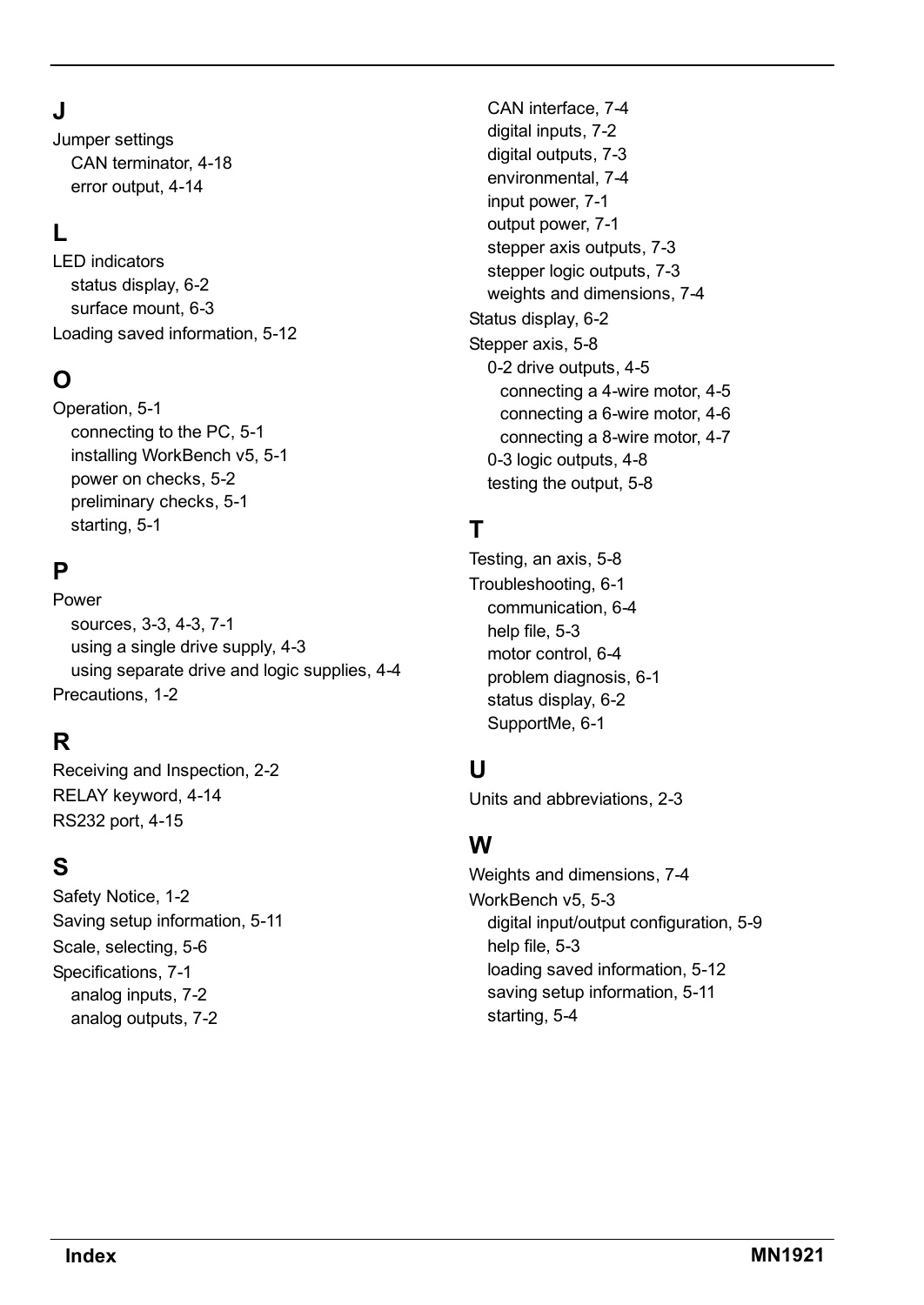If you have any suggestions for improvements to this manual, please let us know. Write your comments in the space provided below, remove this page from the manual and mail it to:

Manuals Baldor UK Ltd Mint Motion Centre 6 Bristol Distribution Park Hawkley Drive Bristol BS32 0BF United Kingdom.

Alternatively, you can e-mail your comments to:

manuals@baldor.co.uk

#### **Comment:**

 $\blacksquare$  $\mathbf{I}$ 

> ń  $\blacksquare$

Ï ń

ń

 $\mathbf{I}$  $\blacksquare$ 

**X------**

 $\begin{array}{c} 1 \\ 1 \\ 1 \end{array}$  $\frac{1}{1}$  $\mathbf{I}$  $\ddot{\phantom{a}}$  $\mathbf{r}$  $\mathbf{I}$  $\blacksquare$  $\ddot{\phantom{a}}$  $\mathbf{I}$  $\mathbf{I}$  $\blacksquare$  $\overline{\phantom{a}}$  $\overline{\phantom{a}}$  $\blacksquare$ Ĭ  $\overline{1}$ ĭ í ï t

*continued...*

ï ĭ

 $\blacksquare$  $\overline{1}$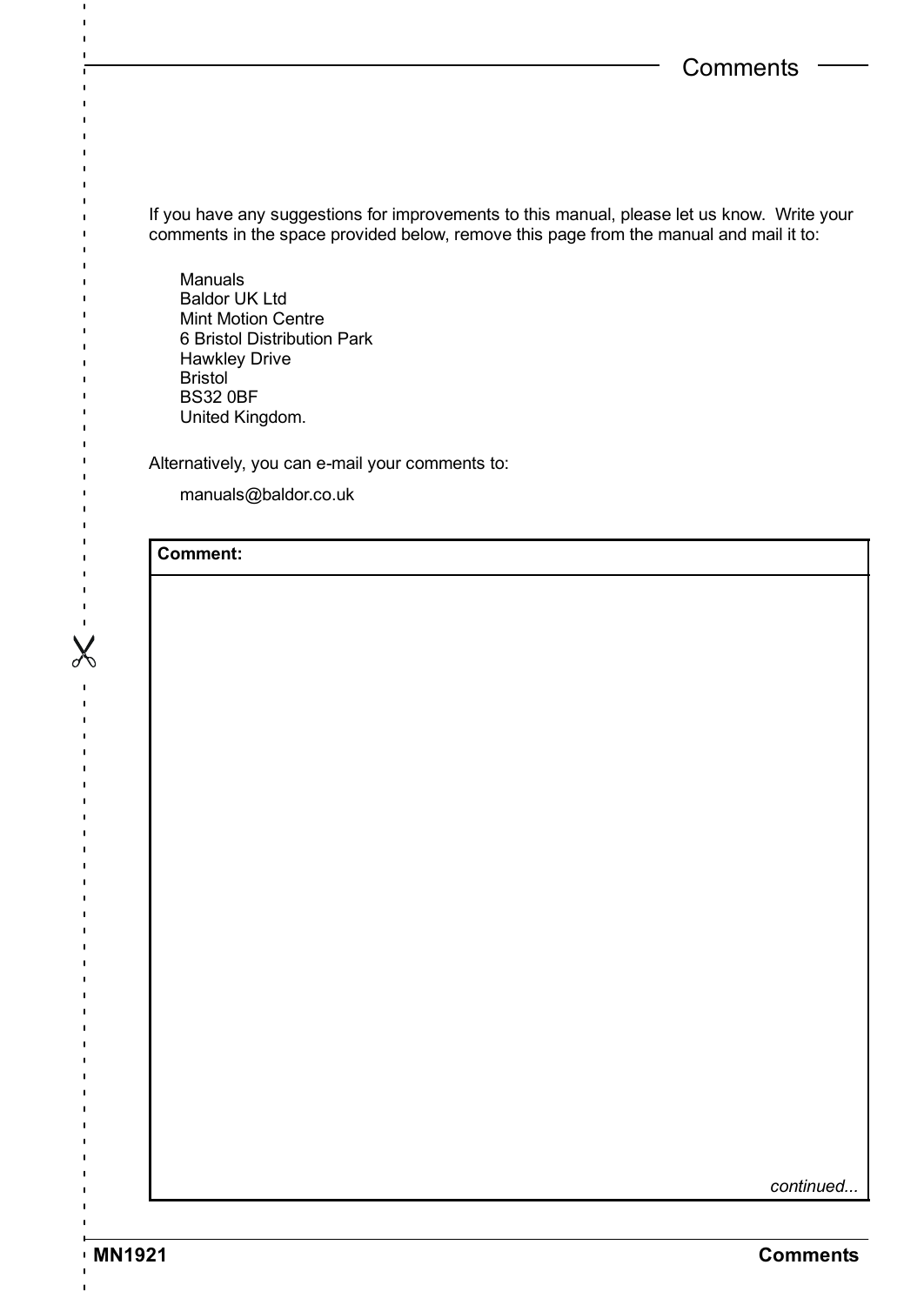*Thank you for taking the time to help us.*